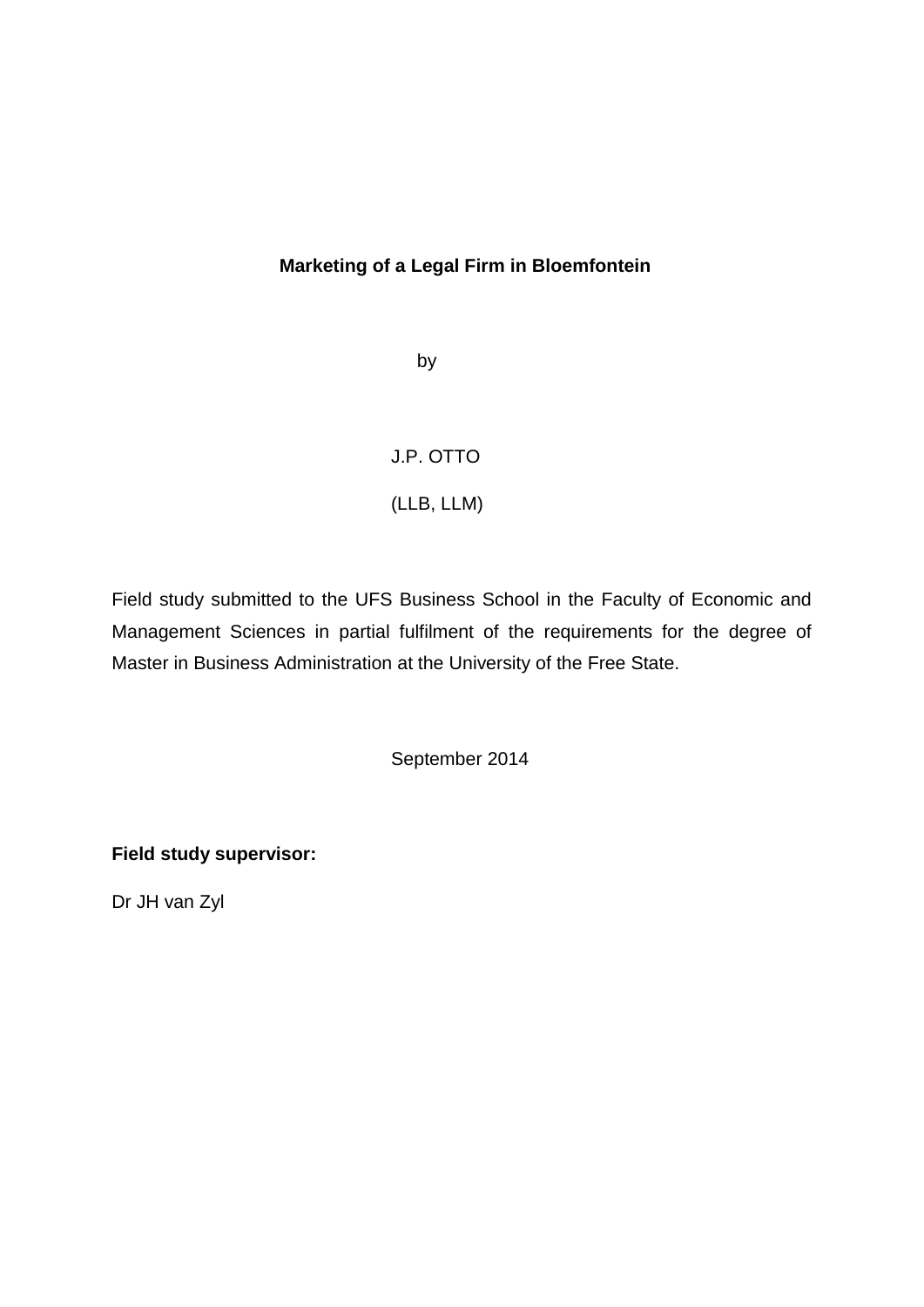## **Declaration**

"I declare that the field study hereby handed in for the qualification Master's in Business Administration at the UFS Business School at the University of the Free State is my own independent work and that I have not previously submitted the same work, either as a whole or in part, for a qualification at/in another university/faculty.

"I also hereby cede copyright of this work to the University of the Free State"

------------------------------------------------

JP OTTO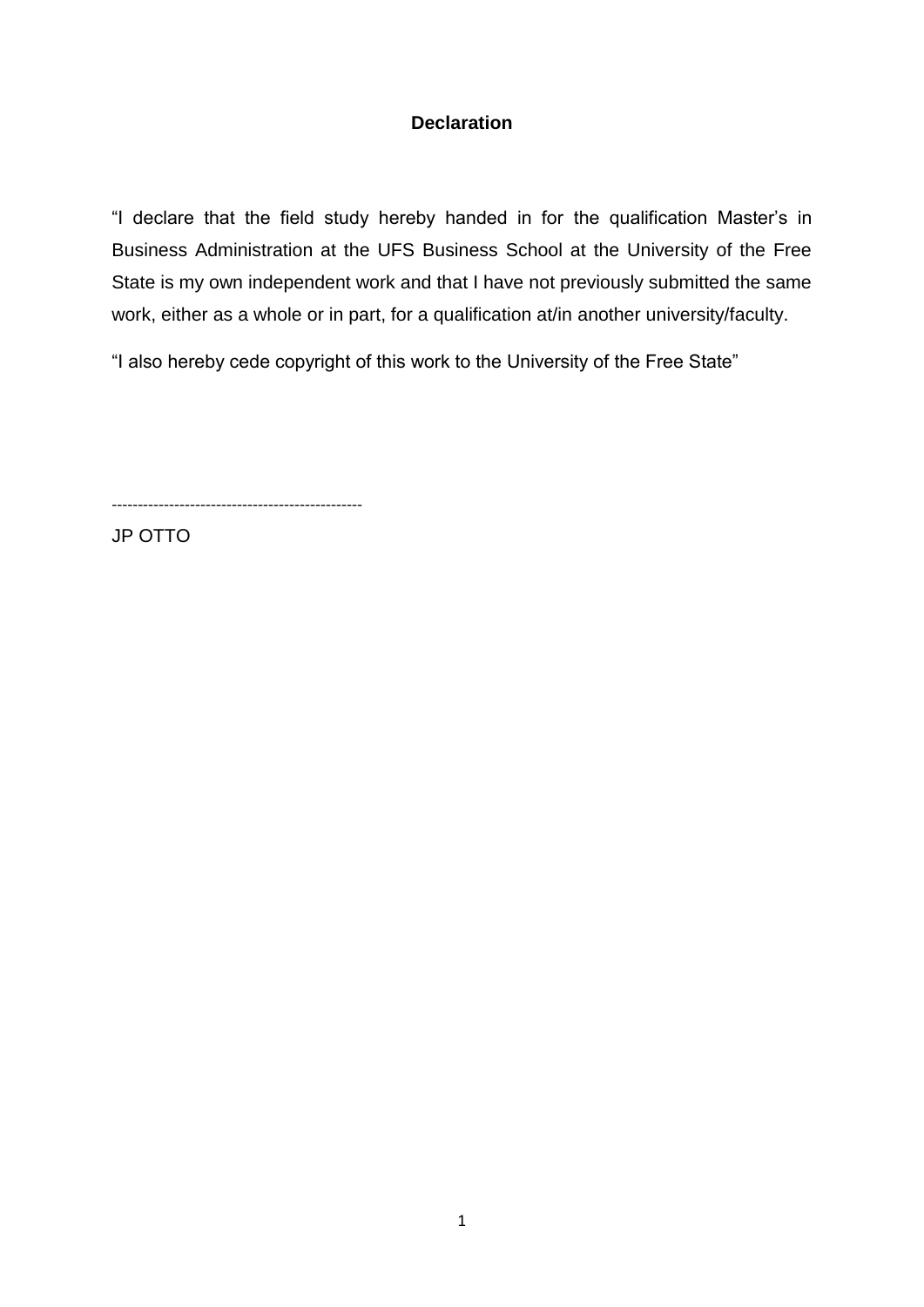## **TABLE OF CONTENTS**

# **Chapter 1**

## **Introduction**

| 1.1 Background            | 6              |
|---------------------------|----------------|
| 1.2 Problem Statement     | $\overline{7}$ |
| 1.3 Objectives            | 8              |
| 1.4 Theoretical Framework | 8              |
| 1.5 Research Methodology  | 11             |
| 1.6 Demarcation           | 11             |
| 1.7 Chapter layout        | 12             |
| 1.8 Conclusion            | 12             |

# **Chapter 2**

## **Literature Review**

| Importance of Strategic Marketing for Law Firms in Bloemfontein<br>2.1         | 14              |
|--------------------------------------------------------------------------------|-----------------|
| 2.1.1<br>Introduction                                                          | 14              |
| 2.1.1.1 Definition of Strategic Marketing                                      | 14              |
| 2.1.1.2 Difference between "Strategic Marketing" And "Marketing Management"    | 15 <sub>2</sub> |
| 2.1.1.3 Developing a Strategic Marketing Plan                                  | 16              |
| 2.1.2 Importance                                                               | 27              |
| 2.1.3 Conclusion                                                               | 29              |
| 2.2 Restrictions and Limitations Placed on Marketing Practices of Law Firms in |                 |
| <b>Bloemfontein</b>                                                            | 29              |
| 2.2.1 Introduction                                                             | 29              |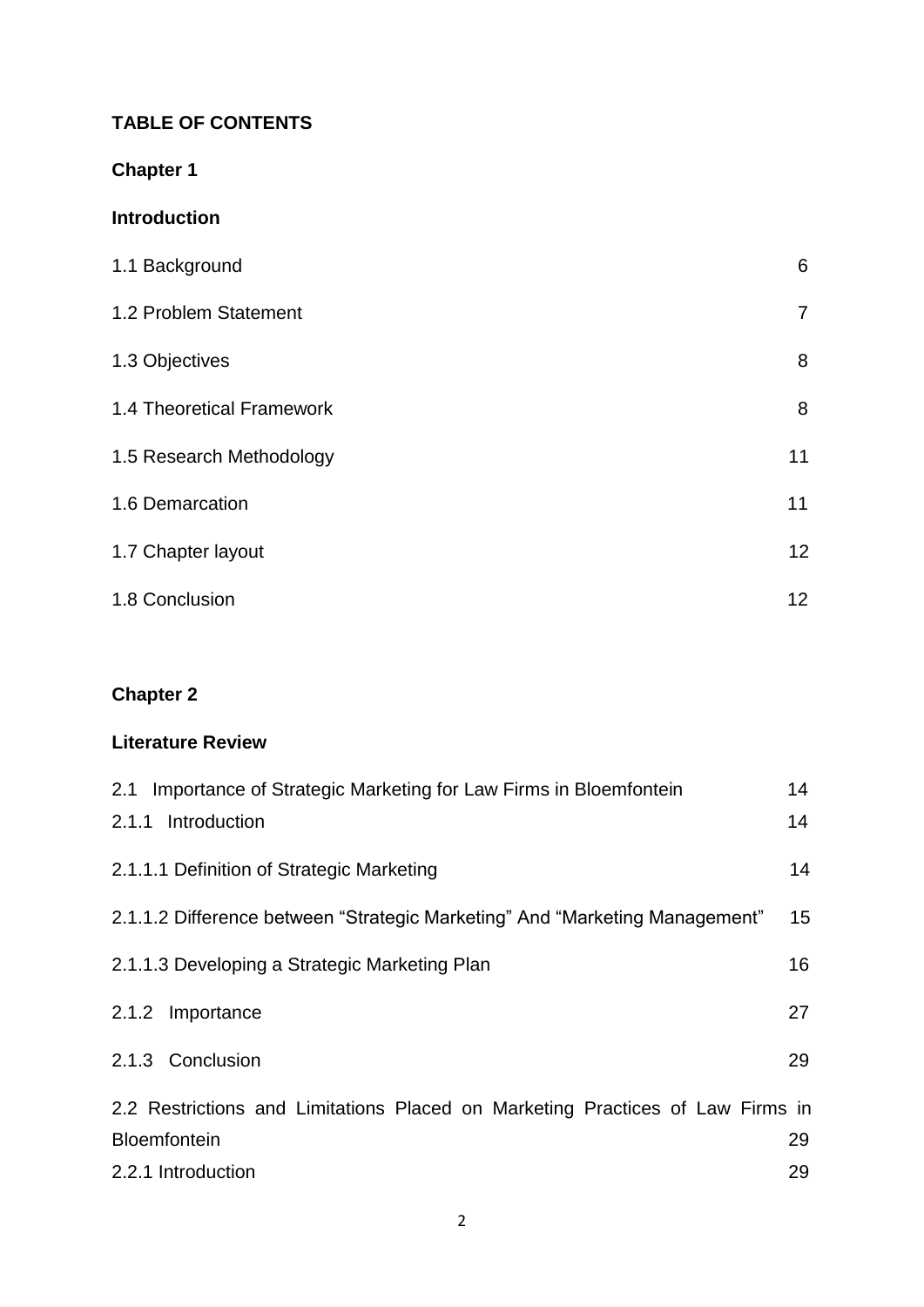| 2.2.2 Restrictions                                         | 30       |
|------------------------------------------------------------|----------|
| 2.2.3 Conclusion                                           | 32       |
| 2.3 Tools for Marketing of Law Firms<br>2.3.1 Introduction | 32<br>32 |
| 2.3.2 Marketing Tools                                      | 33       |
| 2.3.3 Conclusion                                           | 38       |
|                                                            |          |
| <b>Chapter 3</b>                                           |          |
| <b>Research Methodology</b>                                | 39       |
| 3.1. Introduction                                          | 39       |
| 3.1.1 Population                                           | 39       |
| 3.1.2 Sample size                                          | 39       |
| 3.1.3 Sampling strategy                                    | 39       |
| 3.2. Demarcation                                           | 40       |
| <b>Ethical considerations</b><br>3.3.                      | 40       |
| 3.3.1 Ethical policy                                       | 41       |
| 3.3.1.1 Informed consent                                   | 41       |
| 3.3.1.2 Confidentiality of information                     | 41       |
| 3.3.1.3 Data gathering and information                     | 42       |
| 3.3.1.4 Behaviour of respondents                           | 42       |
| 3.4 Conclusion                                             | 42       |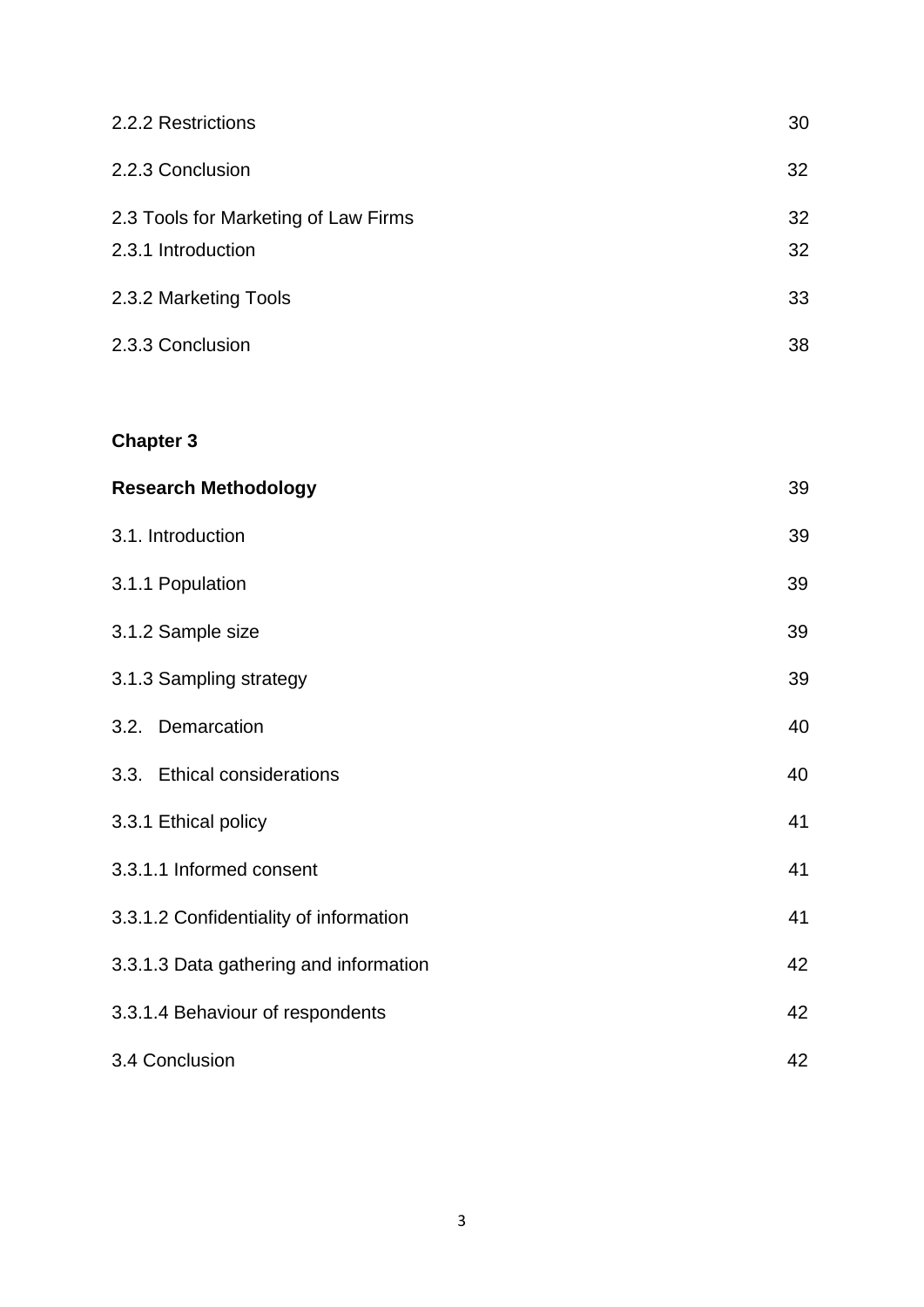# **Chapter 4**

# **Research findings**

| 4.1 Introduction                                                                     | 43 |
|--------------------------------------------------------------------------------------|----|
| 4.2 Response rate                                                                    | 43 |
| 4.3 Demographic information                                                          | 44 |
| 4.4 Questions relating to the importance of marketing for legal firms in             |    |
| Bloemfontein                                                                         | 44 |
| 4.5 Questions relating to restrictions and limitations on marketing practices of law |    |
| firms in Bloemfontein                                                                | 46 |
| 4.6 Questions relating to marketing tools applied by legal firms in Bloemfontein     | 47 |
| 4.7 T-Test                                                                           | 48 |
| 4.8 ANOVA                                                                            | 49 |
| 4.9 Post Hoc Test                                                                    | 50 |
| 4.10 Conclusion                                                                      | 51 |
| <b>Chapter 5</b>                                                                     |    |
| <b>Recommendations and conclusion</b>                                                |    |
| 5.1 Introduction                                                                     | 53 |
| 5.2 Summary                                                                          | 53 |
| 5.3 Recommendations                                                                  | 54 |
| 5.3.1 Implement a strategic marketing plan                                           | 54 |
| 5.3.2 Utilise a marketing committee or specialised marketing company                 | 54 |
| 5.3.3 Make use of a mix of traditional as well as modern marketing                   | 55 |
| 5.3.4 Measure the effect of marketing tools utilised                                 | 55 |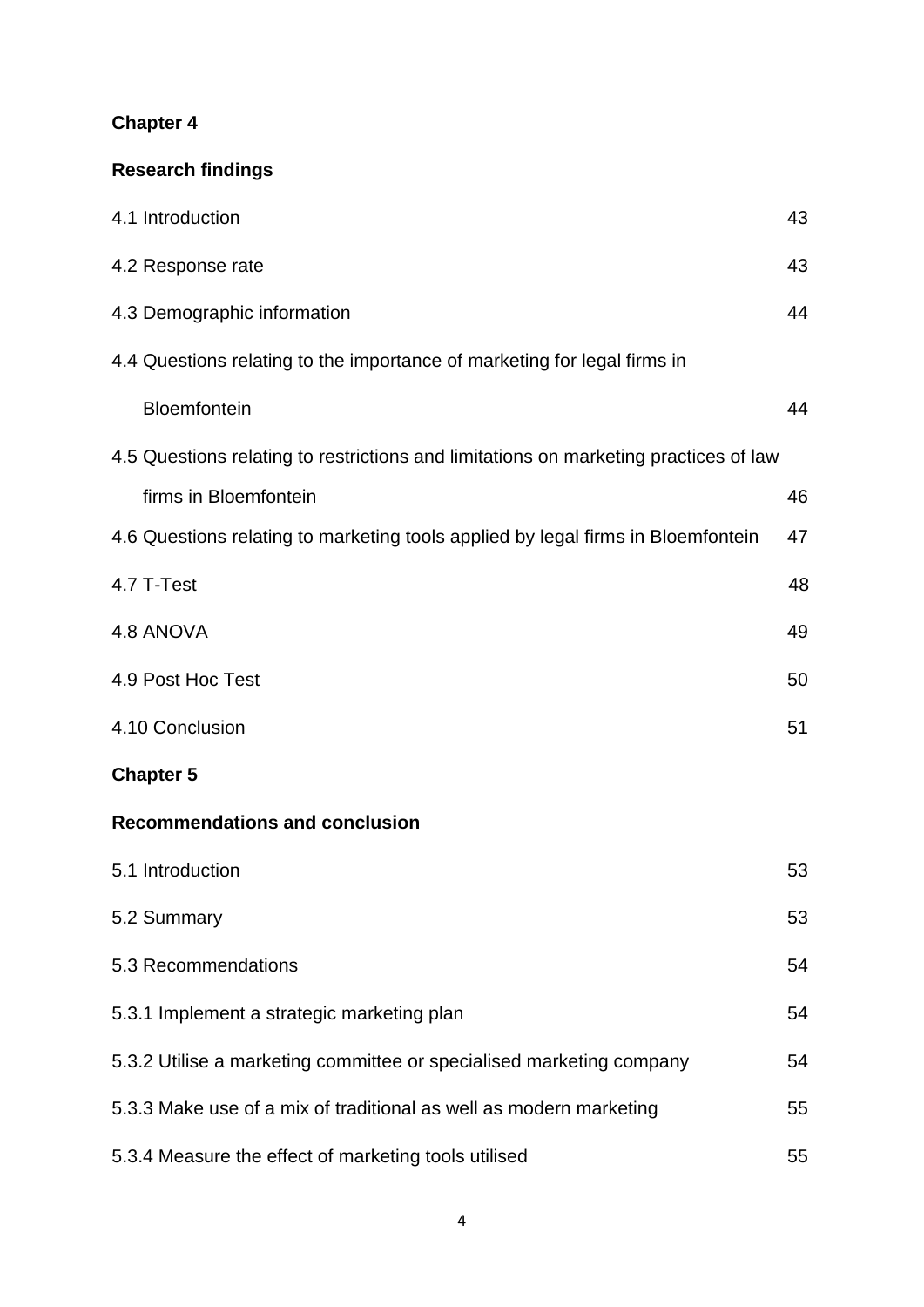## **Reference list**

## **List of tables**

| Table 2.1 Summative difference between marketing management and strategic<br>marketing | 16 |
|----------------------------------------------------------------------------------------|----|
| Table 2.2 The Competitor Array diagram                                                 | 21 |
| Table 2.3: Marketing metrics                                                           | 28 |
| Table 4.1 Response rate                                                                | 43 |
| Table 4.2 Demographics                                                                 | 44 |
| Table 4.3 T-Test for Equality of Means                                                 | 49 |
| Table 4.4 ANOVA                                                                        | 50 |
| Table 4.5 Tukey-test                                                                   | 50 |
|                                                                                        |    |
| <b>List of figures</b>                                                                 |    |

| Figure 2.1 Pestle analysis diagram         | 17 |
|--------------------------------------------|----|
| Figure 2.2 Porter's five forces diagram    | 19 |
| Figure 2.3: Diagram SWOT analysis          | 23 |
| Figure 2.4 Diagram of a balanced scorecard | 26 |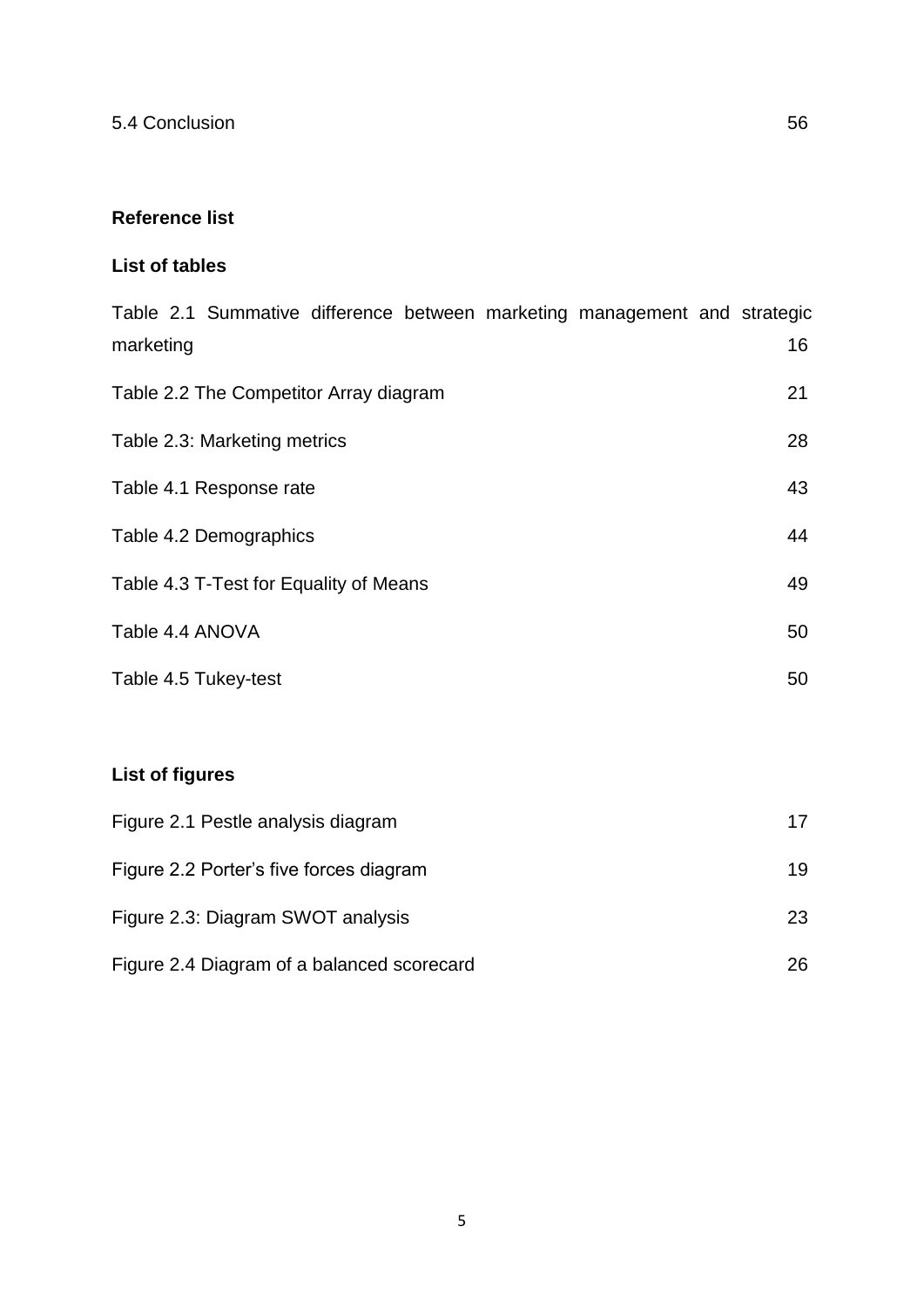#### **CHAPTER 1**

#### **Introduction**

#### **1.1 Background**

Marketing is an unknown subject to most lawyers owing to their lack of training therein, ignorance of the value of marketing practices and furthermore due to the misperception of the return on investment of strategic marketing practices (Breytenbach and North 2000:413). Lawyers mostly see strategic marketing as an aggressive sales strategy that is not permitted by the governing law societies. Several other factors as identified by Harris and Piercy (1998) contribute to the belief that marketing is an unnecessary intrusion; these include tradition and the history of the legal profession and the belief that marketing is unprofessional.

Law firms face the same pressures as other businesses, and the competition for new clients can be fierce. This study follows from the perspective that it is essential to connect deeper with existing clients and be open to changes regarding ways to gain new clients (Hennel 2003:3).

Competing as an attorney does not only consist of hard work and long hours, but also the reality of other attorneys in the context of limited work available. In order to compete in this environment, attorneys can no longer only survive on claiming their years in existence and experience, current reputation or only rely on referrals from existing clients to attract new clients (Roux 2013:51-52).

A further hurdle that has a negative impact on why lawyers fail to embrace the concept of marketing practices are the restrictions placed thereon by the Law Society of South Africa as well as the respective regional law societies. With specific reference to the Fee State Law Society, section 18 thereof sets out the restrictions which attorneys must adhere to with regards to marketing practices.

The concept of law firm marketing in South Africa has only been in existence for a short period of time. The concept has been accepted as a notion that is here to stay and can have a positive impact on the community as a whole if correctly utilised. From the outset it is assumed that very few law firms will be successful in future without the implementation of an effective strategic marketing plan.

6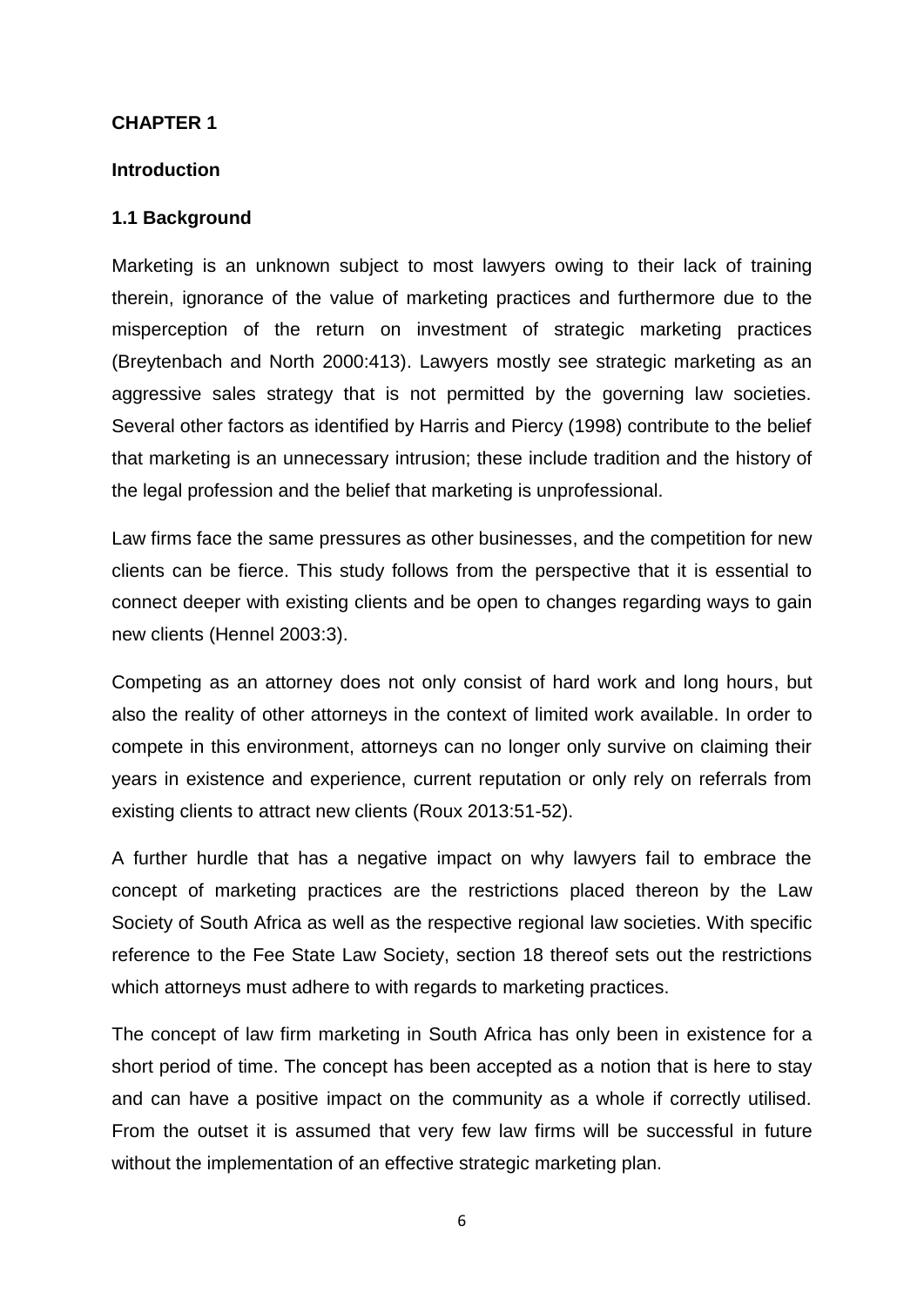EG COOPER MAJIEDT INC. a law firm, does not have a strategic marketing plan for effective implementation at their disposal. The absence thereof may hinder further growth and visibility in the highly competitive market, that is, the legal profession.

This firm was established in BLOEMFONTEIN in 1930*.* It is one of the oldest firms in Bloemfontein and in the Free State Province at large. Presently, it is one of the leading firms of attorneys in Bloemfontein with the necessary expertise, personnel and infrastructure to service major corporate and institutional clients.

This firm is BEE compliant and has black shareholding of 52%. Furthermore, the firm subscribes to an affirmative action appointment policy and has endeavoured to have staff members that represent the general population. To this effect, of the employees 28 are female and 15 are from previously disadvantaged groups. From the outset, this firm had adopted a socially responsible attitude and has valued and treasured its historical connections ever since. EG COOPER MAJIEDT INC. is also proud of being one of the first firms in Bloemfontein that employed and trained attorneys from previously disadvantaged groups. More specifically, the first person from a previously disadvantaged group to be admitted as an attorney in the Free State was employed and trained by this firm.

The senior directors of this firm still believe that an attorney firm of this size and nature can exist in this market without the necessary marketing strategy. To convince the board of directors that the implementation of an effective strategic marketing plan is of the utmost importance and that effective marketing will have a positive return on investment, the necessary research (as will be explained hereunder) was undertaken.

#### **1.2 Problem statement**

Many law firms are of the impression that marketing is not important in achieving business prospects. The problem is that law firms in Bloemfontein cannot compete, survive or grow in a highly competitive market such as the legal environment without an effective strategic marketing structure in place, given that marketing has now also become entrenched in this field.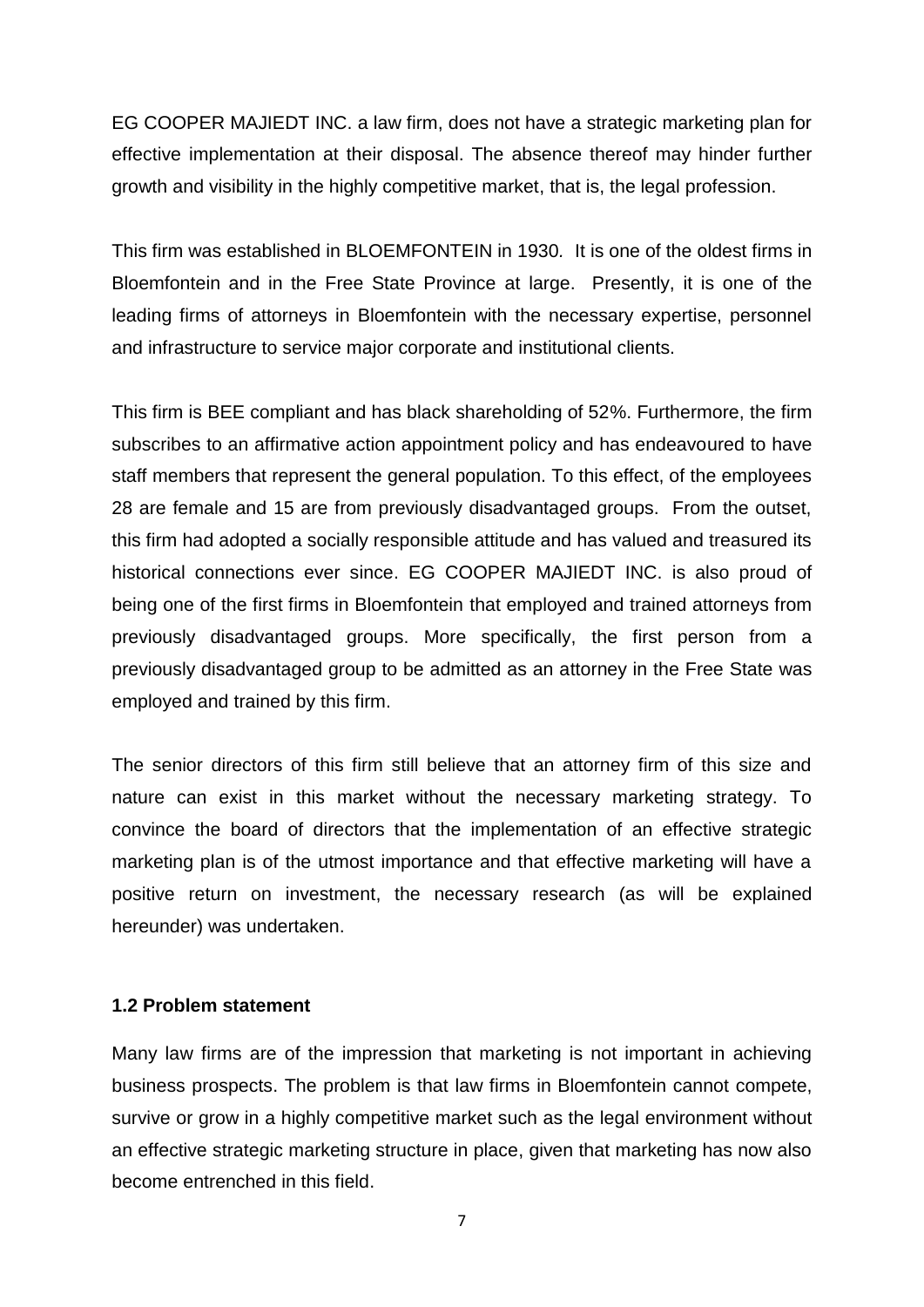The compilation of a substantial strategic marketing structure for a law firm in Bloemfontein to compete, survive and grow is of ultimate importance. In this highly competitive Bloemfontein market, restrictions on marketing practices needs to be taken into account, but the best practices also need to be identified for the effective marketing strategies of a law firm in Bloemfontein.

## **1.3 Objectives of the research study research**

Primary objective:

To determine how a legal firm can market itself in the Bloemfontein environment.

Secondary objectives:

- To determine the importance of marketing practices for law firms.
- To underline the restrictions and limitations on marketing practices relevant for law firms in Bloemfontein.
- To identify the most effective marketing tools for law firms in Bloemfontein.
- To make a contribution to the development of marketing strategies for a law firm.

## **1.4 Theoretical framework**

## **1.4.1 The importance of strategic marketing for law firms in Bloemfontein**

Bradley (1995:45) explains that marketing entails communicating with existing and future clients and delivering value to these clients.

Marketing is an essential part of any business and contributes extensively to the overall reputation, product sales and product awareness of the firm (Exforsys inc: 2009).

In the very competitive legal market that exists in Bloemfontein, it is of the utmost importance to set one's firm apart from other firms. One way to achieve this is through a well-developed and executed strategic marketing plan.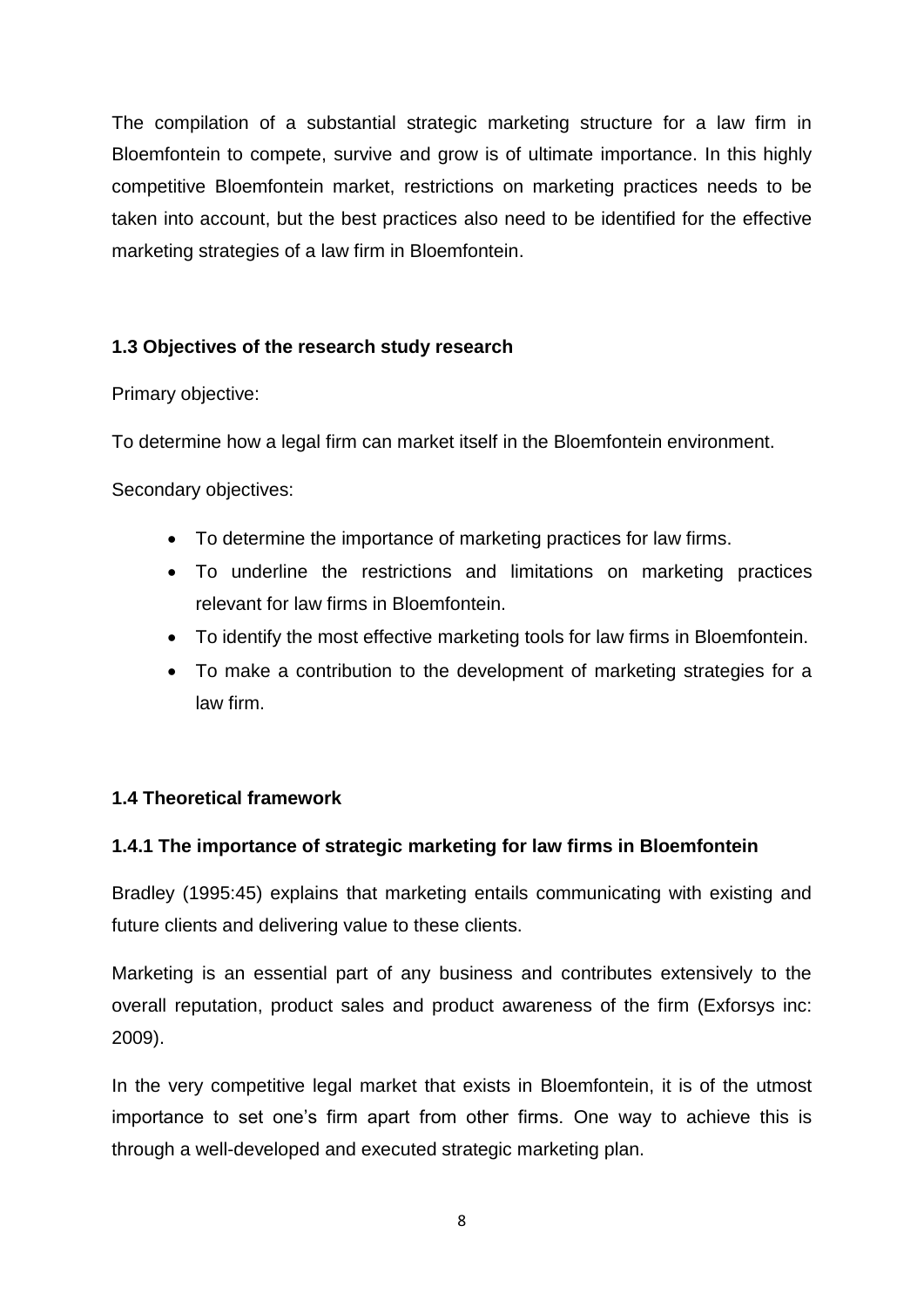Without effective marketing practices in place, a firm will be unable to be competitive in the legal market. The main goal of any firm is to be the most desirable firm of all; to be noticed for its outstanding service and be the first choice for clients – and it is this author's view that this can only be achieved through marketing, as marketing is the most effective way that a firm can be "discovered". Marketing promotes the firm's services and makes the public aware of the ability of the firm to meet their requirements.

Positioning the firm correctly through effective marketing may be the only way to gain a competitive advantage over rival firms. The perception that clients hold in regards to the firm; the unique place a firm carves out for itself in a specific area; and how the firm is different from other firms are all established through effective marketing.

Marketing allows clients to make an informed decision as to why legal services are needed and why this specific law firm will be the most desirable and only firm that will be able to meet all the requirements of delivering these needed legal services.

To summarise, marketing is of the utmost importance and a vital part of most businesses to achieve and maintain a successful competitive advantage. The same may hold for law firms.

## **1.4.2 Restrictions and limitations placed on marketing practices by law firms in Bloemfontein**

Traditionally, marketing by legal practitioners was thought to be unethical in nature (Sinclair 1987:129), due to the following reasons (Attanasio 1984:500):

- a. Marketing is unnecessary because legal services will always be in demand;
- b. Clients should be protected against unfair marketing practices;
- c. Marketing leads to an increase in price wars; and
- d. Marketing increases expenses without increasing income.

Nowadays, these perceptions are mostly unfounded and although legal professionals are held to a high level of integrity, marketing will be allowed if the regulations imposed on these professionals are adhered to.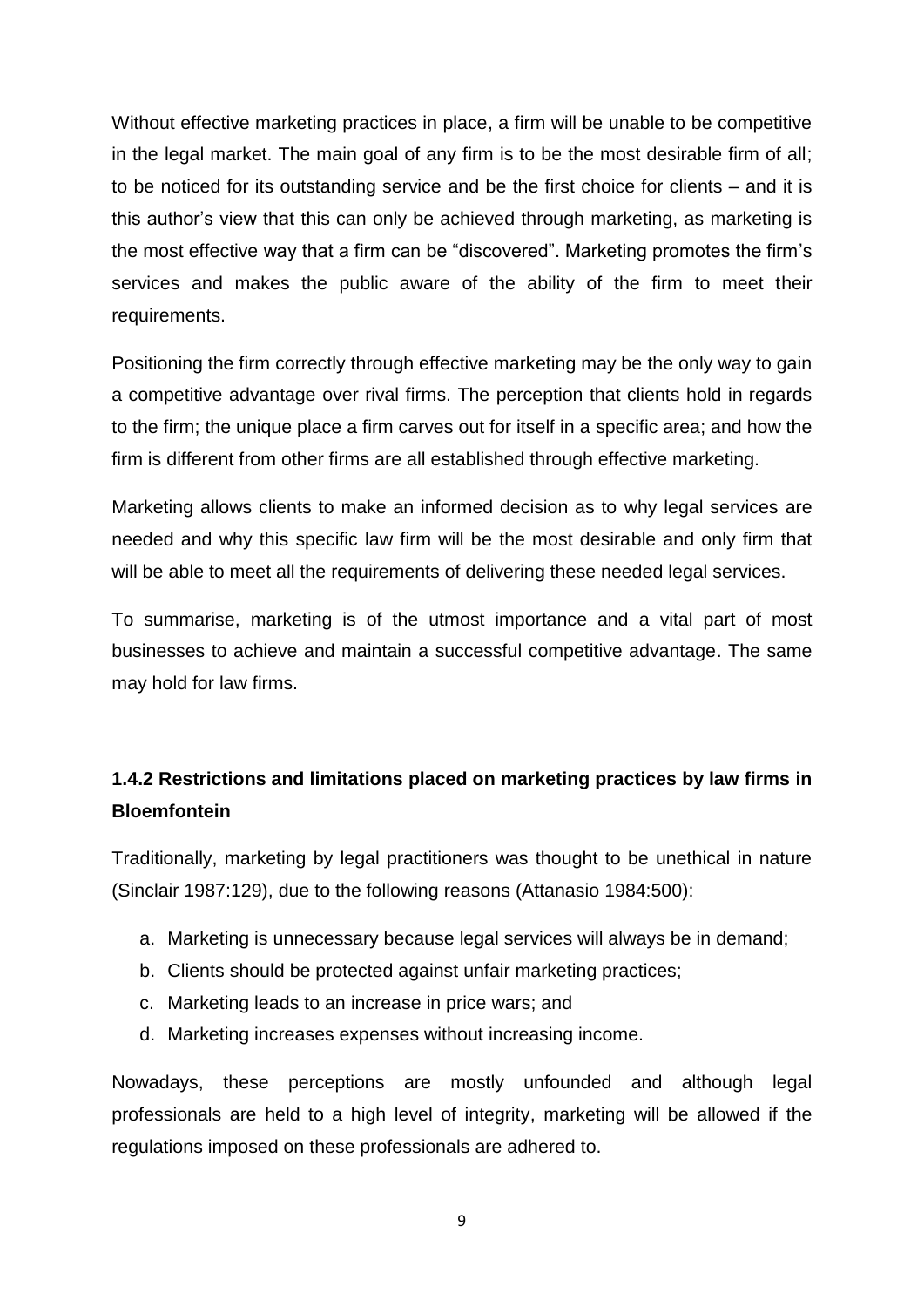Section 18 of the general rules of the Free State law society states that an attorney may publicize his practise only if s/he does nothing to impair:

- a. the attorney's independence or integrity;
- b. the client's freedom to instruct an attorney of his choice;
- c. the attorney's duty to act in the best interest of the client;
- d. the good repute of the attorney or of the attorney's profession; or
- e. the attorney's standard of work.

Furthermore, the section states that any form of marketing must not be **misleading** and that it must be in good professional taste with regard to medium of publication. This section also states that **touting** is prohibited. This aspect will be elaborated on in Chapter 2.

The rules also restrict the **content** of any form of marketing. The restrictions are divided into 11 subcategories, which will be set out in Chapter 2.

In conclusion, it is clear that there are many restrictions to adhere to when considering any kind of marketing strategy. If an attorney is found not complying with these rules set out above, s/he can face disciplinary steps - and in severe cases the consequences of disbarment.

## **1.4.3 Effective tools for marketing of law firms in Bloemfontein**

Strategic marketing will entail the implementation of the most effective marketing tools available to achieve the goal of providing communication and delivering value to existing and future clients while adhering to the rules as imposed on publicity of legal firms by the relevant law society.

Best practices with regards to marketing consist of utilising the "four P's" namely:

- a. product (in this case services that can be delivered)
- b. price
- c. place, and
- d. promotion.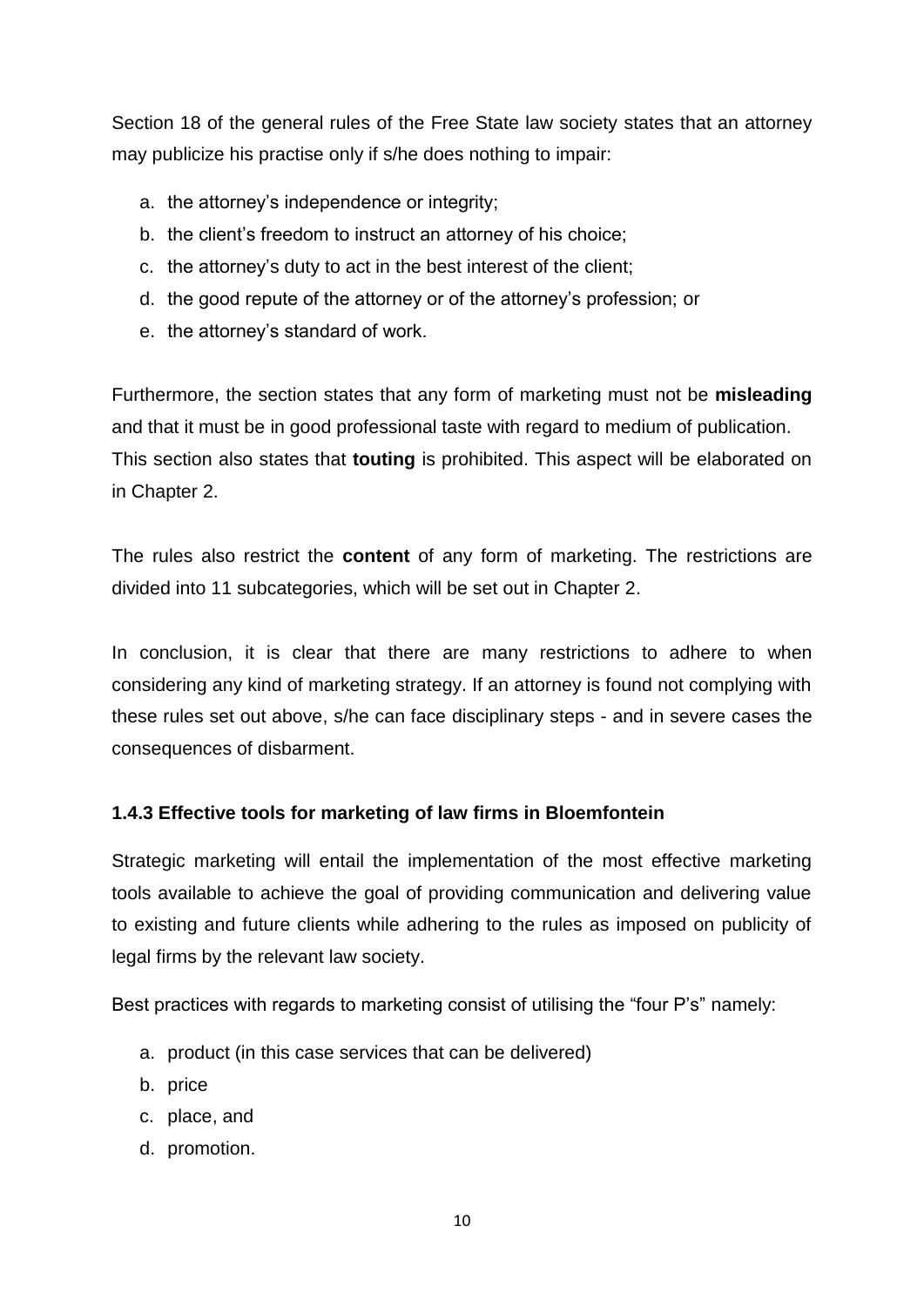Booms and Bitner (Kotler, 1997:472) argue that 3 more P's must be added with regards to legal marketing, namely participants (including training of personnel, behaviour towards clients), physical evidence (such as the overall features of buildings in which the firm is located) and processes (which include the procedures the firm uses in delivering services).

The potentially most effective tools for marketing of a legal firm include internet marketing, article marketing, branding and sponsorship of legal development, word of mouth and social media and are reviewed in Chapter 2.

## **1.5 Research methodology**

The study employed a quantitative research method, making use of structured questionnaires. The techniques used aimed to be reproducible, systematic, credible and transparent.

## **1.6 Demarcation**

This study aimed to establish a detailed summary for legal firms in Bloemfontein on the importance of strategic marketing, the limitations and restrictions of marketing practices for legal firms and the most effective tools for marketing of legal firms. Fifty attorneys throughout Bloemfontein formed the target population in view of establishing such a detailed summary.

The study combines the essentials of marketing and the relevant legislation and regulations imposed on legal firms with specific reference to marketing practices and falls within the scope of business management.

It is of the utmost importance to align marketing practices with the relevant limitations and restrictions to achieve the most effective strategic marketing framework for legal firms.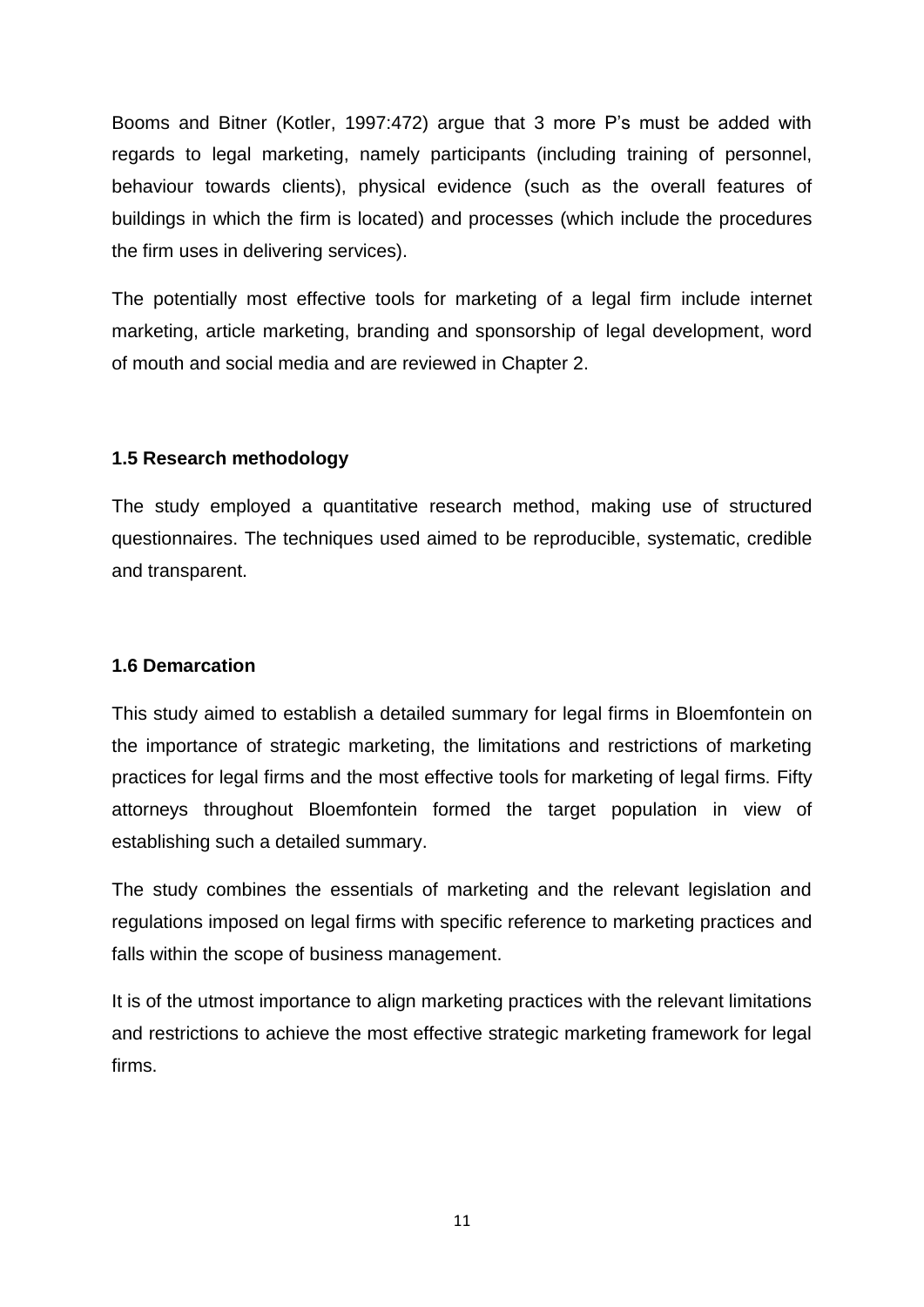## **1.7 Chapter layout**

Chapter 1 presents background to the study and firm under discussion, an overview of the importance of marketing to law firms and the restrictions that need to be kept in mind in this regard as well as the aim and objectives of the study.

Chapter 2 is the Literature review, which elucidates the

- importance of strategic marketing for law firms in Bloemfontein;
- restrictions and limitations placed on marketing practices of law firms in Bloemfontein; and
- effective tools for marketing of law firms.

Chapter 3 presents the research methodology, Chapter 4 the findings of the research and Chapter 5 the conclusions and recommendations.

## **1.8 Conclusion**

Currently, the importance of strategic marketing for any law firm is underestimated. Effective strategic marketing might not only increase the attainment of new clients, but can also confer the loyalty of existing clients, increase the visibility of the firm, establish a positive brand identity and enable the firm to be sustainable and competitive in the legal industry.

There are numerous restrictions placed on the marketing of legal firms through rules imposed on firms through their respective law societies. These restrictions will have to be taken into account when compiling a strategic marketing plan. It is also clear that if legal firms do not comply with these rules, there will be consequences in the form of disciplinary hearings - and in the worst case disbarment.

It can be speculated that marketing practices that are typically applied by the average business will also be effective if applied by legal firms. The main obstacle during the effective marketing of a law firm wills, however, be the numerous restrictions imposed on such marketing practices. If these restrictions are adhered to, the marketing of a legal firm should be effective. Certainty must be obtained regarding the importance of marketing for legal firms, the restrictions placed on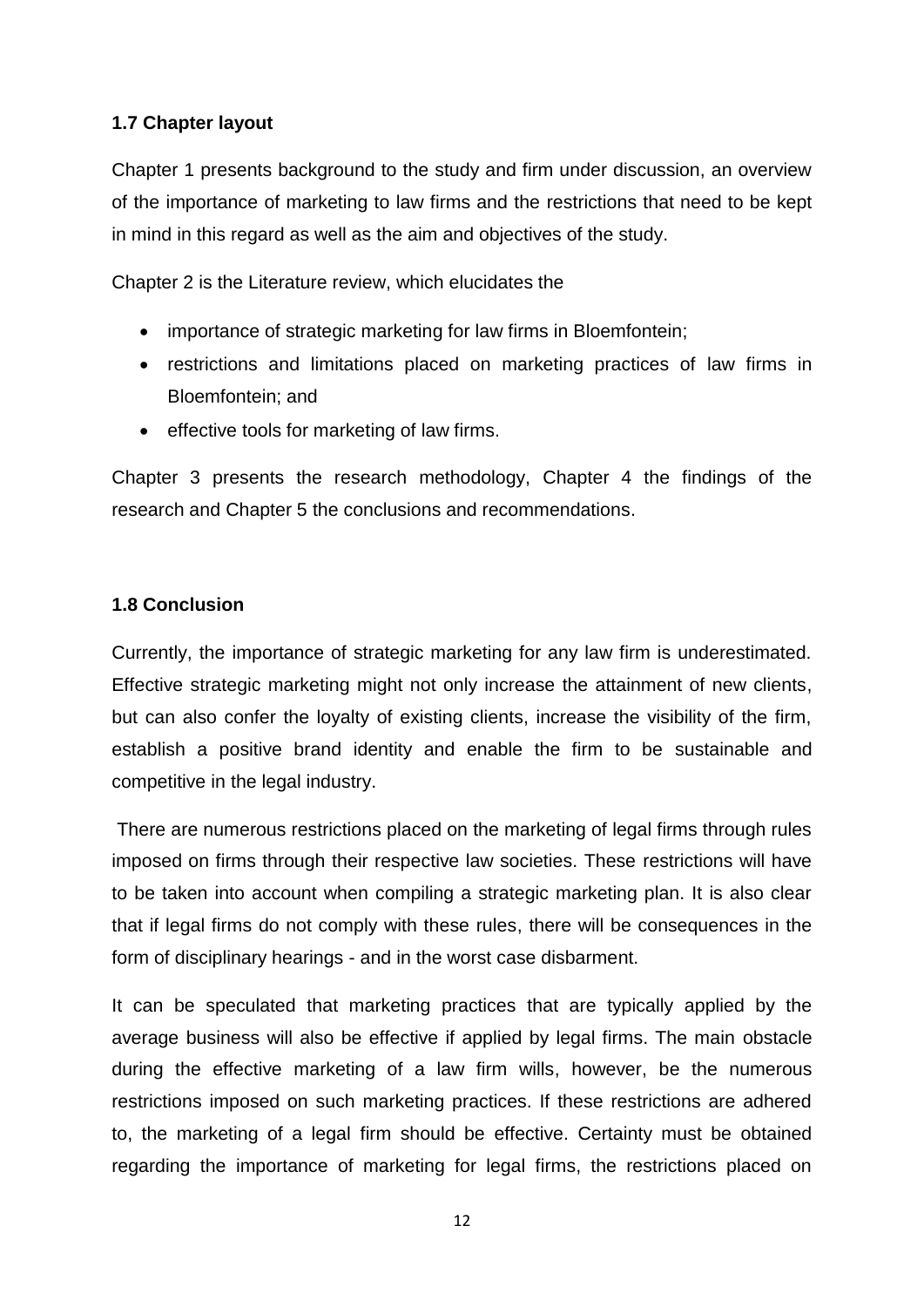marketing practices and the best way to effectively market a legal firm. Thus, the research that was undertaken is of the utmost importance to enable legal firms to implement an effective strategic marketing plan.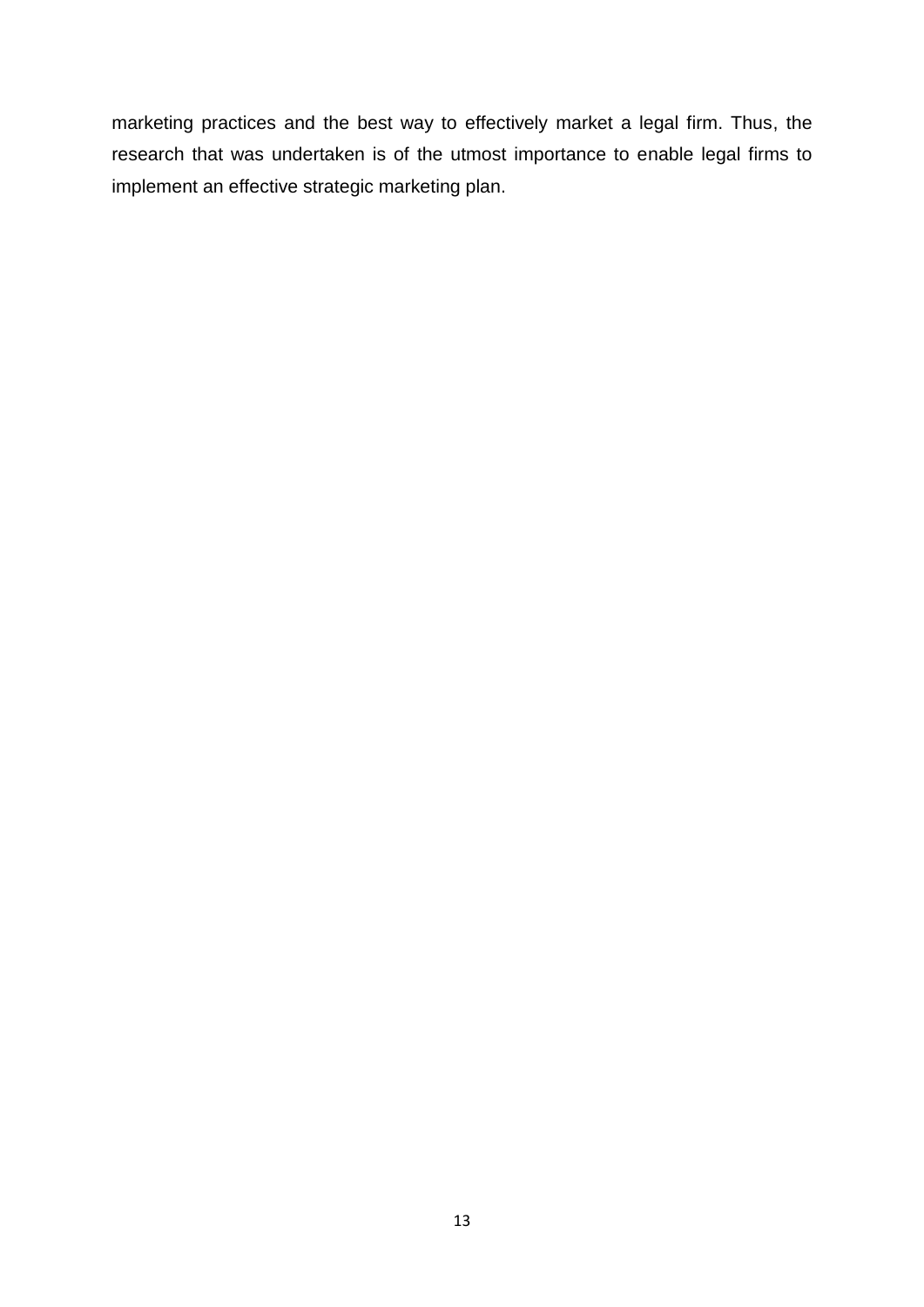## **Chapter 2**

#### **Literature Review**

## **2.1Importance of strategic marketing for law firms in Bloemfontein**

#### **2.1.1 Introduction**

Strategic marketing, if correctly formulated and applied, could be very beneficial for both the firm and the clients the firm are rendering services to. Strategic marketing enables a firm to identify new and current untapped markets which, if entered, will have the potential to be of value to the firm. Without a well-formulated and wellimplemented strategic marketing plan, the firm will not be able to compete sustainably in the current legal environment. The legal environment, just as any business environment, is highly competitive. To achieve competitive gain in such an environment, firms generally need to endorse the process of developing, implementing and managing a well-developed strategic marketing plan as set out hereunder must be followed.

## 2.1.1.1 Definition of strategic marketing

Marketing strategy refers to an organization's integrated pattern of decisions that specify its crucial choices concerning markets to serve and market segments to target, marketing activities to perform and the manner of performance of these activities, and the allocation of marketing resources among markets, market segments and marketing activities towards the creation, communication and/or delivery of a product that offers value to customers in exchanges with the organization and thereby enables the organization to achieve specific objectives (Varadarjan 2010:128).

As seen from the definition of strategic marketing it is clear that strategic marketing consists of much more than just marketing through advertising. Strategic marketing forms part of the strategic planning of the business. It entails an overall analysis of the business as a whole. It includes analysis of current business, current and future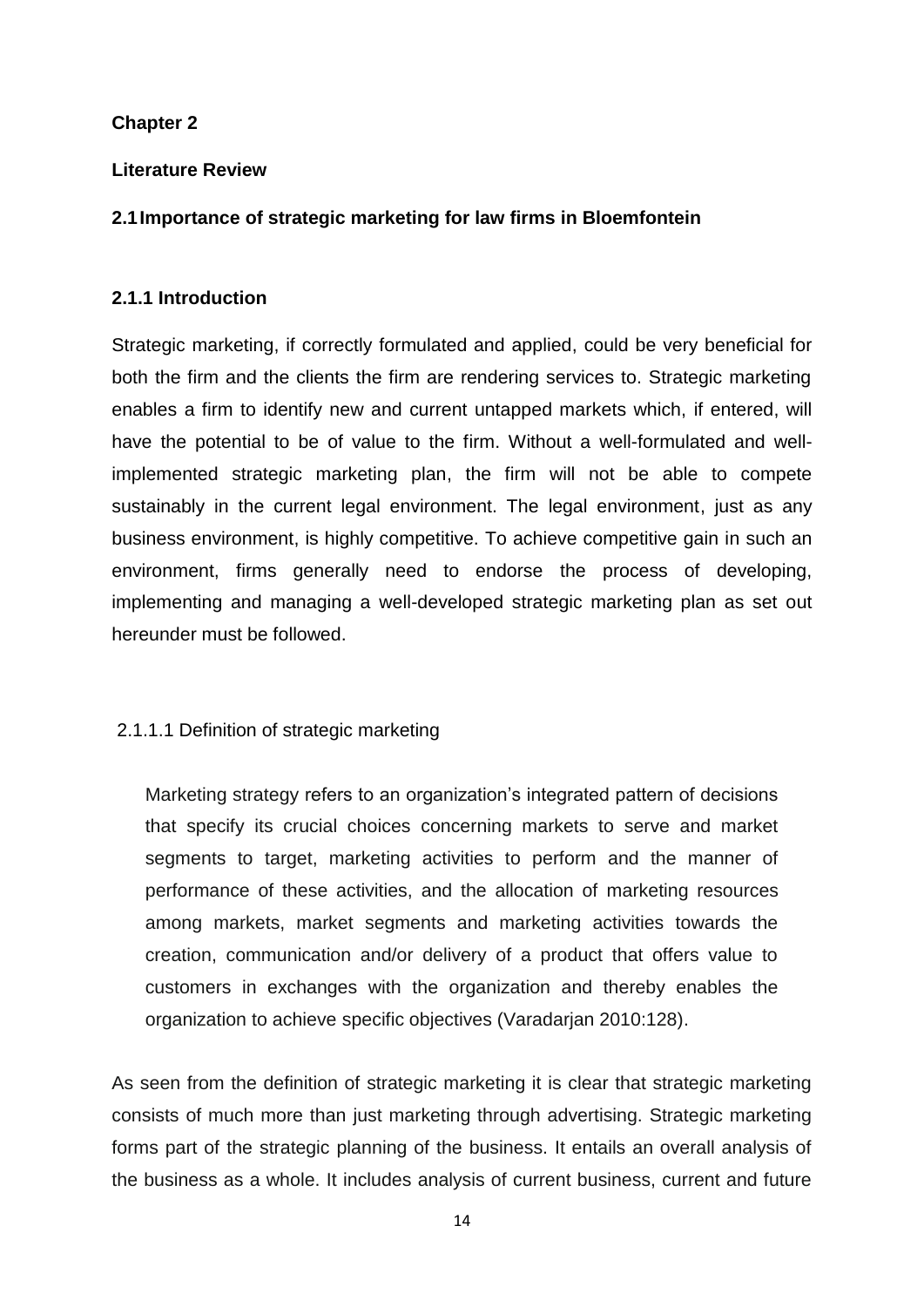business trends, the macro-economic situation and current and prospective clients and competitors. Through this strategic analysis, objectives need to be identified and implemented through a well-developed strategic marketing plan to enable the business to achieve sustainability. This definition is relevant to all kinds of businesses that include legal firms. Without the implementation of such a strategic marketing plan the said business will most likely not achieve the overall objective of competitive sustainability and will not meet the overall corporate strategic objectives (Jooste et al. 2012:169).

#### 2.1.1.2 Difference between "strategic marketing" and "marketing management"

Strategic marketing forms part of the overall strategy of the business. It entails the alignment of the vision, mission and goals of the business as a whole with the separate functional areas of the business. Strategic management takes place throughout the business and includes all departments. Strategic marketing has the objective of sustainability at the forefront of its purpose (Jooste et al 2012:6). Strategic marketing also pertains to the marketing behaviour of businesses (Varadarjan 2010:121). Marketing management consist of the implementation, planning and control of strategic marketing strategies. It usually takes place at top management (Jooste et al 2012:6). Marketing management refers to the management of marketing behaviour (Varadarjan 2010:121).

The following table is a summative indication of the differences between strategic marketing and marketing management:

15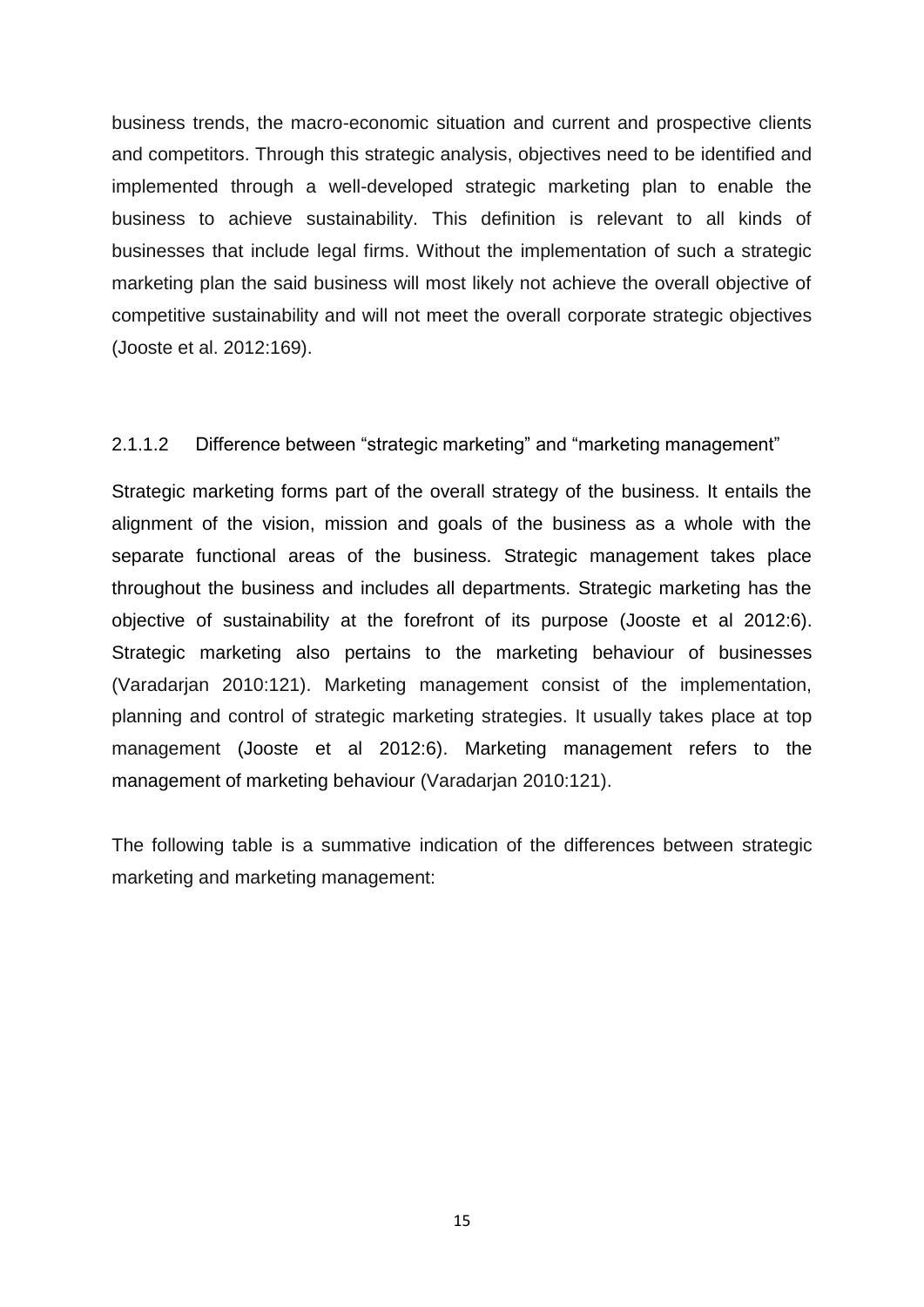

Table 2.1: Summative difference between marketing management and strategic marketing

(Michail: 2013)

## 2.1.1.3 Developing a strategic marketing plan

Developing a strategic marketing plan is of the utmost importance for any firm. It enables the firm to achieve a sustainable competitive advantage if implemented and monitored correctly. The process of developing such a strategic marketing plan forces the firm to gain vital information on the legal market, internal structure of the firm, external forces that have an effect on the firm, and competitors. The data collected can be used for the purpose of achieving such an advantage, as mentioned above. Without a strategic marketing plan in place, a firm will be at a disadvantage when competing within the legal market.

The process of developing a strategic marketing plan consists of the following:

A. Strategic analysis that includes the analysis of macro-environment, the market, the competitors, the customers and the internal environment (Jooste et al 2012:13-19).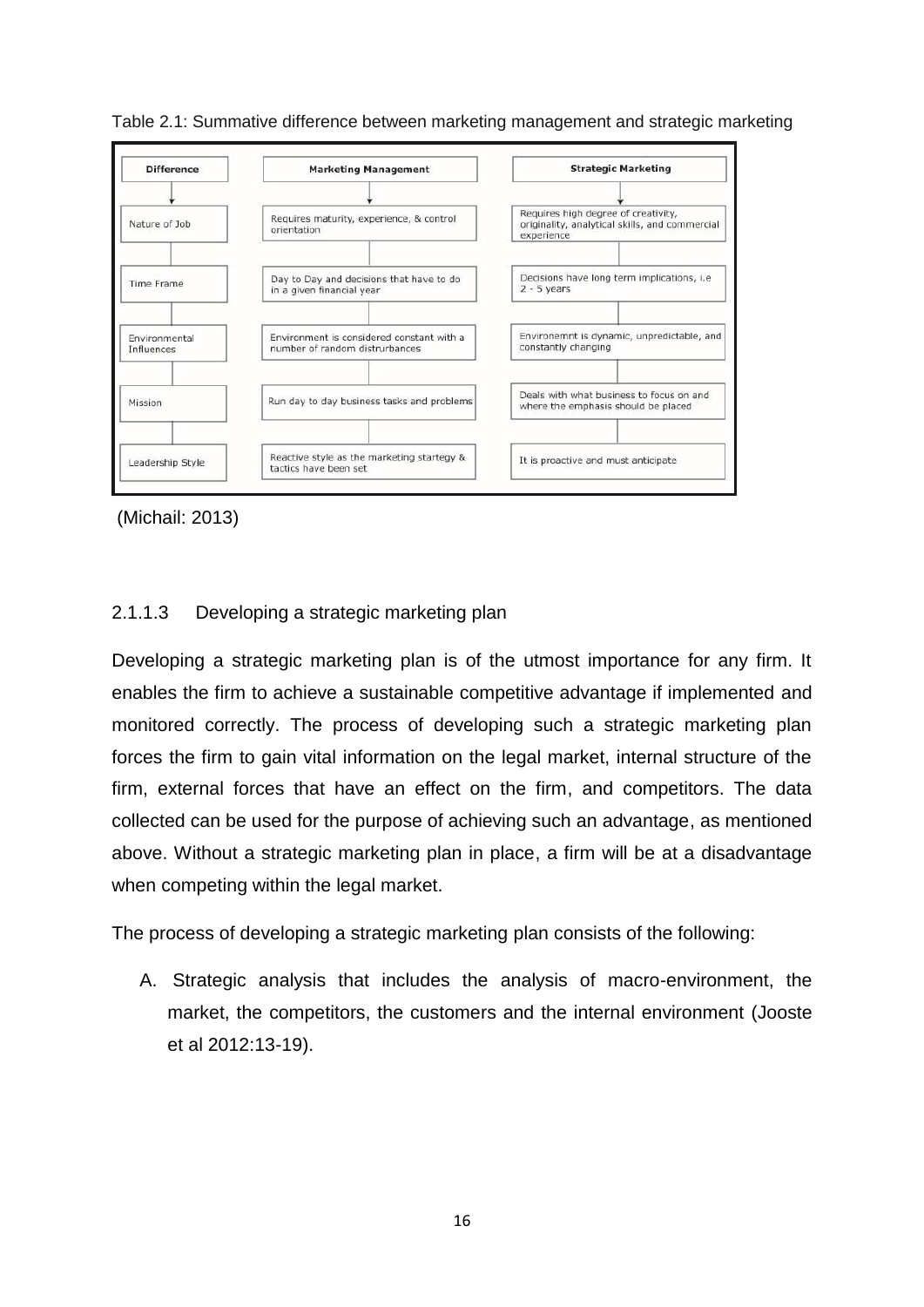Each of these processes will be discussed separately.



(Pratt: 2013)

Figure 2.1 Pestle analysis diagram

Macro-environmental analysis is done using the PESTLE analysis (Jooste et al 2012:31). As seen from the diagram above, the factors that need to be taken into account when analysing the macro-environment are:

 $\triangleright$  Political, legal, technological, social, environmental and economic factors.

The factors mentioned above must be analysed with specific reference to the direct or indirect effect they have on the business as a whole. These factors, if analysed correctly, could indicate which of them will have the biggest impact on the performance of the business and how each one could be guarded against or taken advantage of. Information regarding macro-economic factors together with business cycle indicators is published monthly as well as quarterly by the Reserve Bank of South Africa. These indicators, if interpreted correctly, can be utilised during decisions by the business with specific reference to strategic marketing. The factors that are identified as factors that have a major effect on the business must not only be identified but also monitored throughout. This monitoring is called strategic environmental issue management (Du plessis et al 2005: 37). This monitoring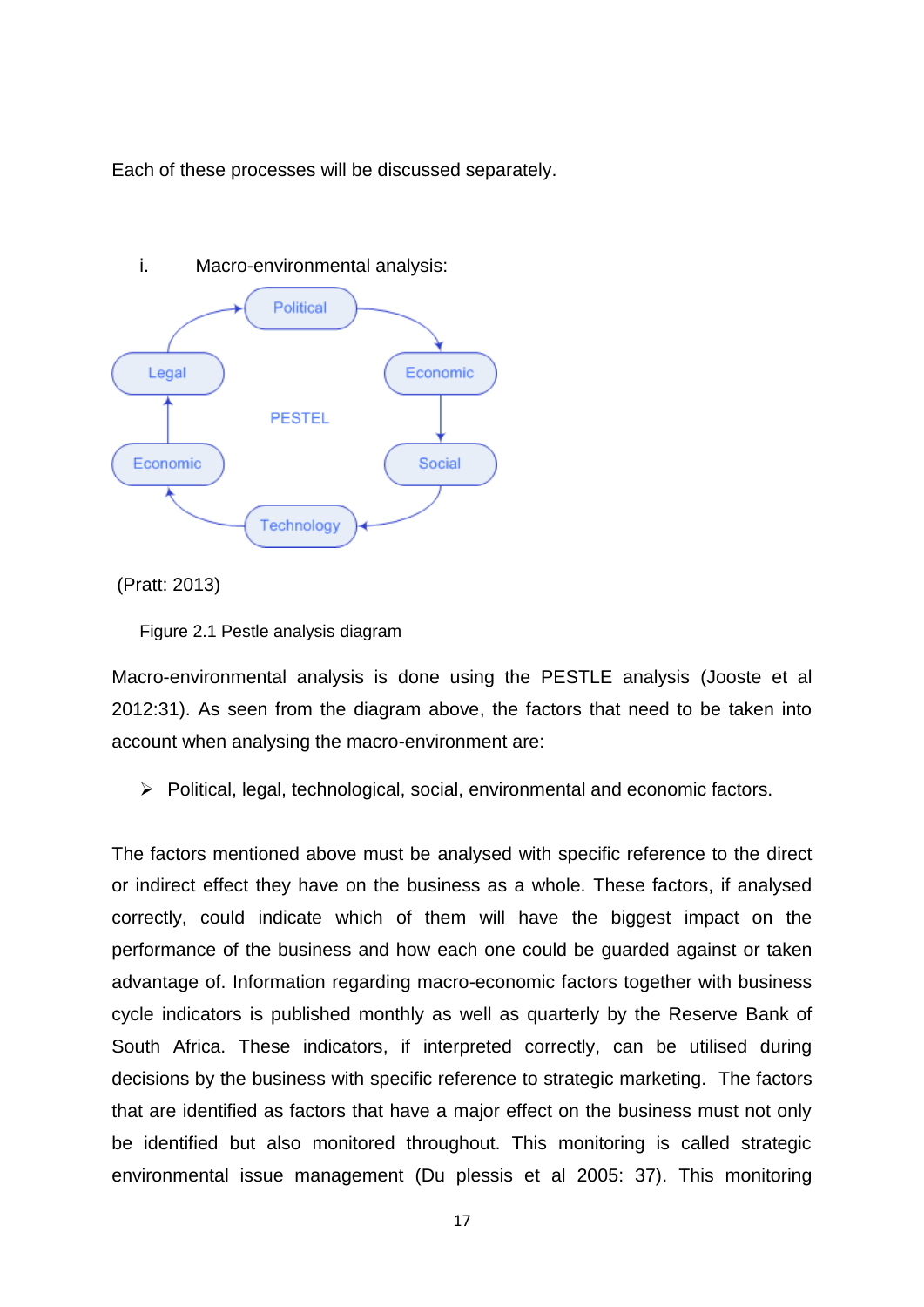consists of environmental scanning, environmental issue identification, impact evaluation and formulation of a response strategy (Jooste et al 2012:25-47).

As soon as the macro-economic factors have been identified, a market analysis must be done with specific reference to the legal sector and its subdivisions.

#### ii. Market analysis

The market analysis is done with the objective of establishing how attractive a market is to the business. PORTER'S five forces model is used to establish the attractiveness of a specific industry or market.

Where a market analysis is done regarding a firm, sectors of the legal services market will need to be analysed to establish which of these sectors will be the most and least attractive to enter. These sectors include insolvency, estates, litigation, commercial and conveyance.

The diagram below summarises Porter's five forces model. The model is used not only to determine the attractiveness of a certain industry, but also the sustainability of the sector in the long run (Jooste et al 2012:65).

As seen from the diagram below, Porter's five forces consist of bargaining powers of buyers and suppliers, potential substitutes, new entrants and rivalry between competitors.

Bargaining power of buyers refers to the ability of buyers to drive up prices. If there are only a few buyers, they will be able to dictate prices. In such a situation the specific market will not be profitable. Supplier power, on the other hand, refers to the ability of suppliers to drive up prices. In instances where there are a small number of large suppliers, the suppliers sell a unique product or service and costs of switching is very high; the market will, therefore, be dictated by these few suppliers and it will then be not profitable to enter this market. A market where competitor rivalry is fierce, where there are no differentiation between the products or services will not be a profitable and attractive market to enter into. In a market where the ability exists where customers can easily switch between products and services due to the fact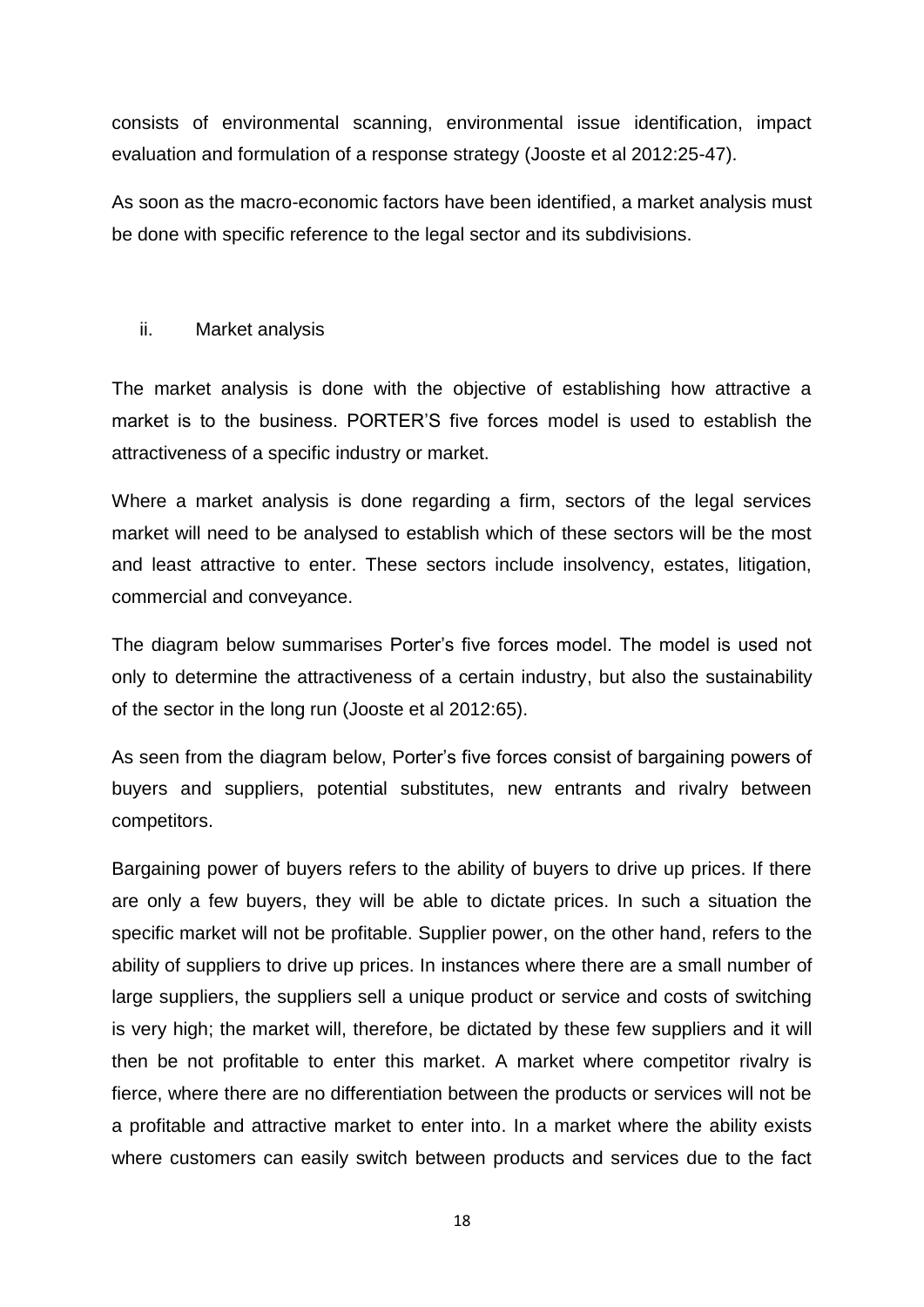that there are substitute products or services readily available will also be an indication that the market is not an attractive option to enter. In a market where no barriers to entry exists, profitability will be greater than in a market where barriers to entries do exists for instance economies of scale, patents and government policies (Irina: 2013).



Figure 2.2 Porter's five forces diagram

(Irina: 2013)

In instances where regulation affects these five forces considerably, a sixth force must be included, namely public authority.

[\(http://www.innovation.public.lu/en/ir-enterprise/techniques-gestion-innovation/outils](http://www.innovation.public.lu/en/ir-enterprise/techniques-gestion-innovation/outils-gestion-strateqiue/080905-5-forces-porter-eng-2)[gestion-strateqiue/080905-5-forces-porter-eng-2\)](http://www.innovation.public.lu/en/ir-enterprise/techniques-gestion-innovation/outils-gestion-strateqiue/080905-5-forces-porter-eng-2)

When the market analysis is completed, the firm must use the findings to establish which competitors render services within the specific sector the firm is contemplating entering.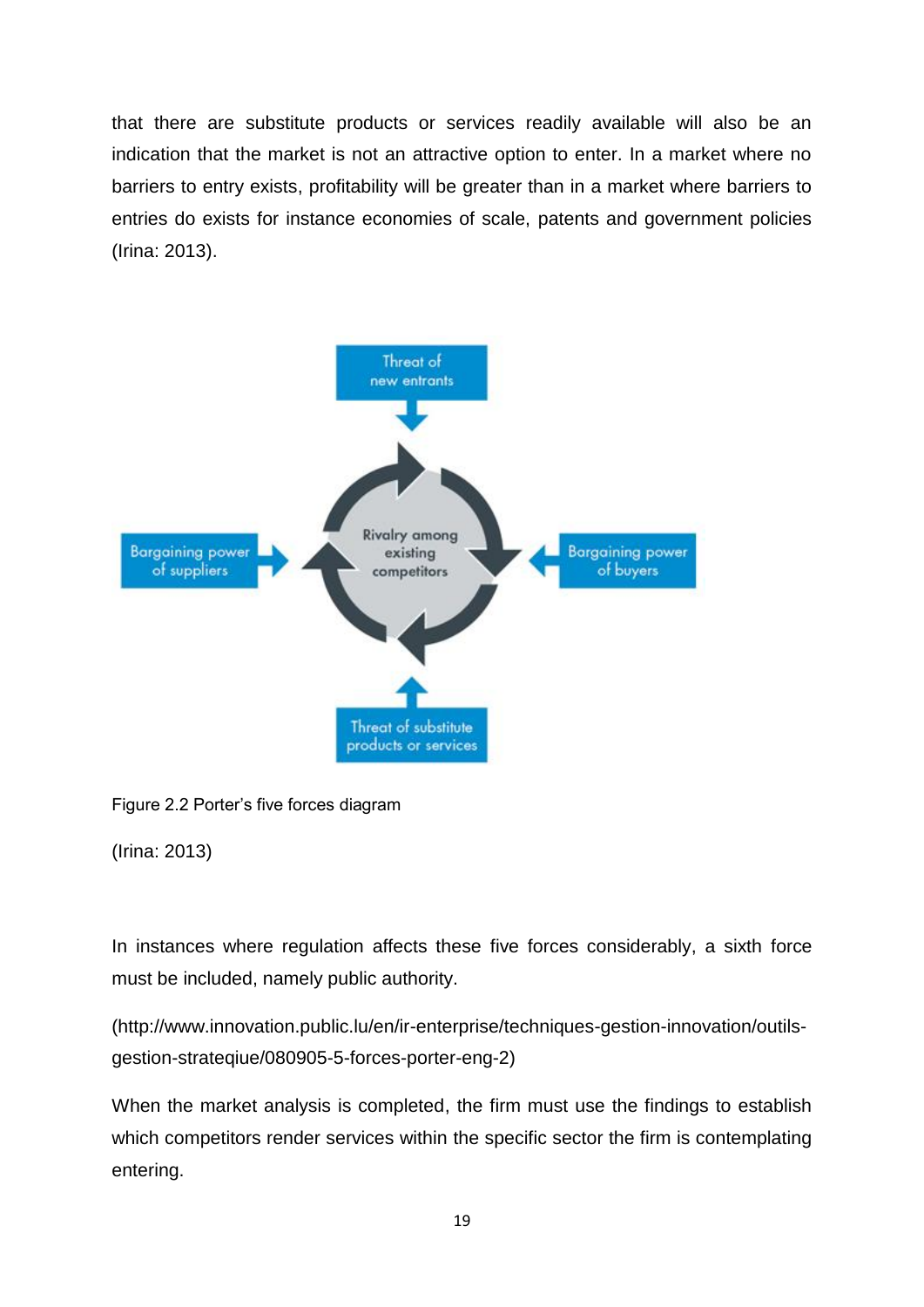#### iii. Competitor analysis

Competitor analysis is done with the main objective of establishing the strengths and weaknesses of competitors. Through analysing the strengths and weaknesses of competitors, certain opportunities and threats can be ascertained - which the business can guard against or take advantage of.

Gathering information on competitors is known as competitive intelligence (Jooste et al 2012:121), which can be defined as:

"The process of collecting and analysing information about competitors' strengths and weaknesses in a legal and ethical manner to enhance business decision making" [\(http://www.investopedia.com/terms/c/competitive-intelligence.asp\)](http://www.investopedia.com/terms/c/competitive-intelligence.asp).

The following steps must be taken into account in establishing a competitive intelligence system:

Step 1: Set up a system and decide what information is needed

Step 2: Collect the data – can be obtained from published data

Step 3: Analyse and evaluate data

Step 4: Disseminate the conclusions

Step 5: incorporate these conclusions into the subsequent strategy (Du Plessis 2005:143).

After the competitive intelligence process has been finalised, the information and data collected can be put to use in establishing the strengths and weaknesses of competitors.

The following method can be used, namely, the Key Success Factor analysis (KSF analysis). It is based on the following factors:

- $\triangleright$  The resources and skills that are necessary to be successful in the said industry; and
- $\triangleright$  The strengths and weaknesses of competitors.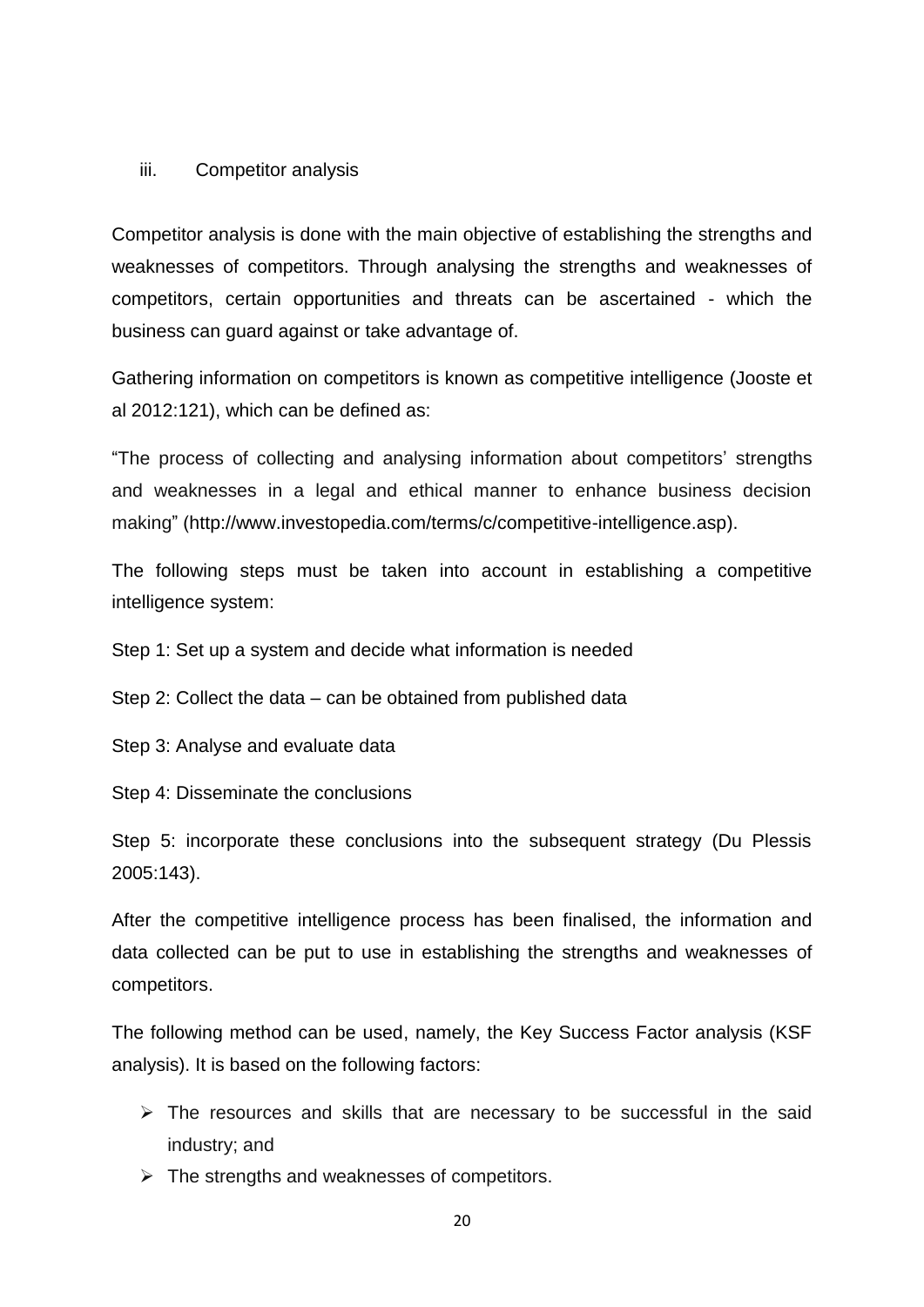To identify these factors, the following must be taken into account:

- $\triangleright$  Why the competitors are successful
- $\triangleright$  The most important motivators for customers
- $\triangleright$  Entry barriers
- $\triangleright$  KSF's must be generic and functional.

#### Table 2.2 The Competitor Array diagram

|                             |                             | Ratings (Scale = 1-5: 1-Poor, 5-Excellent) |              |                     |              |              |
|-----------------------------|-----------------------------|--------------------------------------------|--------------|---------------------|--------------|--------------|
| <b>Attributes</b>           | Weight<br>(Must Total 100%) | Your<br>Company                            | Competitor 1 | <b>Competitor 2</b> | Competitor 3 | Competitor 4 |
| <b>Customer awareness</b>   | 20%                         | 5.0                                        | 5.0          | 3.0                 | 3.0          | 3.0          |
| <b>Product quality</b>      | 35%                         | 4.0                                        | 5.0          | 3.0                 | 2.5          | 2.5          |
| <b>Product availability</b> | 30%                         | 3.0                                        | 3.0          | 4.0                 | 3.5          | 4.0          |
| <b>Technical assistance</b> | 5%                          | 3.0                                        | 3.0          | 2.5                 | 3.0          | 2.0          |
| <b>Selling staff</b>        | 10%                         | 4.0                                        | 3.5          | 2.0                 | 3.0          | 2.0          |
| <b>Total</b>                | 100%                        |                                            |              |                     |              |              |
| Score (Average)             |                             | 3.8                                        | 3.9          | 2.9                 | 2.3          | 2.7          |

## **Competitor Analysis**

(https://www.smartdraw.com)

After these factors mentioned above are established, a diagram is then compiled whereby each factor receives a rating of importance. Each competitor is then given a score of between 1 and 5, with 5 being very good and 1 being very poor. The diagram is called a "Competitor Array" diagram (Jooste et al 2012:133).

The competitor analysis together with the market analysis will give the firm a good idea of which legal sector will be the most attractive to enter and in which of these attractive markets competition will be the fiercest.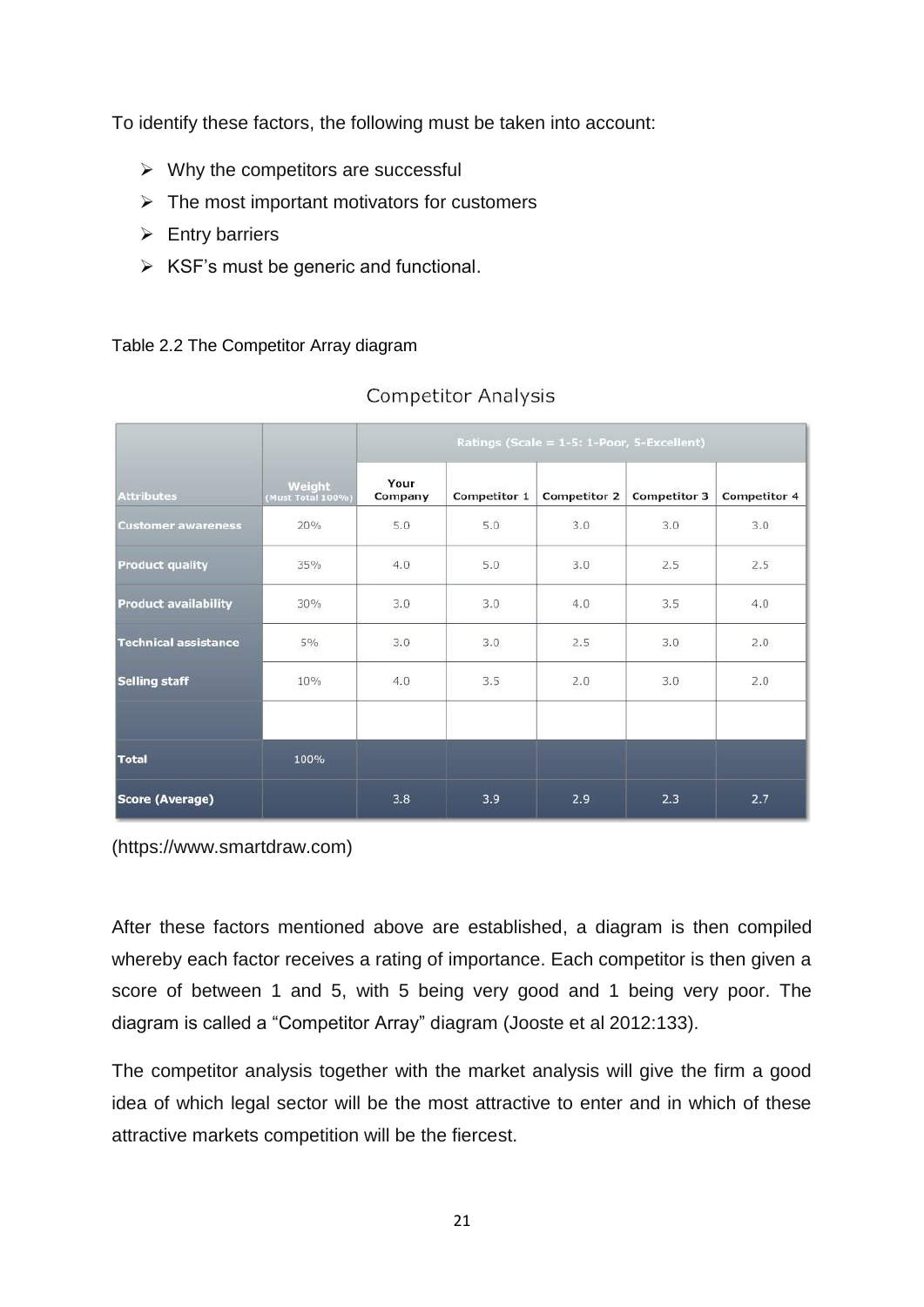When the most attractive market is then chosen, the firm will be able to analyse the customers within that specific market.

## iv. Customer analysis

When analysing customers, the 6W model is used. The following 6 questions are asked:

Who are the customers? What do the customers do with the product? Where do customers purchase the products? When do they purchase products? Why and how do customers choose the specific products? Why do the customers not purchase the products? (Jooste et al 2012:93)

Asking and answering these questions reveal the customers' values and needs, the customer segment as well as the attractiveness of the customer segment.

Although the 6W model refers to products, the firm can still utilise the 6W model by replacing the word *product* with the word *service* or *services*.

If the macro-environmental factors, the market, the competitors and customers are analysed and the findings noted, the firm must do an internal analysis to establish if the firm will be able to be competitive in the market chosen. If there are certain threats and weaknesses found that will affect the performance and competitiveness of the firm, these weaknesses and threats must be addressed.

v. Internal analysis: SWOT

An internal analysis should always start at the vision and mission of the company. A well-formulated vision and mission will identify the overall objective the company intends to reach, and also in which way it intends to reach that objective. The vision and mission will identify the main driving forces of the company. These driving forces can be profitability, customer satisfaction, training, sustainability and commitment to quality. Because these driving forces are not usually mentioned in detail in the vision

22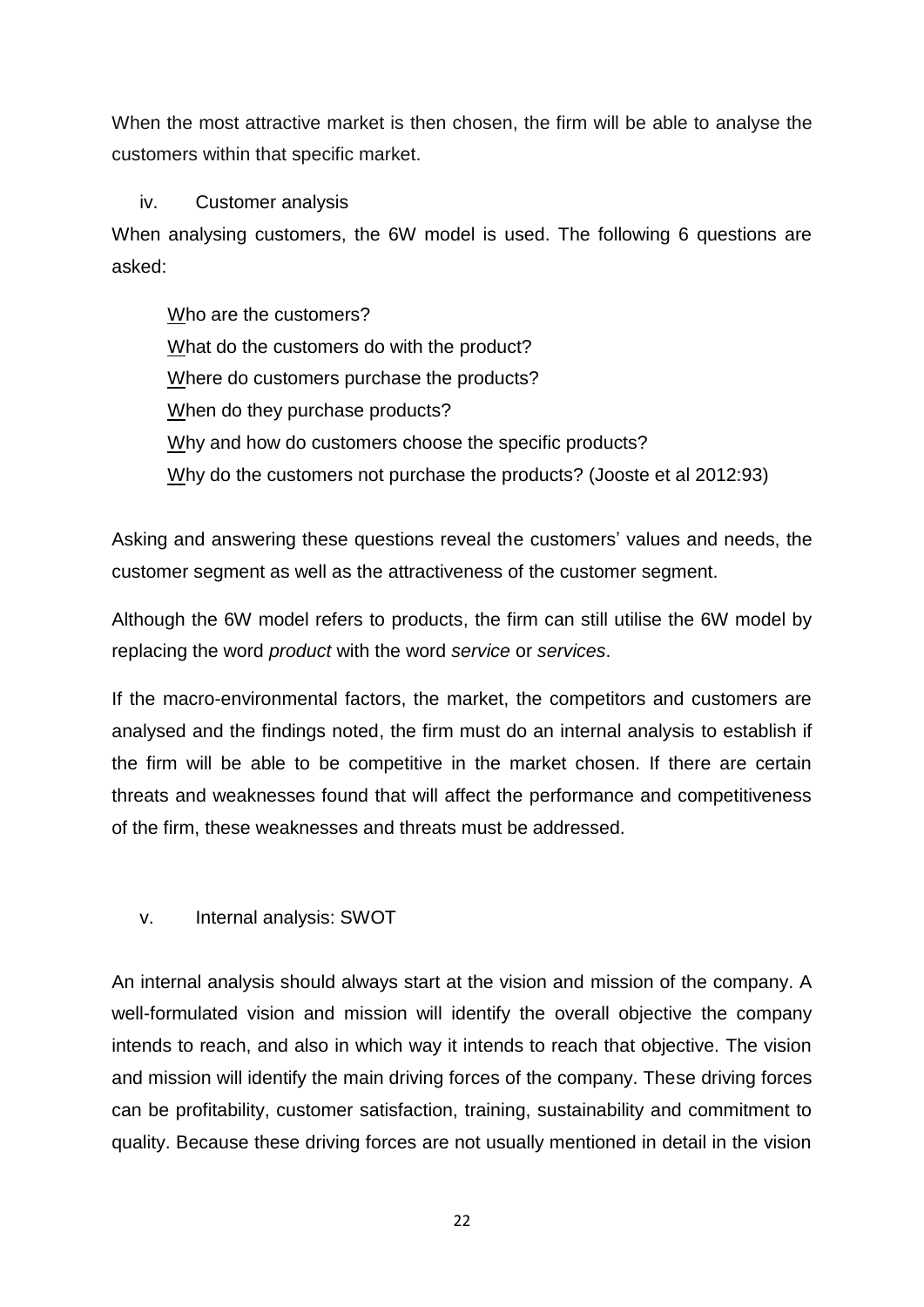and mission statements, the SWOT analysis is used for a much deeper analysis of the company's key issues (Jooste et al 2012:149-154).

|          | Strengths                                                                                                                                                                                                                                                                                                                | Weaknesses                                                                                                                                                                                                                                                                                               |
|----------|--------------------------------------------------------------------------------------------------------------------------------------------------------------------------------------------------------------------------------------------------------------------------------------------------------------------------|----------------------------------------------------------------------------------------------------------------------------------------------------------------------------------------------------------------------------------------------------------------------------------------------------------|
| Internal | $\vee$ Your specialist marketing expertise.<br>$\vee$ A new, innovative product or<br>service.<br>$\vee$ Location of your business.<br>$\vee$ Quality processes and procedures.<br>$\sqrt{2}$ Any other aspect of your business<br>that adds value to your product or<br>service.                                        | $\vee$ Lack of marketing expertise.<br>√ Undifferentiated products or<br>services (i.e. in relation to your<br>competitors).<br>$\vee$ Location of your business.<br>$\vee$ Poor quality goods or services.<br>$\vee$ Damaged reputation.                                                                |
|          | <b>Opportunities</b>                                                                                                                                                                                                                                                                                                     | <b>Threats</b>                                                                                                                                                                                                                                                                                           |
| External | $\vee$ A developing market such as the<br>Internet.<br>$\mathord{\hspace{1pt}\mathop{\vee}}$ Mergers, joint ventures or strategic<br>alliances.<br>$\vee$ Moving into new market segments<br>that offer improved profits.<br>$\angle$ A new international market.<br>✓ A market vacated by an ineffective<br>competitor. | $\vee$ A new competitor in your home<br>market.<br>$\vee$ Price wars with competitors.<br>$\vee$ A competitor has a new, innovative<br>product or service.<br>$\vee$ Competitors have superior access<br>to channels of distribution.<br>$\sqrt{}$ Taxation is introduced on your<br>product or service. |

#### Figure 2.3: Diagram SWOT analysis

[\(http://www.smartdraw.com/specials/images/examples/swot-example-product](http://www.smartdraw.com/specials/images/examples/swot-example-product-marketing-analysis.png)[marketing-analysis.png\)](http://www.smartdraw.com/specials/images/examples/swot-example-product-marketing-analysis.png)

Typically, a SWOT analysis is used to identify the strengths and weaknesses (internal factors) of the company and the opportunities and threats (external factors) to the company. The overall objective of SWOT is to enable the business to be aware of all factors that may affect the planning and decision-making of the business. When SWOT is done properly, it enables the business to make the best decisions regarding the way forward. SWOT must be utilised in such a way as to enable the business to focus on its strengths and applying them to opportunities, being aware of threats and outsourcing where the business is weak (Goodrich: 2013).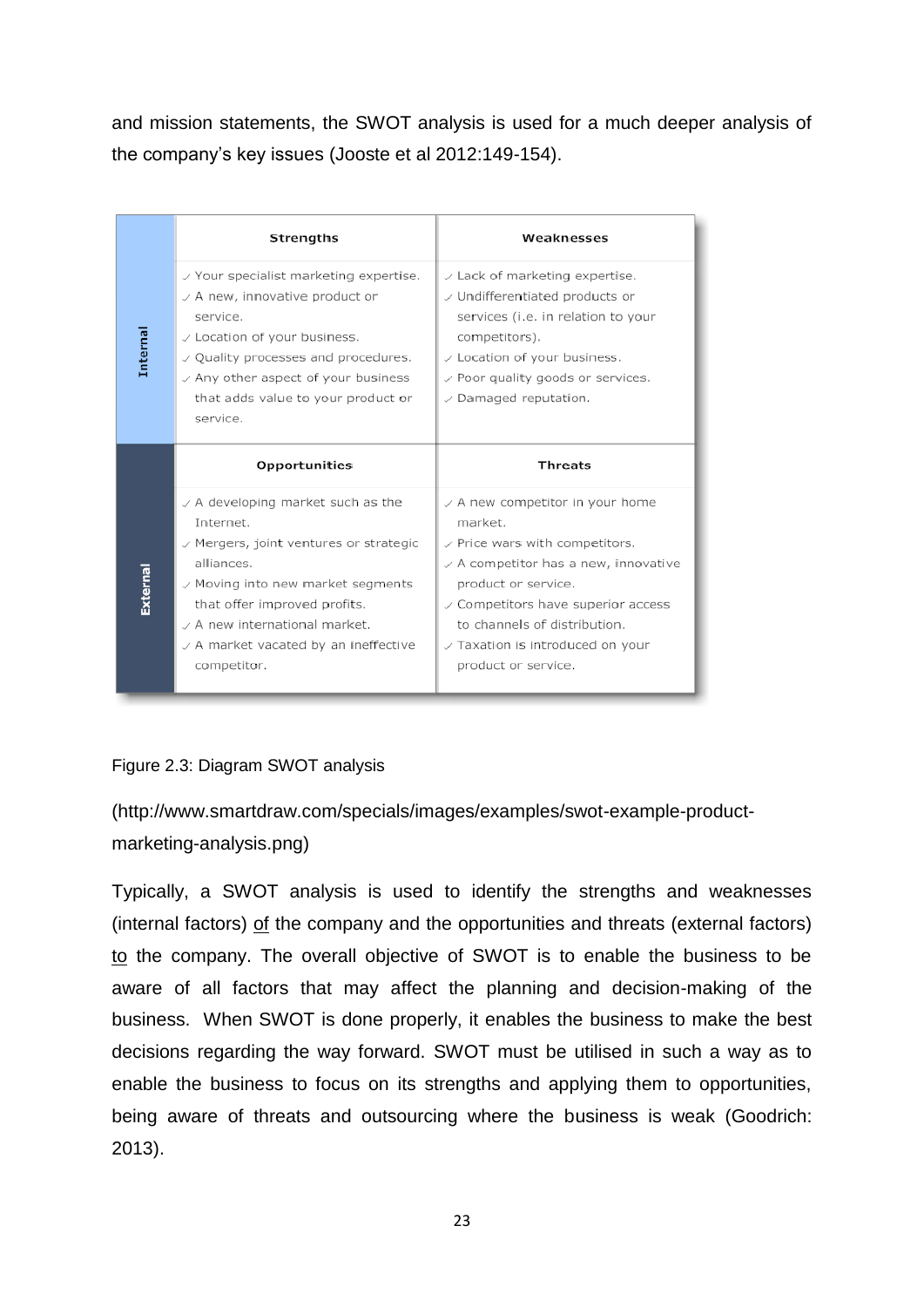After this process of strategic analysis is completed, the firm will be able to utilise the findings and develop the correct strategies for implementation by the firm.

## B. Developing market strategies

As soon as the strategic analysis is done, the information gathered need to be utilised by marketing management to formulate and develop a core marketing strategy. This core marketing strategy can consist of any of the following strategies:

- sustainable competitive advantage strategy;
- competitive strategy;
- product life cycle strategy;
- global strategies;
- relationship-building strategies; and
- brand strategies

(Du plessis et al 2005:14-15).

After the core strategy is developed, marketing management can proceed to develop clear and precise objectives that will enable the business to achieve the core market strategy (Jooste et al 2012:165-388).

vi. Strategy implementation and control

Strategic analysis and the findings thereof will be of no value if:

- it is not implemented correctly; and
- the results of the strategy that is being implemented are not measured and monitored on a regular basis.

The implementation stage of strategic marketing can also be referred to as the *action stage*.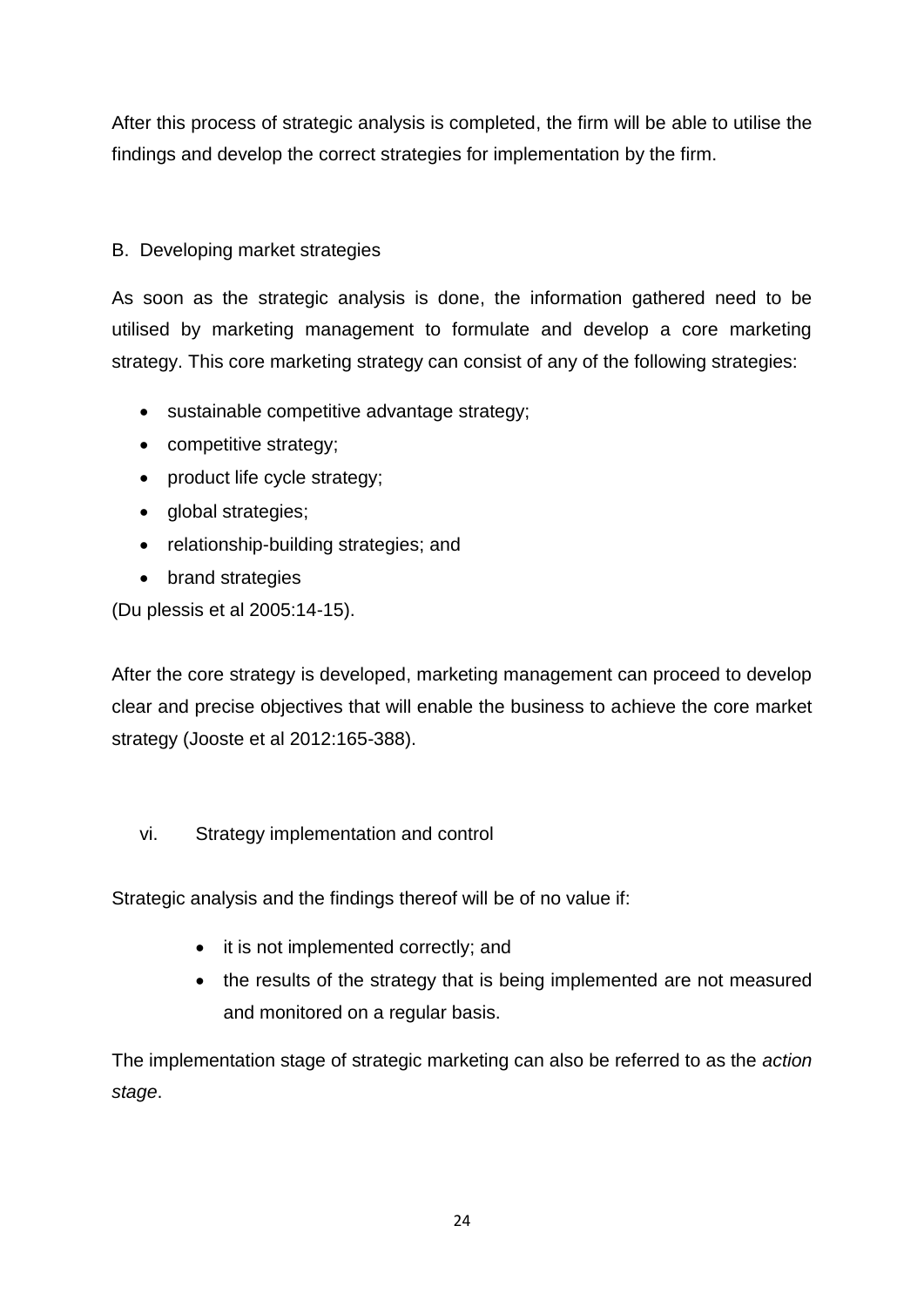Strategy implementation can be defined as:

"The communication, interpretation, adoption and enactment of strategic plans" (Noble 1999:119-134).

The effectiveness of the implementation of strategic marketing objectives is based on the performance of various facets of the business and includes various structural and human drivers.

These drivers include:

- Strong leadership leaders have the responsibility to develop and communicate strategic direction, motivate employees through incentive systems, design an organisational structure that fit the business and maintain an organisational culture that is positive.
- Organisational culture,
- Reward system rewards motivate employees to commit themselves to achieving the set goal of the organisation. Rewards should be implemented to encourage a change in behaviour that is in line with the strategy.
- Structure the structure should be matched with the strategy.
- Resource allocation different types of resources exists within an organisation, including financial, human, technological, information and physical. These all must be allocated in the most efficient way to achieve the organisation's goal.(Davis 2010:14-26)

This implementation must also be controlled and monitored throughout. The control and implementation of marketing strategy is important to ensure that the business reap the benefits of the chosen strategies. Marketing managers and senior management uses a balanced scorecard to enable them to control the implementation of these strategies (Jooste et al 2012:459).

A balanced scorecard can be defined as:

"A performance metric used in strategic management to identify and improve various internal functions and their resulting external outcomes" [\(http://www.investopedia.com/terms/b/balancedscorecard.asp\)](http://www.investopedia.com/terms/b/balancedscorecard.asp)

25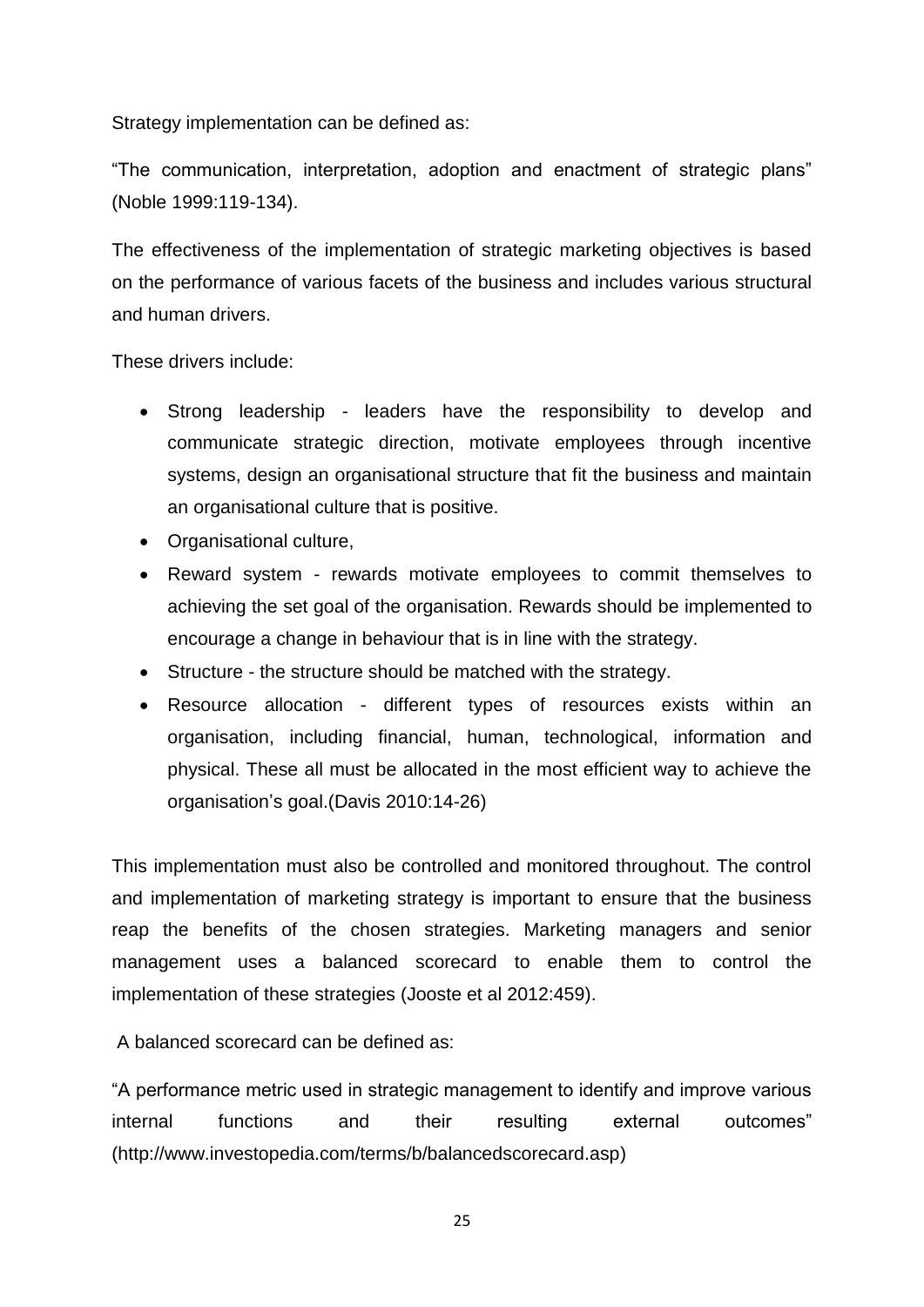The balanced scorecard attempts to measure and provide feedback to organizations in order to assist in implementing strategies and objectives. [\(http://www.investopedia.com/terms/b/balancedscorecard.asp\)](http://www.investopedia.com/terms/b/balancedscorecard.asp)



Figure 2.4 Diagram of a balanced scorecard

[\(http://www.psclipper.com/dynamicdata/data/bsccascade2.png\)](http://www.psclipper.com/dynamicdata/data/bsccascade2.png)

The four elements of the balanced scorecard need to be balanced. By balancing these four elements, the organization will become focused and driven by their mission. This focus and drive is important to establish an organization of which the strategy and vision are based on sustainability rather than on short-term financial goals (Norton and Kaplan: 1996).

vii. Marketing metrics

Marketing metrics are based on the principle that "You cannot manage what you do not measure" (Jooste et al 2012:472).

Marketing metrics can be defined as:

"Parameters or measures of quantitative assessment used for measurement, comparison or to track performance or production. Analysts use metrics to compare the performance of different companies, despite the many variations between firms"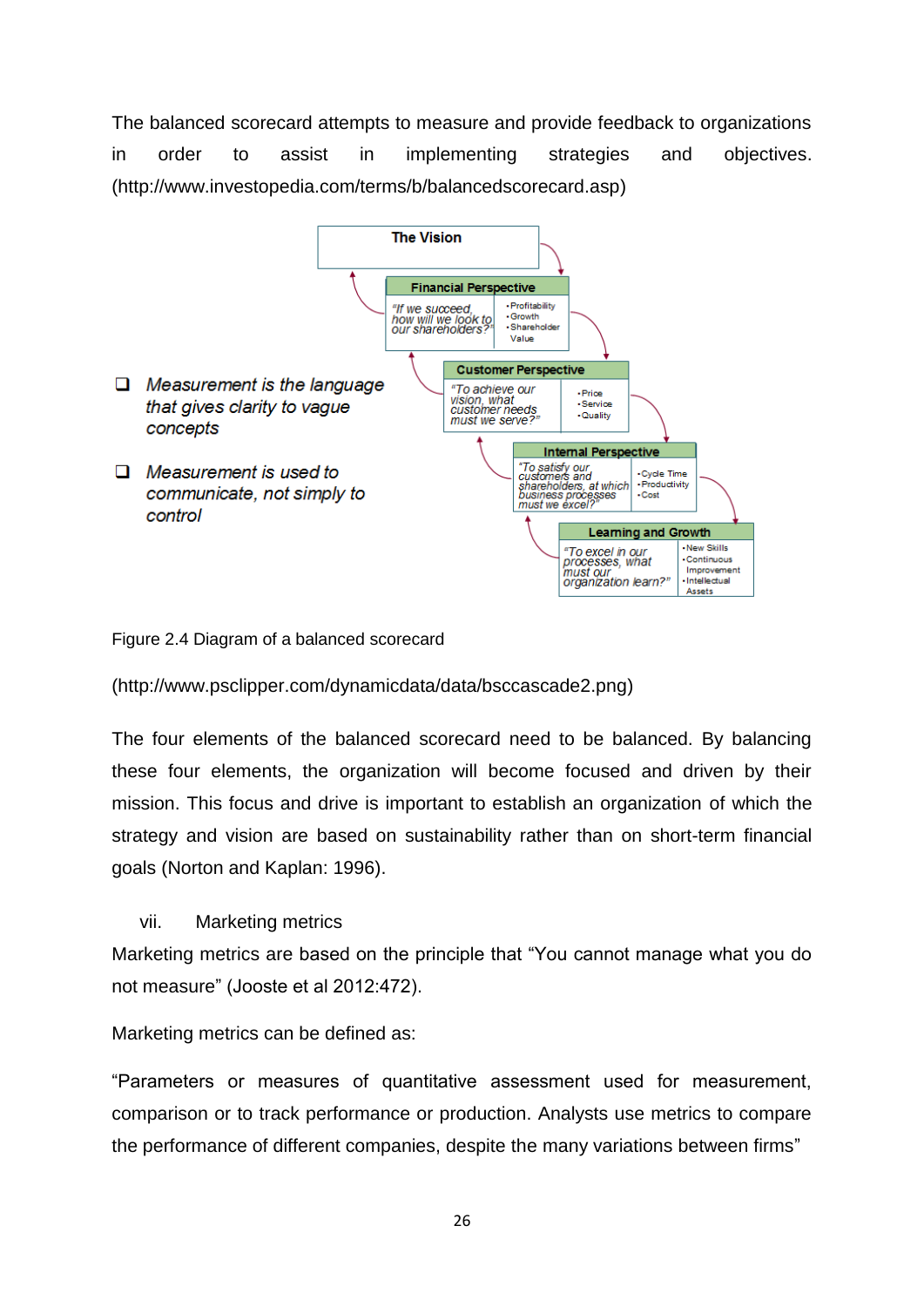[\(http://www.investopedia.com/terms/m/metrics.asp\)](http://www.investopedia.com/terms/m/metrics.asp).

Table 2.3 below makes it clear that strategic marketing is measured not only with regards to financial aspects, but also including customers and the impact it has on customers with reference to satisfaction and awareness.

## **2.1.2 Importance**

Strategic marketing is becoming increasingly important

In these struggling economic times, strategic marketing is increasingly becoming more and more important due to the strategic nature thereof (Gimbol et al 2012:4). Strategic marketing is said to be one of the main factors to "recession-proof" your business (Berson et al 2009:46).

Analysing the marketplace and establishing exactly what strategies to follow with reference to the business's strengths and weaknesses and the market opportunities and threats enables the firm to make the most economically feasible decisions regarding the way forward. It saves time and costs simultaneously.

Furthermore, delivering similar services (in this case legal services) better than rivals is very important, but inefficient to become sustainably competitive. Strategic marketing enables a firm to set itself apart from rivals in such a way that is not easily replicated (Bird 2008:5). Thus the business will become noticeable, memorable and differentiated.

Ultimate goal of strategic marketing

The ultimate goal of strategic marketing is to differentiate a business from that of rivals through strategically identifying new markets for the delivering of services, delivering value to current clients, attracting new clients and achieving a sustainable competitive advantage (Marsh 2010:52).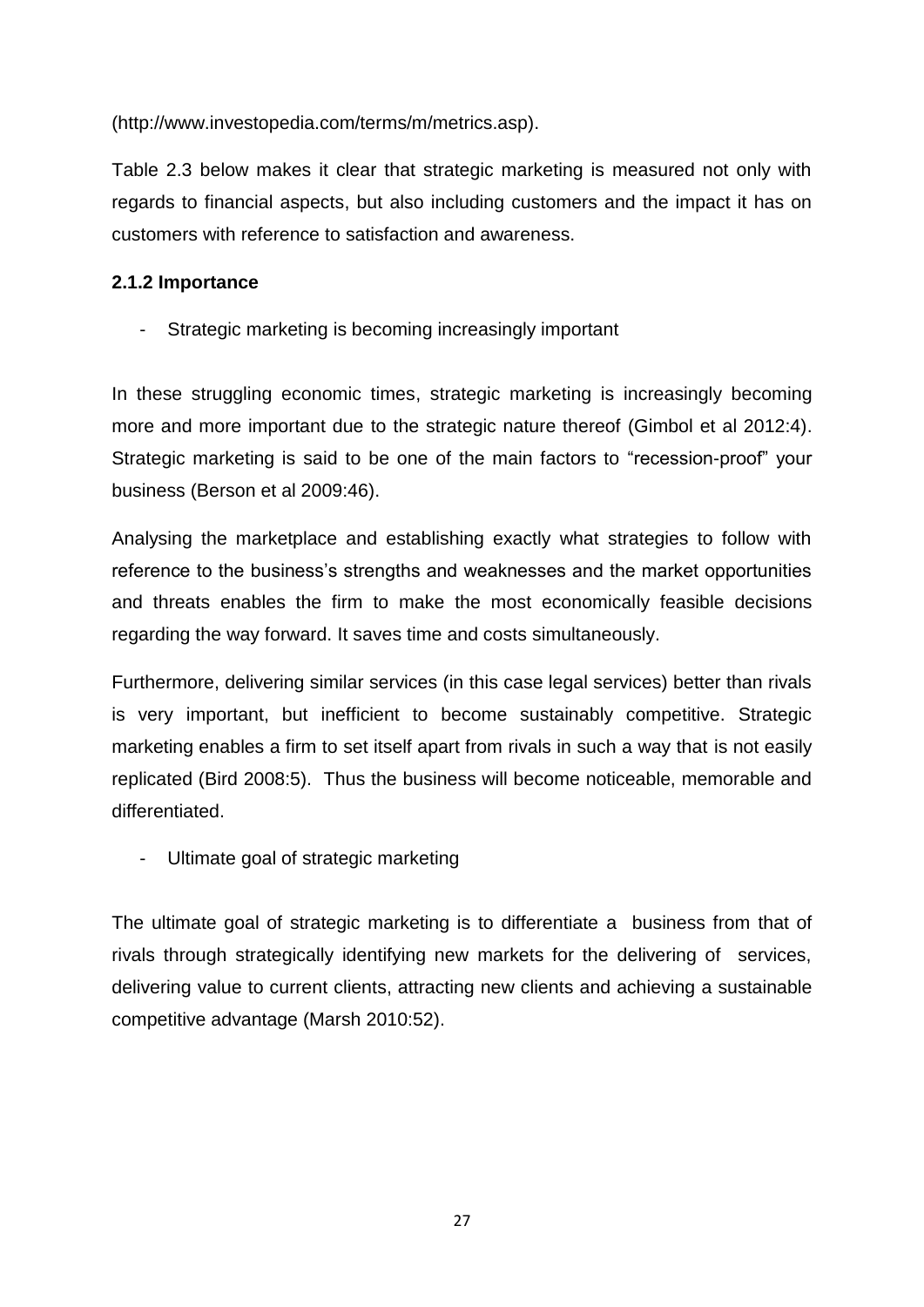Table 2.3: Marketing metrics

| F<br><b>Content Marketing Metrics</b> |                                                                                                                                                                                                                                                       |                                                                                                                                                                      |  |  |
|---------------------------------------|-------------------------------------------------------------------------------------------------------------------------------------------------------------------------------------------------------------------------------------------------------|----------------------------------------------------------------------------------------------------------------------------------------------------------------------|--|--|
| Category                              | <b>Element to track</b>                                                                                                                                                                                                                               | <b>Metrics</b>                                                                                                                                                       |  |  |
| People                                | How many visitors/viewers<br>٠<br>per piece of content? How<br>many unique visitors?                                                                                                                                                                  | # of visitors; unique<br>$\bullet$<br>visitors.                                                                                                                      |  |  |
|                                       | Has content marketing<br>٠<br>improved lead generation?                                                                                                                                                                                               | # of sales leads                                                                                                                                                     |  |  |
| <b>Action</b>                         | How much time do visitors<br>٠<br>spend with content?<br>Do they share content?                                                                                                                                                                       | Time on site; time on<br>٠<br>page; Check range as<br>well as by referring<br>site<br># of Tweets, Facebook                                                          |  |  |
|                                       | Do they register for on-going<br>٠<br>content?<br>Do they take next action you<br>want them to? (Do you have an<br>appropriate call-to-action?)                                                                                                       | likes, Email-a-friend<br>Emailings, RSS,<br>۰<br>downloads, etc<br># of actions (Unique<br>٠<br>promo code critical!)                                                |  |  |
| <b>Brand</b><br>impact                | What is brand impact of your<br>٠<br>content? Has content<br>marketing improved branding?                                                                                                                                                             | <b>Improved</b> brand<br>۰<br>sentiment, intent to<br>purchase, brand<br>recall, etc.                                                                                |  |  |
| <b>Revenues</b>                       | What are sales related to<br>۰<br>content marketing?<br>Has content marketing<br>٠<br>improved conversation rate?<br>What is value of earned media?<br>۰<br>Has content marketing<br>reduced returns?                                                 | Total sales; total units;<br>٠<br>average order size<br><b>Conversion rate</b><br>Dollar value of earned<br>٠<br>media<br># of returns; dollar<br>amount of returns. |  |  |
| <b>Expenses</b>                       | What are content creation<br>costs? (Include creative,<br>technical support, etc.)<br>Has content marketing reduce<br>search marketing costs and/or<br>improved results?<br>© 2011 Heidi Cohen - Riverside Marketing Strategies - All rights reserved | <b>Total costs (breakout</b><br>external versus<br>internal costs.)<br>Search marketing<br>costs, search ranking<br>for keywords                                     |  |  |

© 2011 Heidi Cohen - Riverside Marketing Strategies - All rights reserved

(Cohen: 2011)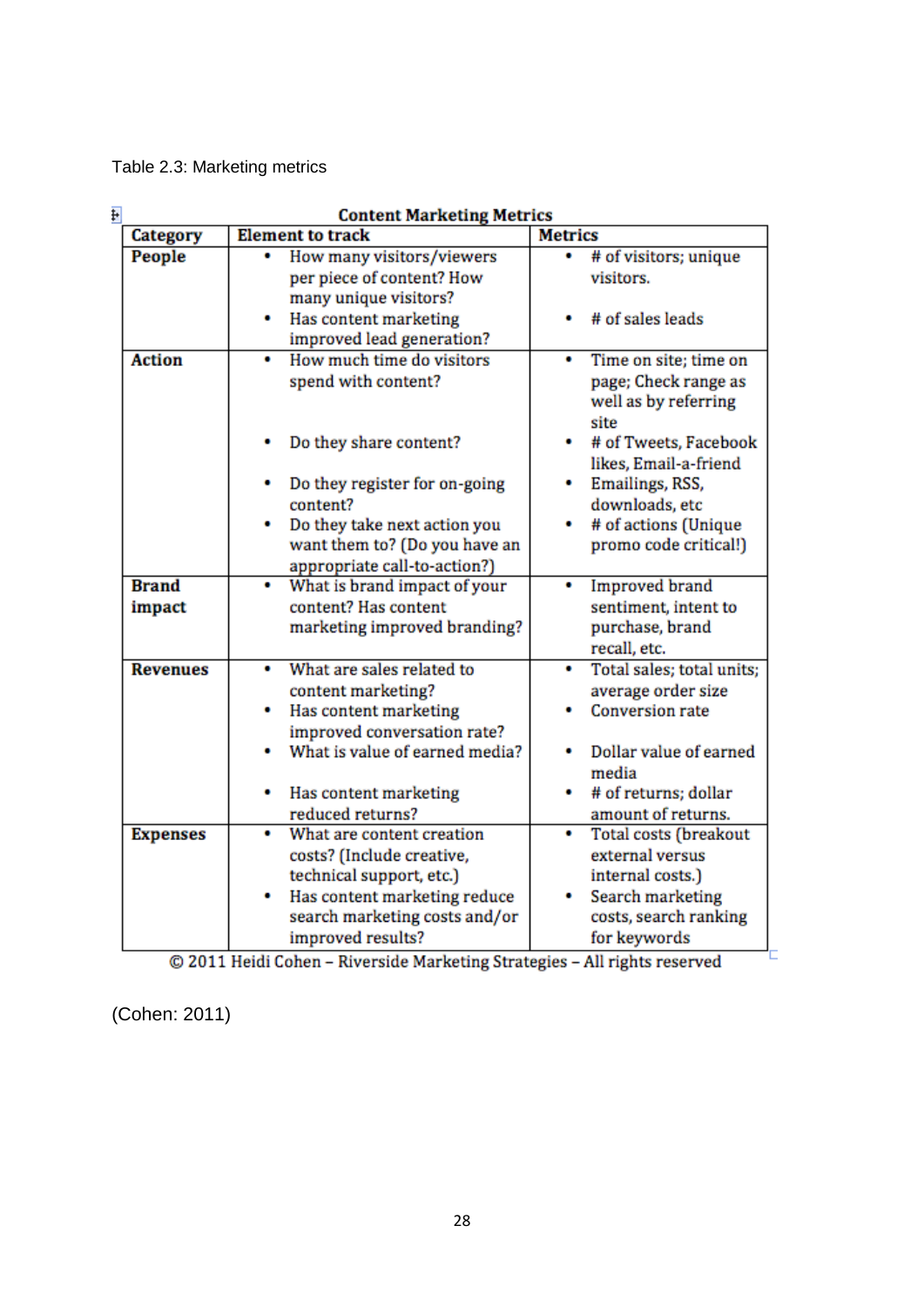## **2.1.3 Conclusion**

Although the development, implementation and monitoring of strategic marketing represent no easy task, the importance thereof for the success of an organisation cannot be underestimated. The utilisation of strategic marketing as part of the organisation enables the organisation to align the objectives of the organisation with all the separate business units therein, and establishing an integrated goal followed by the organisation as a whole.

## 2.2 **Restrictions and limitations placed on marketing practices of law firms in Bloemfontein**

#### **2.2.1 Introduction**

Restrictions and limitations regarding marketing practices are based largely on the legal restrictions placed on marketing practices and the content thereof in the form of rules of the relevant law societies. Attorneys and firms within each province of South Africa need to comply with their own Law Society's rules. These law societies govern the practices of lawyers throughout South Africa.

The Free State Law Society has specific rules with regards to marketing and advertising practices in Bloemfontein and the Free State as a whole, as set out in Rule 18 of the rules of the Free State Law Society, which was framed in terms of Section 21 (1) of Act 41 of 1975 as substituted by Section 74(1) of the Attorneys Act 53 of 1979 an promulgated in Government Gazette No.5807 dated 18 November 1979 as amended Government Gazette No. 16040of 28 October 1994, Government Gazette No. 17073 of 4 April 1996, Government Gazette No. 18079 of 27 June 1997 and up to Government Gazette No. 20242 of 23 July 1999.

The discussion below regarding the restrictions and limitations for the marketing of legal firms is based on the abovementioned source.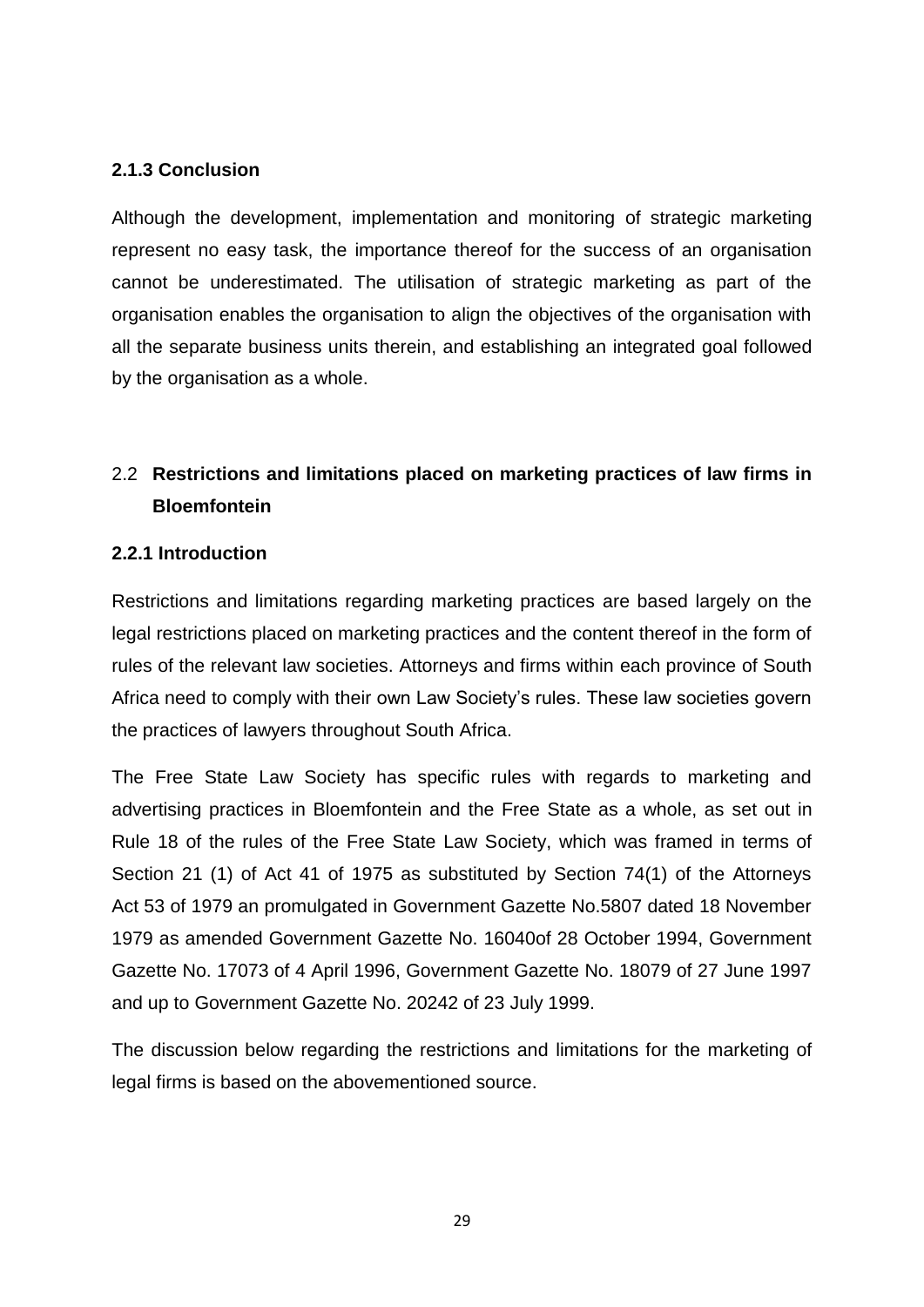## **2.2.2 Restrictions**

Rule 18 contains specific provisions with regards to publicity of attorney's practices and services, touting, the content of publicity, statement as to charges, headings in directories, professional stationary, description of attorney's practices, flag advertising, professional announcements, international aspects of publicity and disciplinary procedures against attorneys if these rules are not adhered to.

Rule 18 states that an attorney may at his/her discretion publicize his/her practice, or permit it to be publicised, but may do nothing to impair or compromise the following:

- The integrity or independence of the attorney.
- The client's freedom to choose an attorney of his or her choice.
- The attorney ability to act in the best interest of the client.
- The attorney's profession.
- The attorney's standard of work.

It further states that an attorney shall only publicize in a medium that is of "good professional taste" with regards to the medium and method and it may not be misleading.

Rule 18.5 prohibits touting of any kind by an attorney. Touting with reference to this rule is defined as the solicitation of work from any person, or entering into an arrangement with any person (except in the normal course of business between attorneys among themselves or by way of unsolicited visits and telephone calls in respect of existing clients to establish an attorney/client relationship) for the introduction of new clients.

Rule 18.6 contains the provisions regarding the content of publicity and states that no form of publicity may contain any comparison or criticism against any other attorney or firm regarding quality of work or superiority of that other attorney or firm. An attorney or firm may also not state its success rate or identify any of its client except if the said client consent to him being identified.

The rule furthermore states that no publicity may contain the name or names of any person who may not be named in terms of the rules of the Law Society or that any

30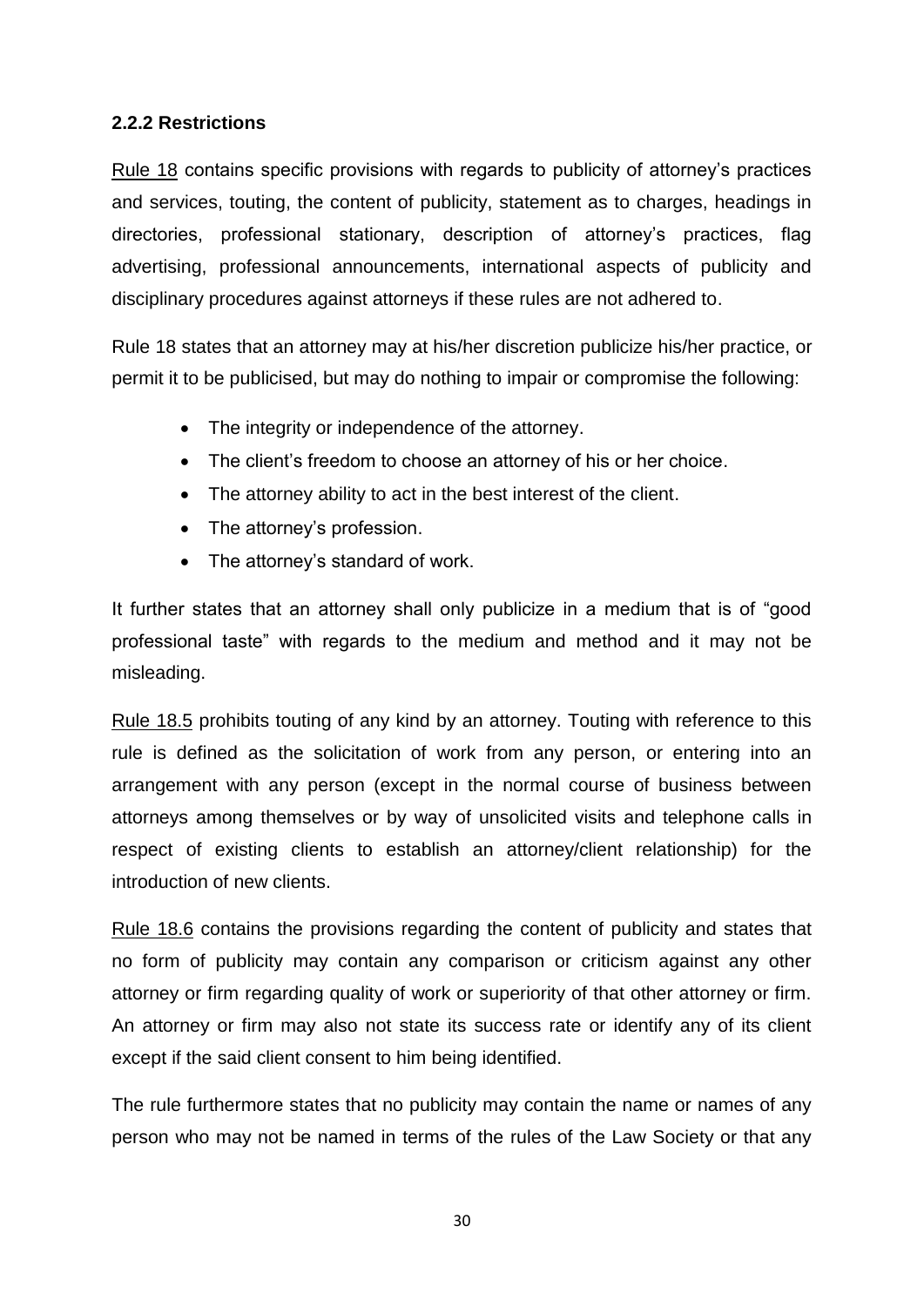misrepresentation of any employee may be made during publicity and that any publicity must disclose the name of the publicising attorney or firm.

Regarding categories of work, the rule states that a firm or attorney may only refer to categories of work during publicity if s/he already performs it and is qualified and able to perform the category of work. Before claiming during publicity that the firm specialises in a certain category of work, the council as conferred by the Law Society must determine that the firm does indeed specialise in that category of work.

Rule 18.7 confirms that a firm or attorney may during publicity state the service charges that will be charged if s/he publicise the basis on which the charges are computed setting out exactly what services will be rendered for which specific fee, in what circumstances these fees will be altered and whether disbursements and taxes are included.

Rule 18.8 prohibits that an attorney or firm may appear in a directory under any other heading than "attorneys" provided that the heading is not misleading and that the attorney is described as an attorney.

Rule 18.9 requires a firm's stationary to comply with the rules of the Law Society.

Rule 18.10 prohibits a law firm to describe itself as anything other than attorney or attorneys. If at least one of the partners or professional assistants is a conveyancer or notary, the firm can also be described as such. S/he may, however, include the following description together with the description as attorney or attorneys: Parliamentary Agent, Patent and Trade Mark agent, Draftsman of Wills, Estate Planner, Associated Valuer, Administrator of Estates, Appraiser, General Agent, Auctioneer, Commissioner of Oaths or an academic qualification conferred on him or her by a university or university college.

An attorney or firm may not use the term "et cetera" or any other similar expression when describing itself on a letterhead, directory, name plate, professional card or sign board.

Rule18.11 confirms that it is permissible for a group of attorneys to advertise under such a group name or logo if the advertisement is accompanied by the names of all

31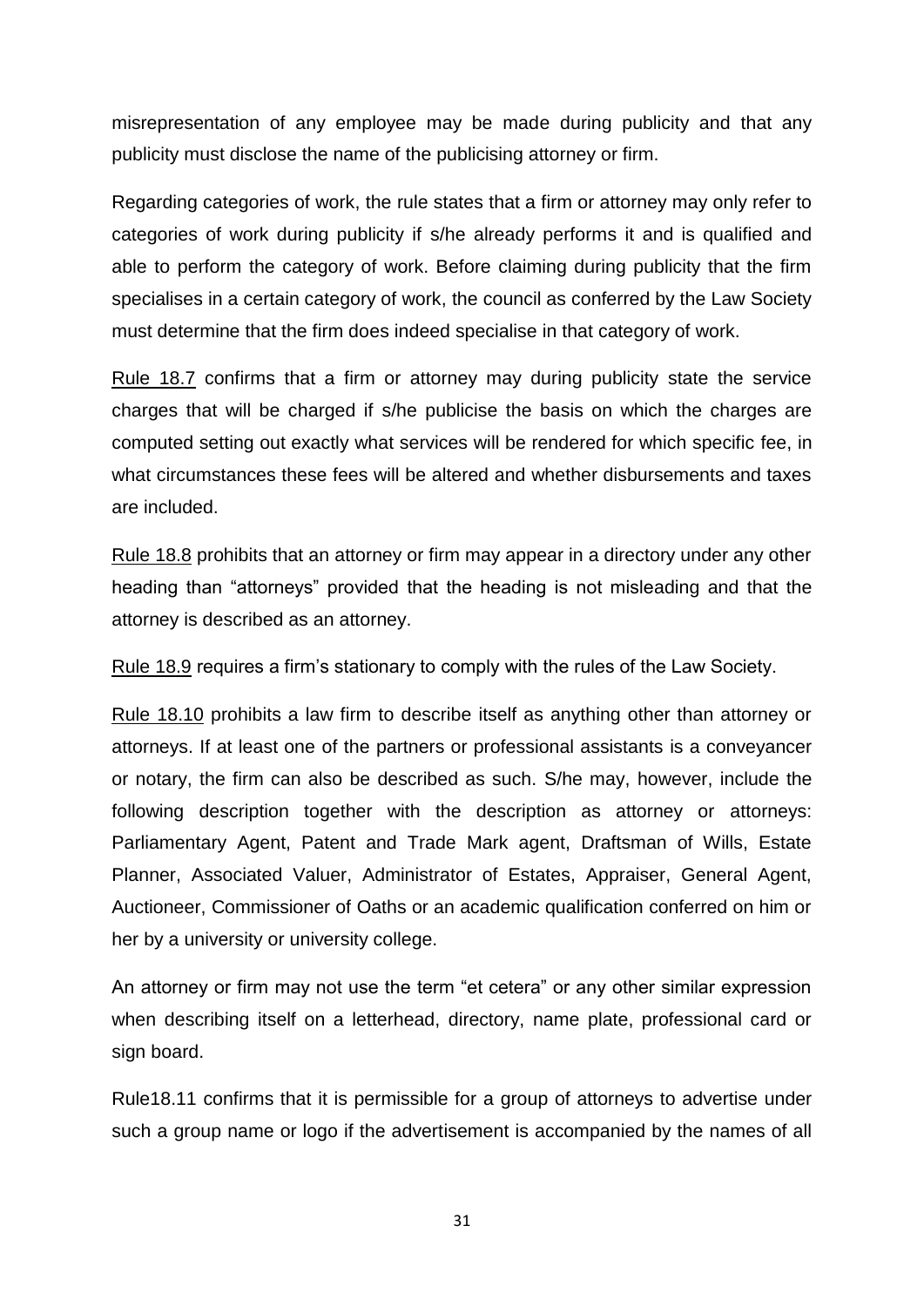the firms or on whose behalf the advertisement is done and that the word attorney or attorneys be included.

The rule also states that if an attorney fails to report any misconduct with regards to publicity or if s/he makes herself/himself guilty of any misconduct with reference to Rule 18, a formal enquiry will be held and if the attorney or firm be founded guilty be punished as deem fit. The most severe punishment will be disbarment.

## **2.2.3 Conclusion**

The restrictions laid out in Rule 18 are extensive and punishment for not complying with these extensive marketing restrictions is severe. If any uncertainty exists regarding compliance with these rules, the Law Society should be requested to confirm and clarify any uncertainty before any further action is taken.

## **2.3 Tools for marketing law firms**

#### **2.3.1 Introduction**

As already stated in Chapter 1, strategic marketing will be considered as utilising the 7 P's product, price, place, promotion, participants, physical evidence and processes in the best possible way with the main purpose of establishing a competitive advantage. The tools used during marketing of the specific law firm must be utilised in such a way as to deliver value to current and prospective clients in a clear and concise way that is understandable by the public at large. With all the above in mind, it must also be remembered that any marketing tool must be utilised in such a way that the rules of the relevant law society be adhered to.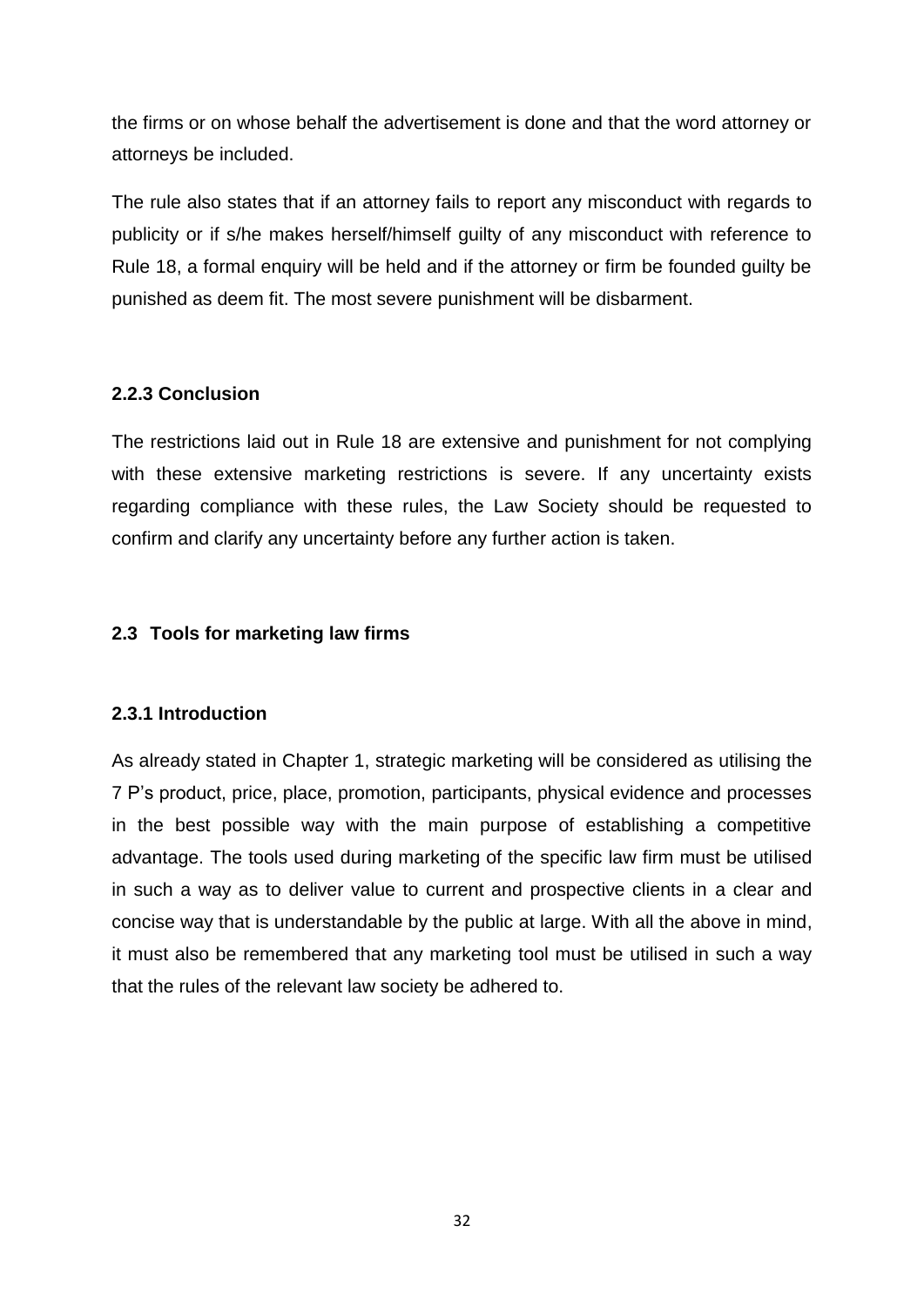#### **2.3.2 Marketing Tools**

Tools for the marketing of a legal firm include the following:

#### a. Internet marketing

Website-based marketing plays a central role within the practice of marketing and, thus, most businesses utilise a website to support their marketing objectives (Miller et al 2013:126). A website acts as initial contact point for existing and prospective clients (Vilnai-Yavetz and Tifferet 2009:129) and, therefore, the first and most important tool any law firm would implement is an internet website.

The internet as marketing tool allows access to the business to an unlimited marketing channel (Vilnai-Yavetz and Tifferet 2009:129). An internet website allows the service provider (in this case the law firm) to interact in a unique way with clients. An existing or future client can choose which information to review, can contact the law firm via email and may register for the firm's monthly newsletter if he/she chooses to do so. The website can act as a legal resource for clients due to the fact that relevant legislation and recent legal articles can be uploaded onto the site on a daily basis (Hennel 2003).

When a legal firm makes use of a website for marketing purposes, it is of the utmost importance to choose a designer that will optimize the website in such a way that if an existing or future client searches for a legal firm on the internet, the website will be found on the first page of results. The flow of leads through the use of a website will only become profitable over the long run (Seo advantage: 2013).

b. Social media

The marketing tools stated above (also known as traditional marketing tools) are not efficient enough any longer to establish a business's brand and also not enough to differentiate the business from its competitors. Social media are utilised to establish a relationship between businesses and their current and prospective clients through social media communication available to all and at no cost. Social media is an extension of the traditional marketing tools implemented by the business. Different from other traditional tools of marketing, social media marketing allows for a two-way

33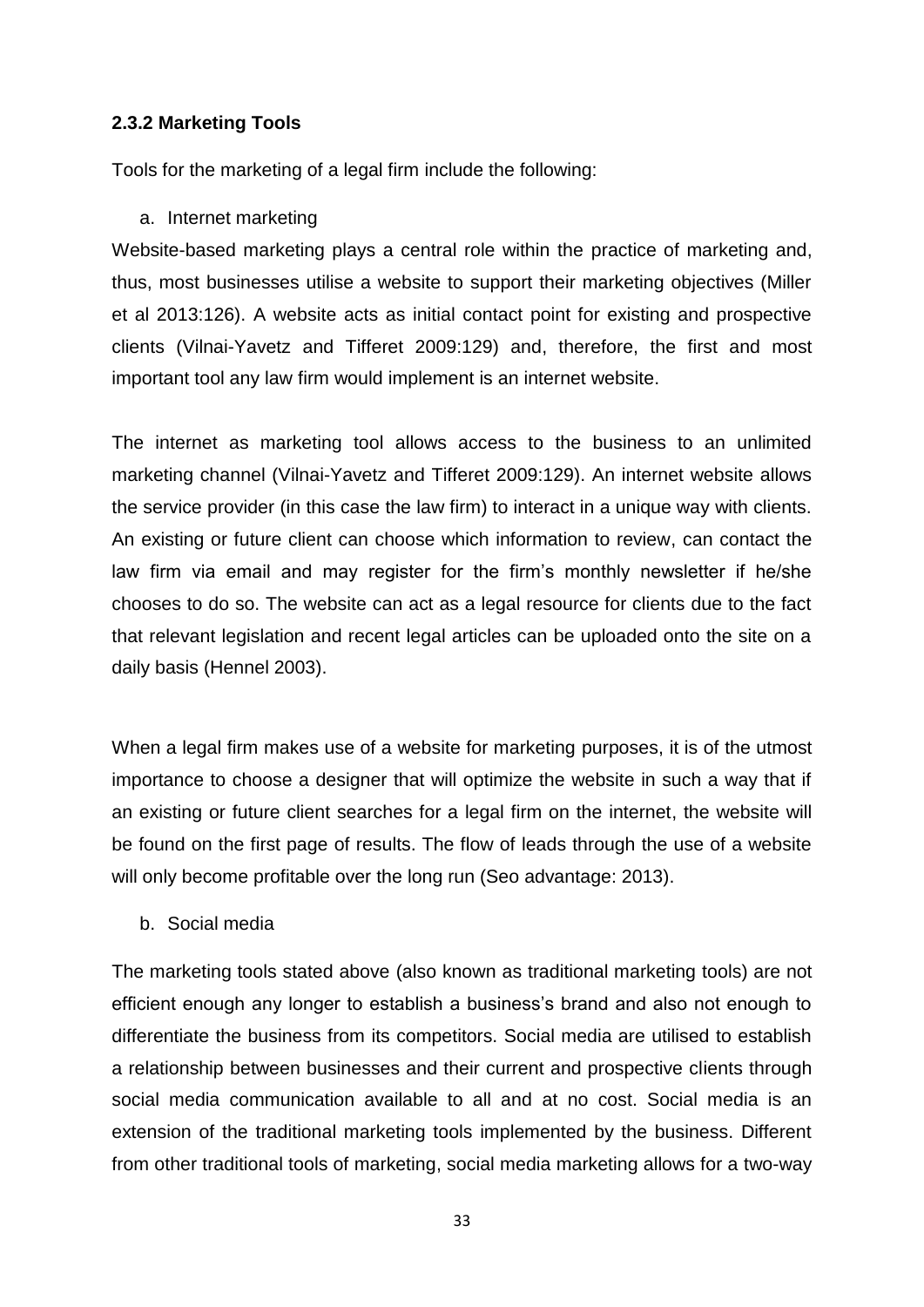street of intelligence between the business and the public, allowing a more efficient way of understanding customer needs (Du Plessis 2008:1-3).

Social media can be defined as "participatory online media where news, photos, videos and podcasts are made available via social media websites via submissions and are normally accompanied by a voting process to make items become more popular"(Evans 2008:37). Another definition of social media is stated as "usergenerated content created or produced by the general public rather than by paid professionals and primarily distributed on the internet" (Daugherty 2008:1). What can be seen from the above definitions is that public participation is one of the main differences between social media marketing and other tools of marketing. This fact can lead to a positive or negative contribution of social media as a marketing tool for legal firms. Social media allows users to share their opinions, contacts and experiences with friends and family and, if allowed by the user, to the public as a whole. Furthermore, social media allows users thereof to make use not only of printed media, but also allow the user to implement videos, audio and pictures in the content (Du Plessis 2008:2). Social media marketing consists of making use of not only Facebook, MySpace and Twitter, but also utilising other social marketing communication tools relevant to its profession including podcast, message boards, video advertisements, online press releases and mobile platforms (Du Plessis 2008:4-6).

When making use of social media as a marketing tool, there are certain risks that need to be guarded against. The main risk consists of the fact that there is no control over negative publicity. The user can make any statement regardless of the effect thereof.

When considering utilising social media as a marketing tool, the following guidelines should be used:

- A **Situation analysis** must be undertaken to establish the objective of the marketing campaign and also to establish the target market that needs to be reached.
- The **sustainability** of online communities must be established. Ensuring that communication through that online community is sustainable will entail the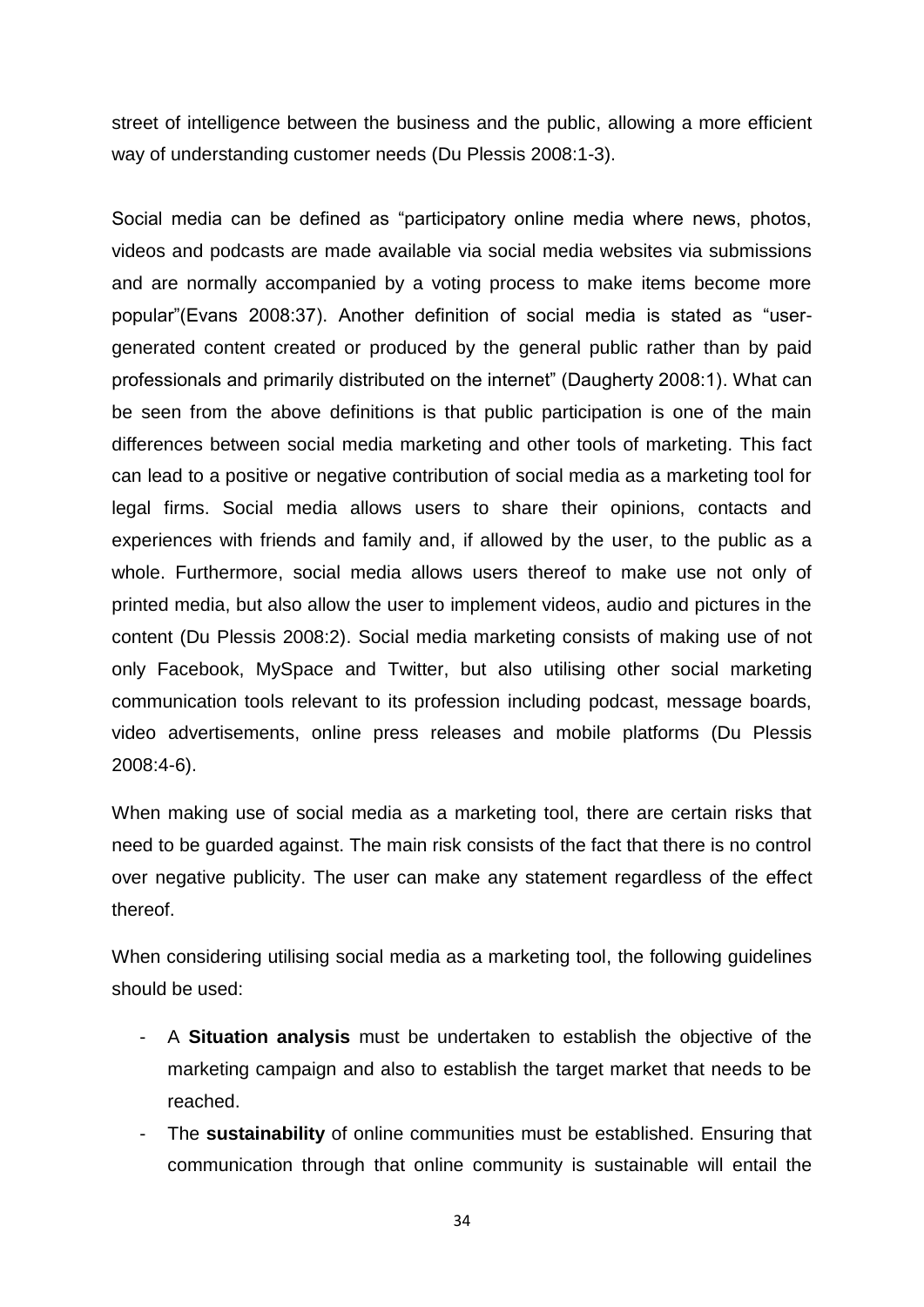management of registration requirements with reference to that specific online community, advertising of the community, relationships of the community and benefits for that community.

- **Interaction** with the online community on a permanent basis is of the utmost importance due to the lack over control of the communication of the online community. Permanent interaction ensures that what is being discussed and communicated about is relevant and as far as possible positive.
- The content of interaction must be of **value** to the online community user. Functional value must be received by the user; this includes advice, information and expertise on relevant topics.

With only Facebook alone as a social media marketing tool having 1.3 billion monthly users [\(www.theguardian.com](http://www.theguardian.com/)*)*, social media marketing tools cannot be ignored.

c. Article marketing

Article marketing is a way to enhance the perception of the public regarding a firm's credibility in the legal market. Articles regarding relevant legal aspects are written by practising attorneys of a firm and made available free of charge to certain publications such as newspapers. Articles are usually written on subjects the firm specializes in. When articles of this kind are published, it will leave the reader with the unconscious impression that the firm is the leader on the specific subject. This kind of marketing tool will not only be to the advantage of the reader, but will also aid the lawyer in keeping up with new developments and an article of this kind must always include references and contact information of the firm, which could lead to further exposure for the firm.

South Africa's largest legal journal is the *De Rebus*. This journal is published monthly in electronic format as well as in print and is sent to all practising lawyers free of charge. The current circulation is 25 800 [\(http://www.lssa.org.za/?q=con,265\)](http://www.lssa.org.za/?q=con,265).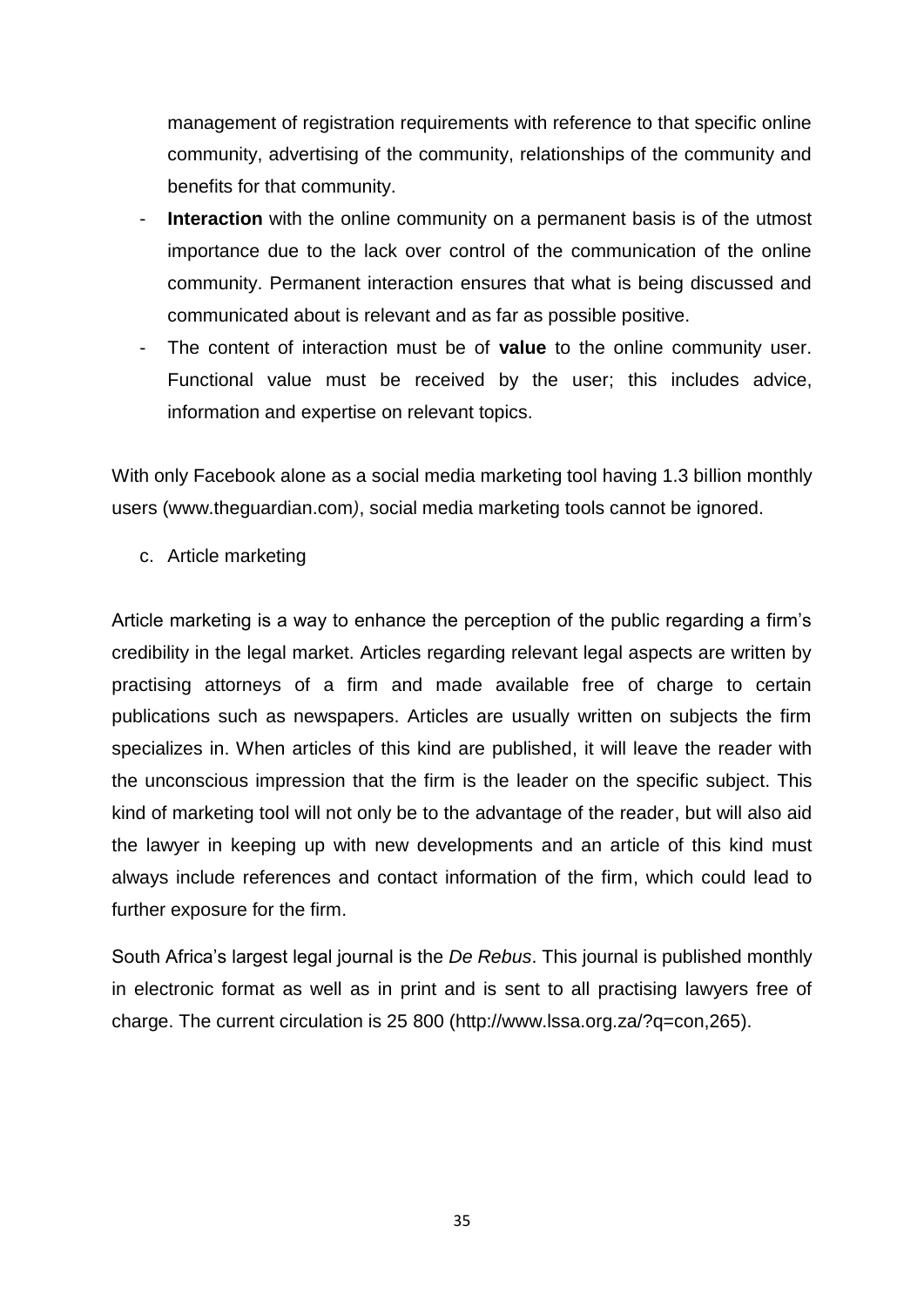## d. Sponsorship of legal development

Sponsorship, if utilised effectively and implemented optimally, can be the most effective form of marketing (Horowitz 2012:1).

Actively becoming involved in sponsorship of legal development will have a positive effect on the image of the firm as a whole. In some instances it will lead to publicity in newspapers as well as televised media.

The Law Society of South Africa allows legal firms the opportunity to be involved in the sponsorship of legal development. There are different options of sponsorship that includes hosting events, full or co-sponsorships of development training activities, conference sponsorship or sponsoring specific projects.

The Law Society of South Africa confirms that sponsorship for legal development will differentiate a legal firm from its competitors through:

"Broadening the firms' marketing and advertising communications by:

- i. Establishing a connection and building a relationship with the LSSA's membership;
- ii. Establishing and maintaining brand awareness;
- iii. Increasing market reach and penetration;
- iv. Creating a brand experience by participating in activities;
- v. Communicating a commitment to the legal profession; and
- vi. Showcasing products and services"

(http://www.lssa.org.za/?q=con,224,Sponsorship)

The advantage of sponsorship of legal development underwritten by the LSSA further entails that no restrictions laid out in the rules of law societies will be broken and furthermore that sponsorships of this kind can be mentioned in documentation of that event or on advertisements at that event and include any branding of the specific firm. [\(http://www.lssa.org.za/?q=con,224,Sponsorship\)](http://www.lssa.org.za/?q=con,224,Sponsorship)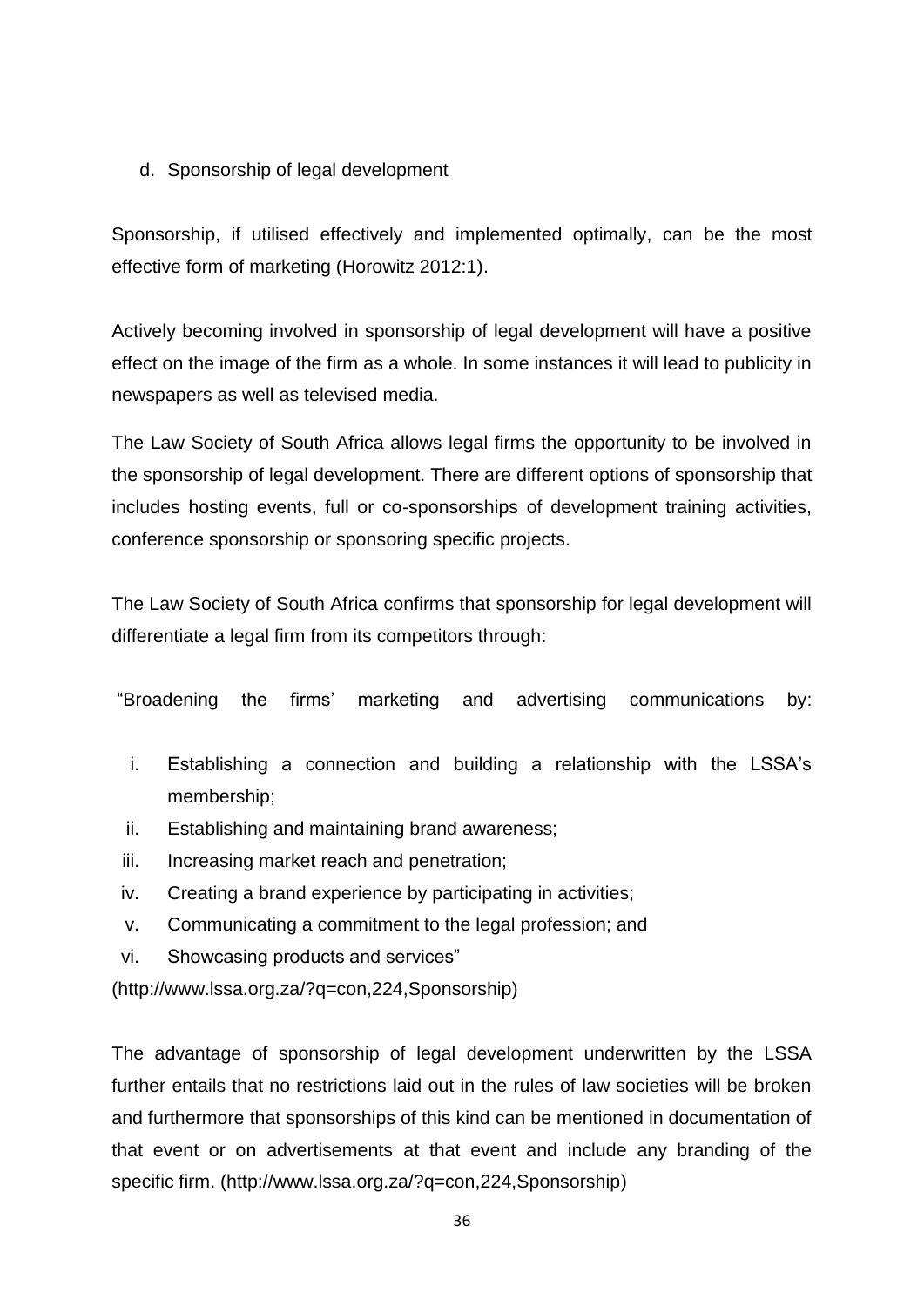#### e. Word-of-Mouth

Word-of-mouth marketing deals with the concept of orally transferring positive or negative experiences from one person to the next. It is an old concept again gaining ground in societies (Lo 2012:189-190). Word-of-mouth is an independent and influential marketing tool in the services sector and has a direct influence on the decision of clients to opt for or not to opt for a specific service (Lombard 2009:26).

Positive and negative word-of-mouth marketing is based on the experience of the referrer during service delivery. To ensure positive word-of-mouth marketing, service delivery must be consistently of a high standard.

Positive word-of-mouth marketing by consumers lead to other consumers opting for the specific product or service, while negative word-of-mouth marketing can lead to the opposite effect of not opting for the product or service. The effect of word-ofmouth marketing is dependent on the amount of people exposed to positive or negative word-of-mouth marketing. People tend to share more negative experiences than positive experiences and this could be a problem with regards to the use of this kind of marketing tool. On the other hand, positive word-of-mouth marketing has been used by businesses to measure the effectiveness of marketing practices and also to source information about the current perception of products and services (Lo 2012:190).

#### f. Branding

Branding is used to differentiate the products or services of the business from its competitors. It creates an image or personality for the service or product. A brand is used to enable the business to establish an identity and a meaning in the market (Jooste et al 2012:233).

Branding can be defined as "*an active development of a personal relationship between the consumer or client and the product or service*". In principle, a brand is what the specific firm is known for and what sets it apart from the rest of the industry. A brand is built on prior performance and reputation. Branding builds loyalty between

37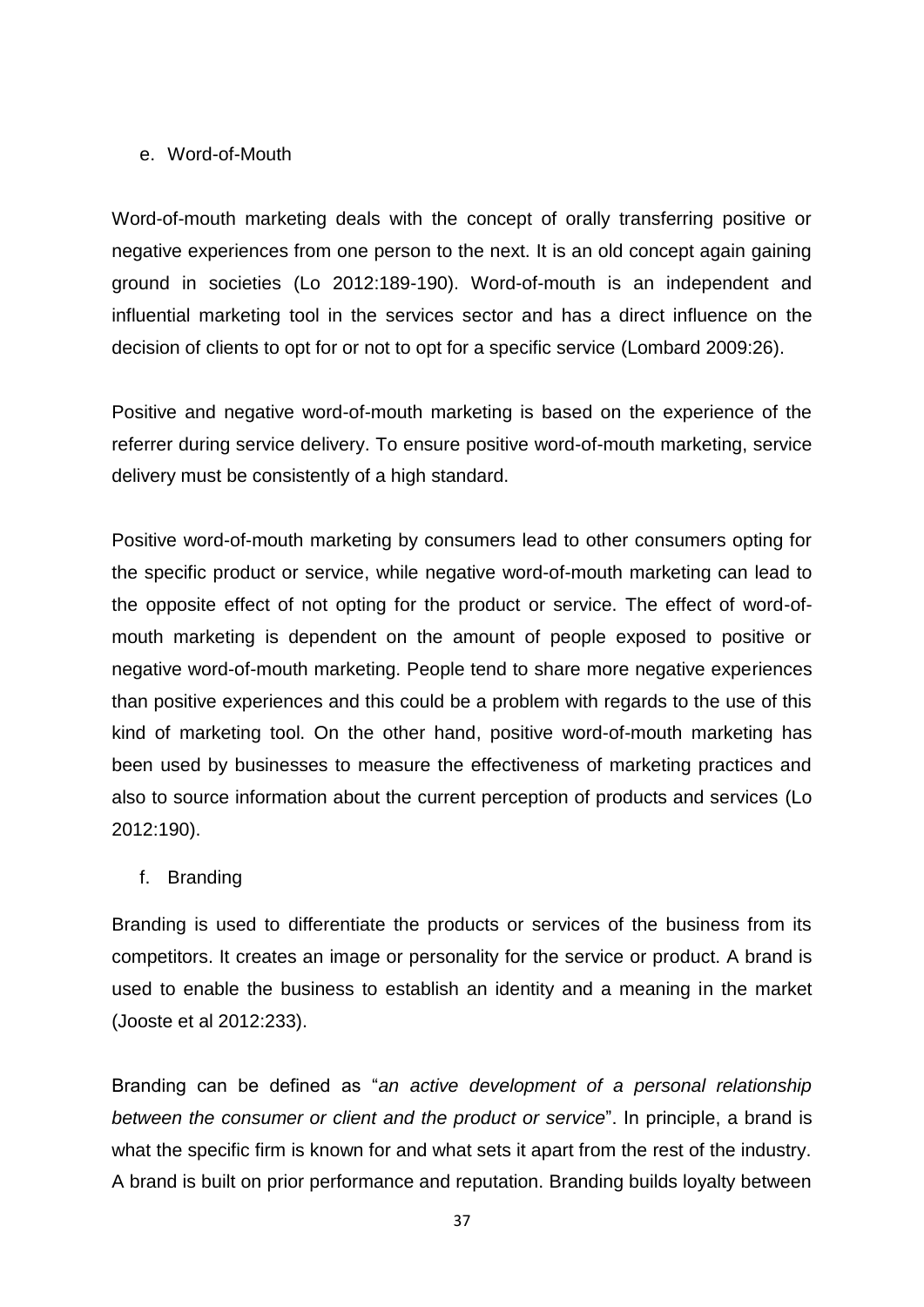the firm and its clients. To build a brand, a firm must first establish the following: history of the firm, the strengths of the firm, practice area strength of the firm and where the firm is heading (FGI, Greenfield and Belser: 2013).

Existing as well as prospective clients most often make use of the services of a firm that stands for something. Attributes such as integrity, personalised service delivery, size, specialized services offered, geographic scope and expertise are meaningful and will have a positive effect on retaining and attaining clients. For branding to be effective, the attributes the firm wants to be known for must be true, important to the specific industry, long lasting and differentiable.

Branding is achieved through the development and implementation of a brand statement. The statement must be included in all other aspects of marketing and advertising practices. This statement will be the cornerstone of the firm's positioning in the industry (Maddock: 2000).

#### **2.3.3 Conclusion**

All marketing tools that other businesses utilise can be utilised by a legal firm. What need to be kept in mind are the restrictions placed on the content that is incorporated during the use of any marketing tool. Costs and the target market must also be taken into account when considering the most effective tool for marketing.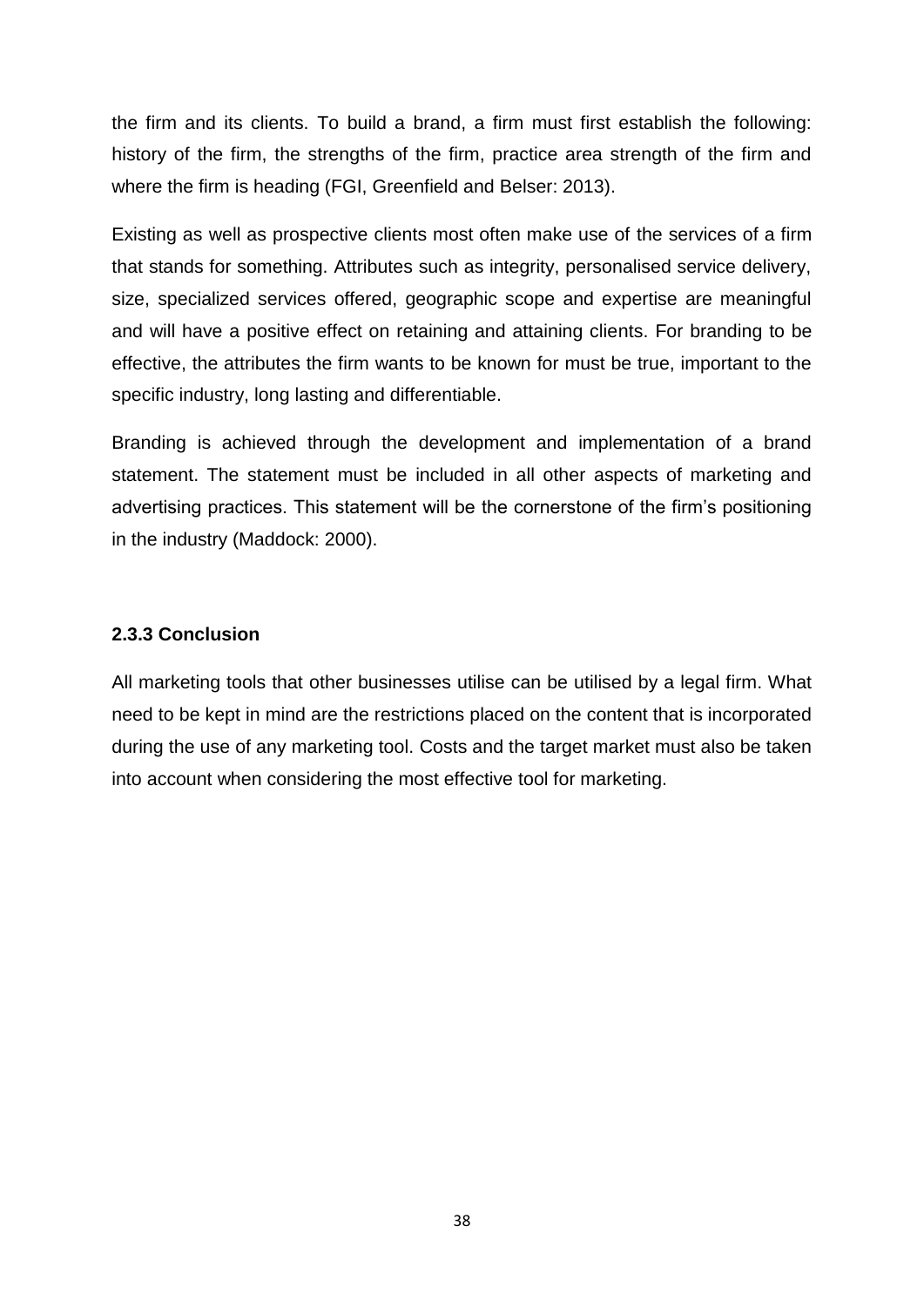## **Chapter 3**

## **Research Methodology**

## **3.1 Introduction**

The study entails research better described as business research, which in turn can be defined as "an organized, systematic, data-based, critical, objective, inquiry or investigation into a specific problem, undertaken with the purpose of finding answers or solutions to it" ( Sekaran and Bougie 2013:3).

The study employed a quantitative research method, making use of structured questionnaires. The techniques used aimed to be reproducible, systematic, credible and transparent.

## **3.1.1 Population**

Population can be described as the "entire group of people, events, and things that the researcher wishes to research" (Sekaran and Bougie 2013:397). The population that the researcher studied consisted of selected legal firms throughout Bloemfontein.

## **3.1.2 Sample size**

Seventy selected law firms located in Bloemfontein and one hundred members of the public acted as respondents.

## **3.1.3 Sampling strategy**

Structured questionnaires were used for obtaining the necessary information. The questionnaires consisted of thirty-nine questions. The questionnaires were selfdeveloped and self-administered in order to be the most cost-effective and the least time-consuming research option for the researcher with the highest possible response rate. Self-administering the questionnaires enabled the researcher to clarify any uncertainties with regards to the questionnaires immediately (Sekaran and Bougie 2013:148).

The questionnaires were developed based on the content of the literature review.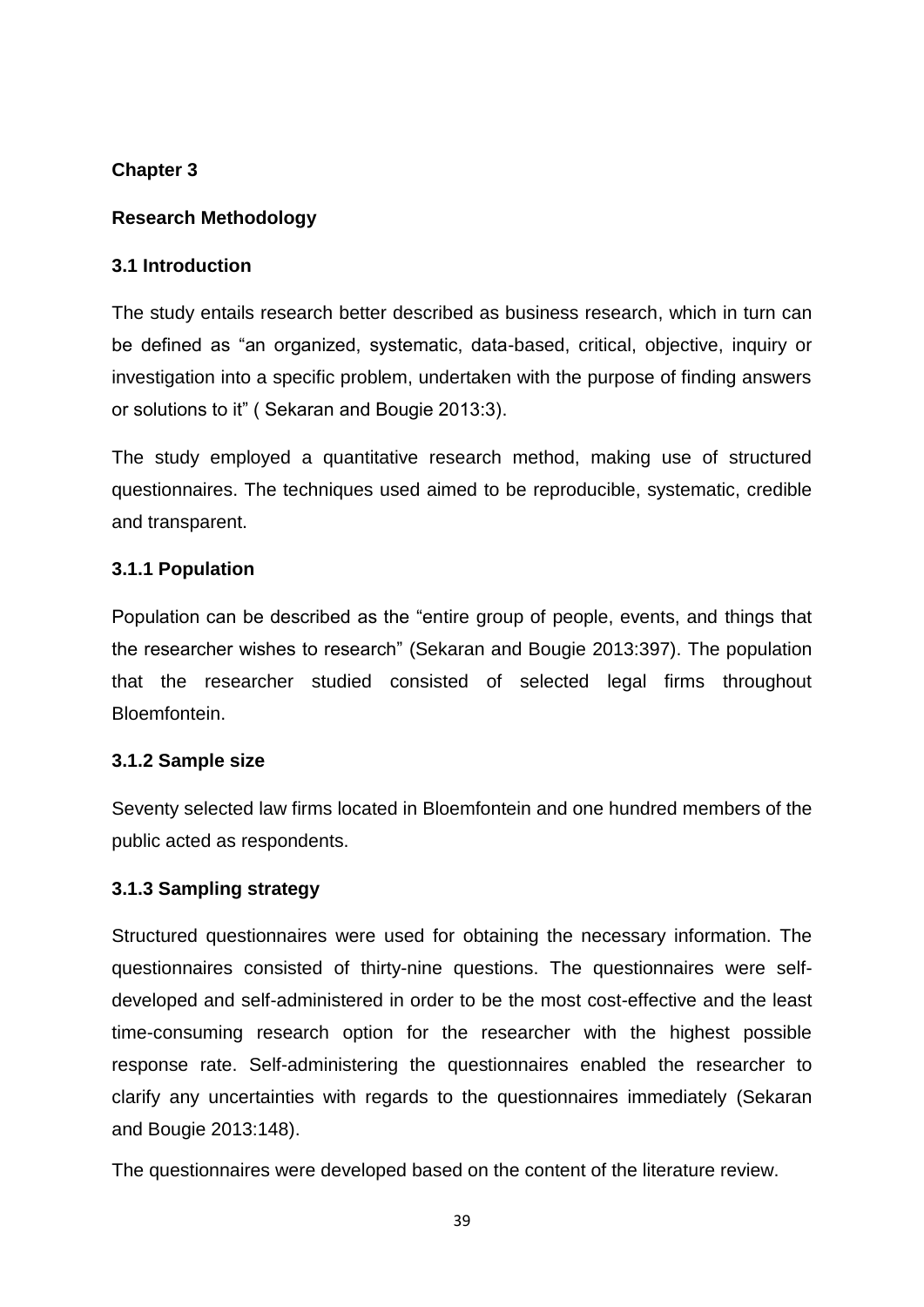Principles that needed to be taken into account during the development of a questionnaire for these questionnaires to be effective included the following:

- *Clarity*: questions must be straight to the point. Possible misinterpretation of questions must be guarded against.
- *Double-barrelled*: questions must address one concept at a time.
- *Relevant*: all questions must be relevant with regards to the subject.
- *Avoid bias*: questions must be structured in such a way as to not be biased in any way (McMillan and Schumacher 2001).

Questionnaires were administered during office hours with regards to the legal firm respondents. Data was gathered by verbally engaging each respondent personally or telephonically.

#### **3.2 Demarcation**

This study aimed to establish a detailed summary for legal firms in Bloemfontein regarding the importance of strategic marketing, the limitations and restrictions of marketing practices for legal firms and the most effective tools for the marketing of legal firms. Seventy randomly selected legal firms throughout Bloemfontein formed the target population in view of establishing such a detailed summary.

The study combines the essentials of marketing and the relevant legislation and regulations imposed on legal firms with specific reference to marketing practices, and falls within the scope of business management.

It is of the utmost importance to align marketing practices with the relevant limitations and restrictions to achieve the most effective strategic marketing framework for legal firms.

#### **3.3 Ethical considerations**

A researcher not only has the responsibility to act ethically towards research participants, but also towards colleagues, the university and the people he/she presents her/his findings to (Patton and Cochran 2002).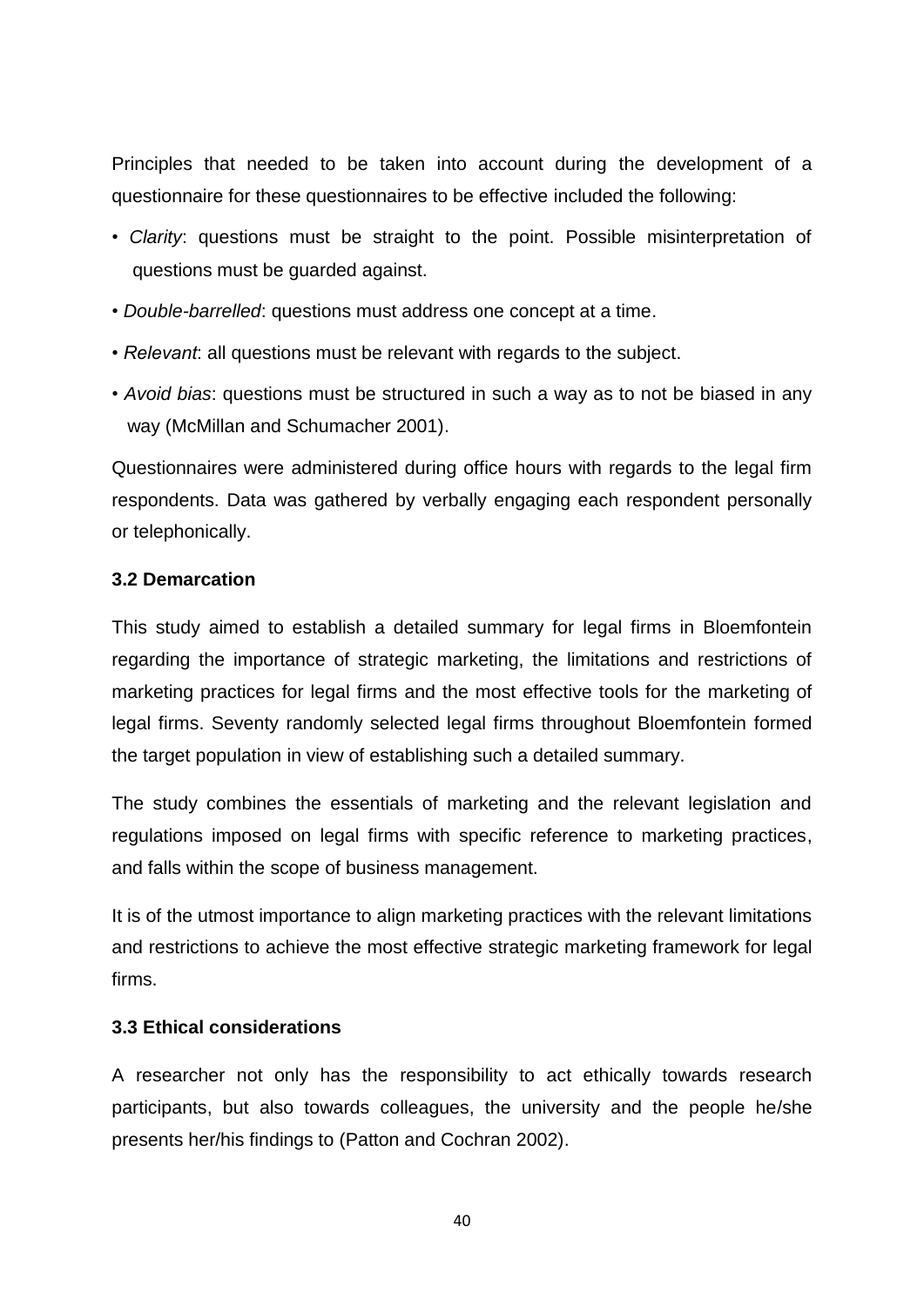The following ethical principles according to Beauchamp and Childress (1983) must be taken into account when considering which ethical issues to address:

- a. Privacy and Autonomy
- b. Beneficence
- c. Non-maleficence
- d. Justice.

## 3.3.1 **Ethical policy**

## 3.3.1.1 Informed consent

All individuals participating in the research study were well informed of the nature of the study beforehand and were given the option of accepting or declining participation. None of the participants were coerced to participate in the study (Sekaran and Bougie 2013:163).

All participants were of age. Written consent was obtained from each of the participants before proceeding with the study (Sekaran and Bougie 2013:163).

Lastly, all participants had the right to withdraw from the research study at any time before, during or after any questionnaires were issued without any consequences or penalties of any nature.

## 3.3.1.2 Confidentiality of information

All information given by any participant will be kept confidential at all times. None of the information given including the identity of any participant will be disclosed to any other participant or member of the public without prior written consent of the relevant participant (Sekaran and Bougie 2013:162).

None of the participants were requested to disclose any information they find personal in nature.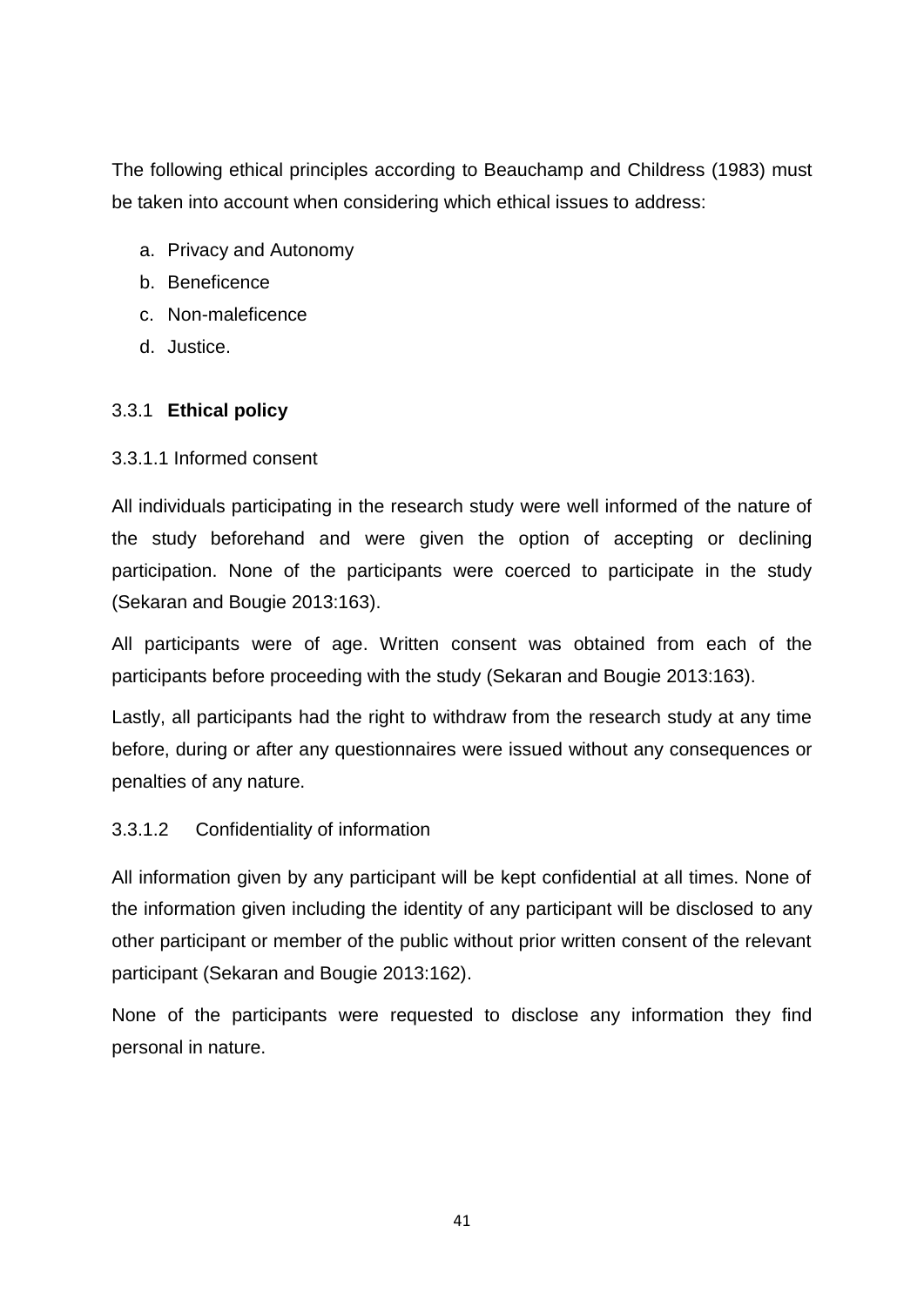## 3.3.1.3 Data gathering and information

Only transparent methods of data gathering were used and a clear account of all findings was available to enable the researcher to maximise validity and reliability of these findings.

All data gathered during the research study were analysed in such a way as to avoid any misinterpretation or findings that are not truthful or a distortion of the truth (Sekaran and Bougie 2013:163).

During data collection, the self-esteem and respect of the respondents were not violated (Sekaran and Bougie 2013:148).

#### 3.3.1.3 Behaviour of respondents

Subjects that chose to participate in the study were informed beforehand that it is expected of them to act ethically. Respondents were requested to act with honesty and truthfulness when answering the questionnaires. Misrepresentations of any kind were avoided at all cost (Sekaran and Bougie 2013:163).

#### **3.4 Conclusion**

The research methodology, which includes the demarcation as well as ethical considerations, formed the basis of the quantitative research that was undertaken. The findings of the research undertaken will be discussed in the following chapter.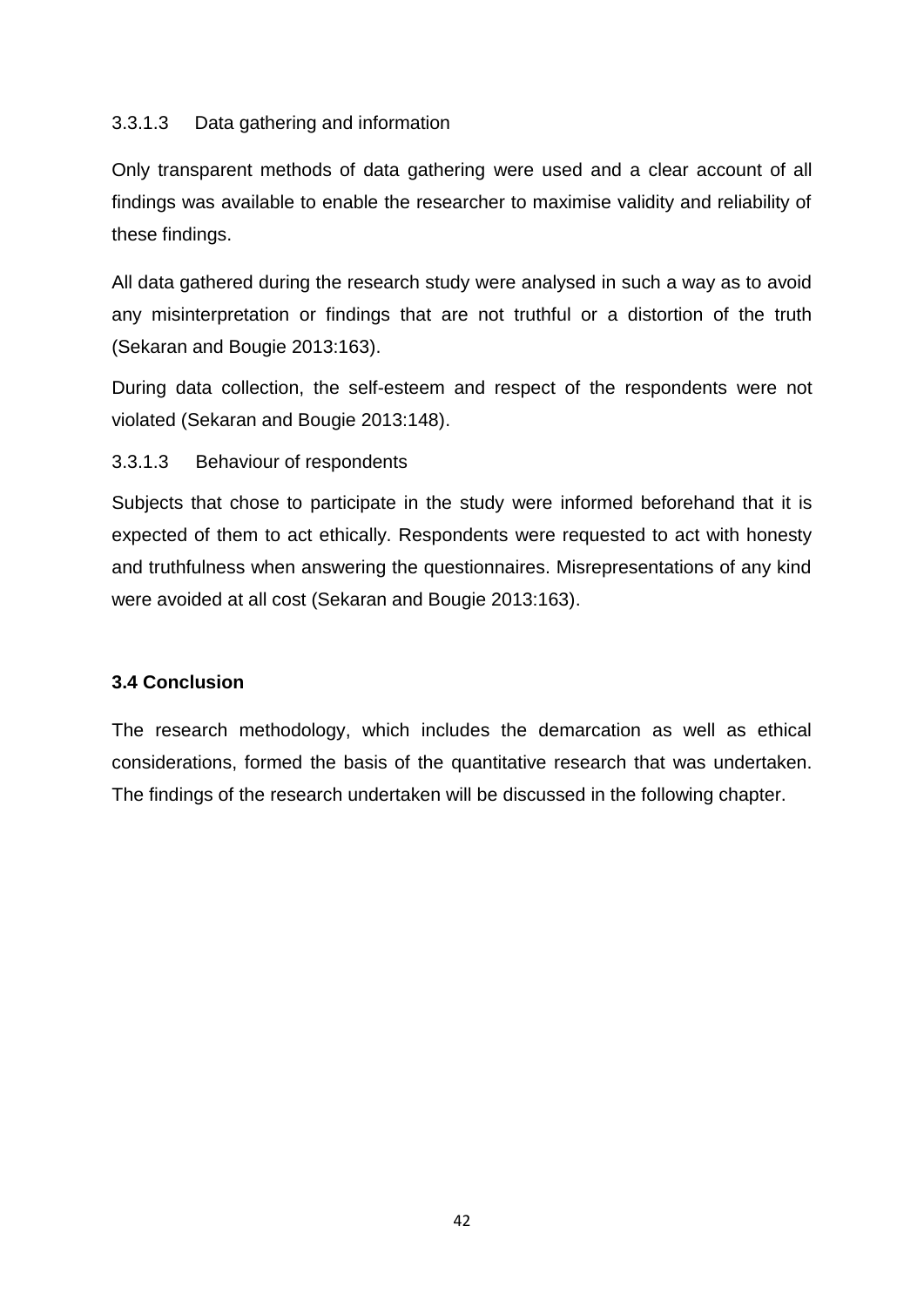## **Chapter 4**

## **Research findings**

## 4.1 **Introduction**

Chapter 3 gave a detailed description of the research methodology undertaken, while chapter 4 will present the findings of the research. The data gathered during the research undertaken will be presented in a chronological way, by taking into account the secondary objectives regarding the importance of marketing for legal firms in Bloemfontein, the restrictions and limitations placed on marketing practices in Bloemfontein and the marketing tools applied by legal firms in Bloemfontein. Reference will also be made to the demographics of the respondents as well as the response rate of the research undertaken.

#### 4.2 **Response rate**

The response rate was calculated by taking into account the number of questionnaires distributed (70) to attorney firms and the questionnaires completed by respondents (51). The table below indicates that 72.86% of questionnaires distributed were returned.

There is no clear or strict rule indicating an acceptable response rate. A response rate of 72.86% can be seen as acceptable (Babbie 2010).

#### Table 4.1 Response rate

| Questionnaires | 70             |
|----------------|----------------|
| Response       | 5 <sub>1</sub> |
| Response rate  | 72.86%         |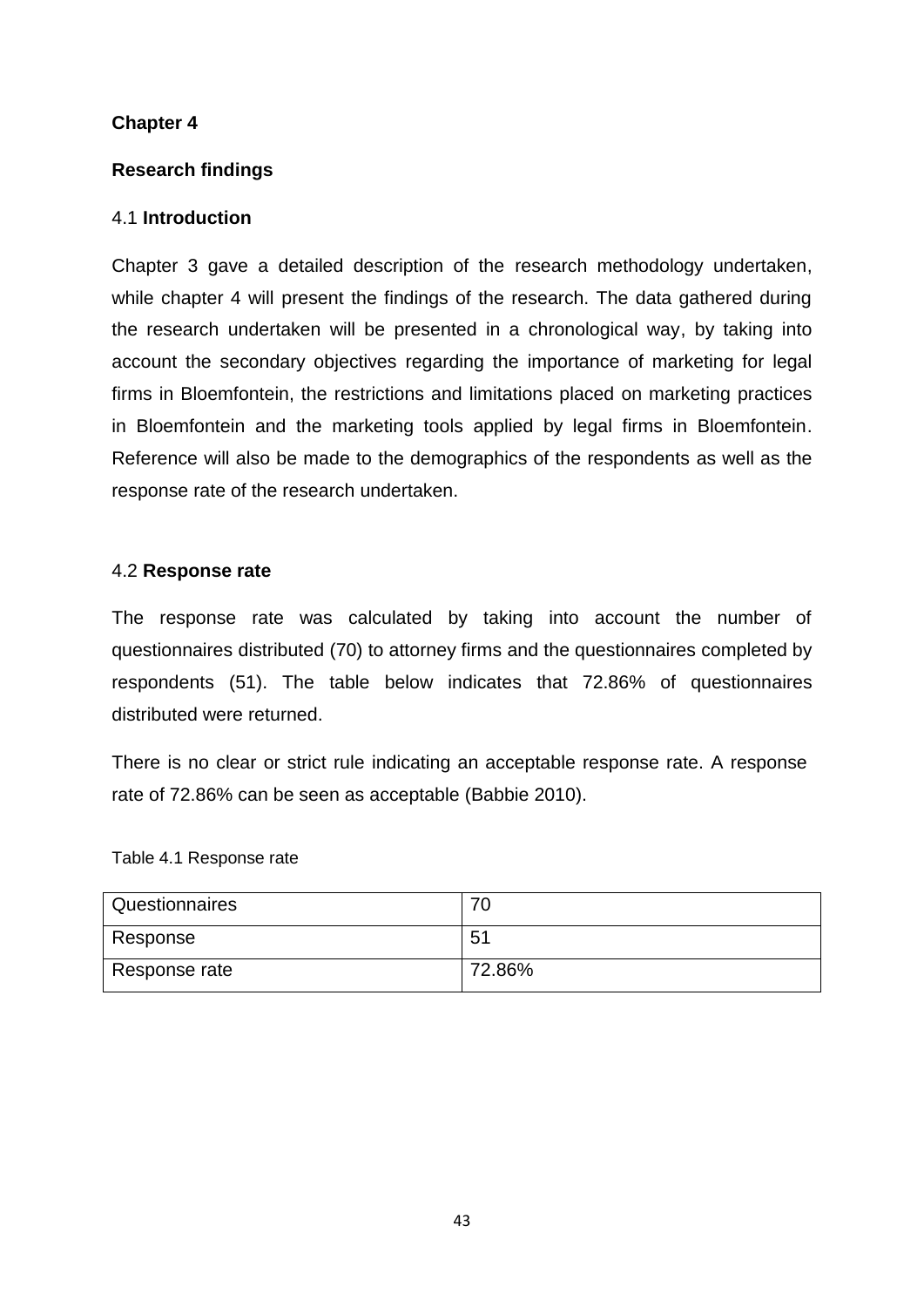## 4.3 **Demographic information**

The findings with regard to the demographics of respondents are based on the number of attorneys in the firm, number of employees in the firm and the age of the firm.

| Variable            | Category<br>Frequency |    |
|---------------------|-----------------------|----|
| Number of attorneys | $0-5$                 | 23 |
|                     | $6 - 10$              | 17 |
|                     | 11 and more           | 11 |
| Number of personnel | 16<br>$0 - 10$        |    |
|                     | $11 - 20$             | 07 |
|                     | 21 and more           | 28 |
| Years in existence  | 0-15 years            | 20 |
|                     | $16-25$ years         | 10 |
|                     | 26 years and longer   | 21 |

Table 4.2 above indicates that the majority of respondents (45.1%) were firms consisting of not more than five attorneys. The majority of respondents were firms with twenty-one or more employees and the majority of respondents had also been in existence for more than twenty-one years.

## 4.4 **Questions relating to the importance of marketing for legal firms in Bloemfontein**

The following questions were asked relating to the importance of marketing for legal firms in Bloemfontein:

- Are you of the opinion that marketing is an important aspect of your legal firm's competitiveness and sustainability in Bloemfontein?
- Does your legal firm have an existing marketing committee or department?
- Does your firm utilize a strategic marketing plan?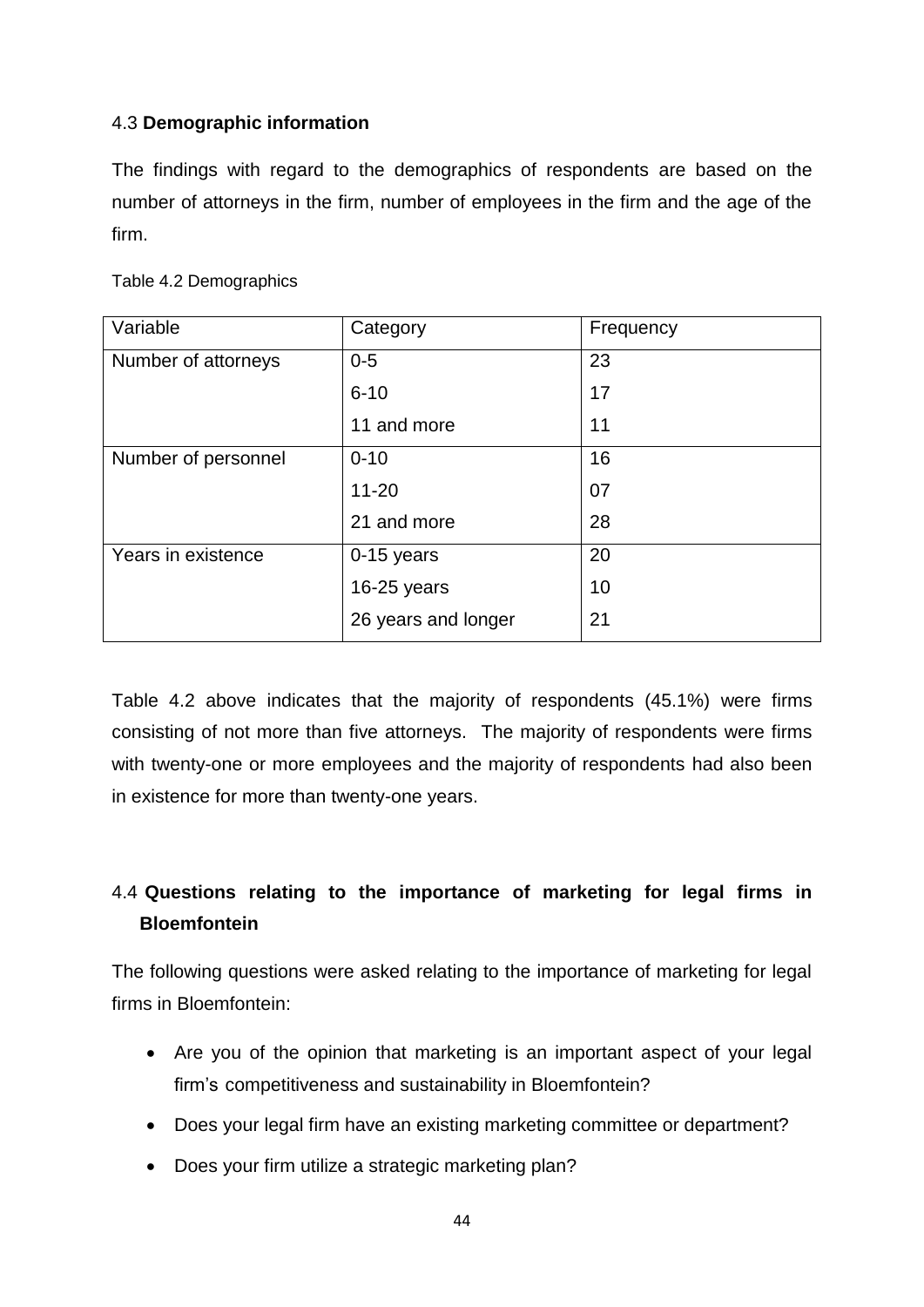- If NO, who is responsible for marketing at your legal firm?
- What part of your firm's gross income is spent on marketing in Bloemfontein each year?
- Has your legal firm's budget for marketing in Bloemfontein increased over the past 5 years?
- If YES, with which percentage did the marketing budget increase?
- How does your company decide on the Advertising budget?
- What factors are generally taken into account for arriving at an Advertising Budget?
- What have been the growth strategies of your company? Can you please rate them on extent of impact?

## Findings with regards to questions above:

On a scale of 1 to 4, with 1 indicating low importance and 4 indicating high importance, it was found that 41.2% of respondents indicated that marketing of their legal firm was important to their competitiveness and sustainability in Bloemfontein.

Although the majority of respondents indicated that marketing was important to be competitive and sustainable in the legal market in Bloemfontein, only 33.3% had an existing marketing committee in place.

Of the 66.7% of respondents who indicated that they did not have a marketing committee in place, only 7.8% made use of the services of an independent marketing firm. Of the 66.7% of respondents who did not have a marketing committee in place 47.1% indicated that one of their firm's lawyers were responsible for marketing.

Furthermore, only 39.2% of all respondents utilised a strategic marketing plan. The majority of respondents spent 0%-3% of their gross income on marketing. The respondents also indicated that their marketing budget had increased by 0%-3% over the past five years. The majority (27%) of respondents indicated that the annual budget for marketing was decided by the directors of the firm and 33.3% of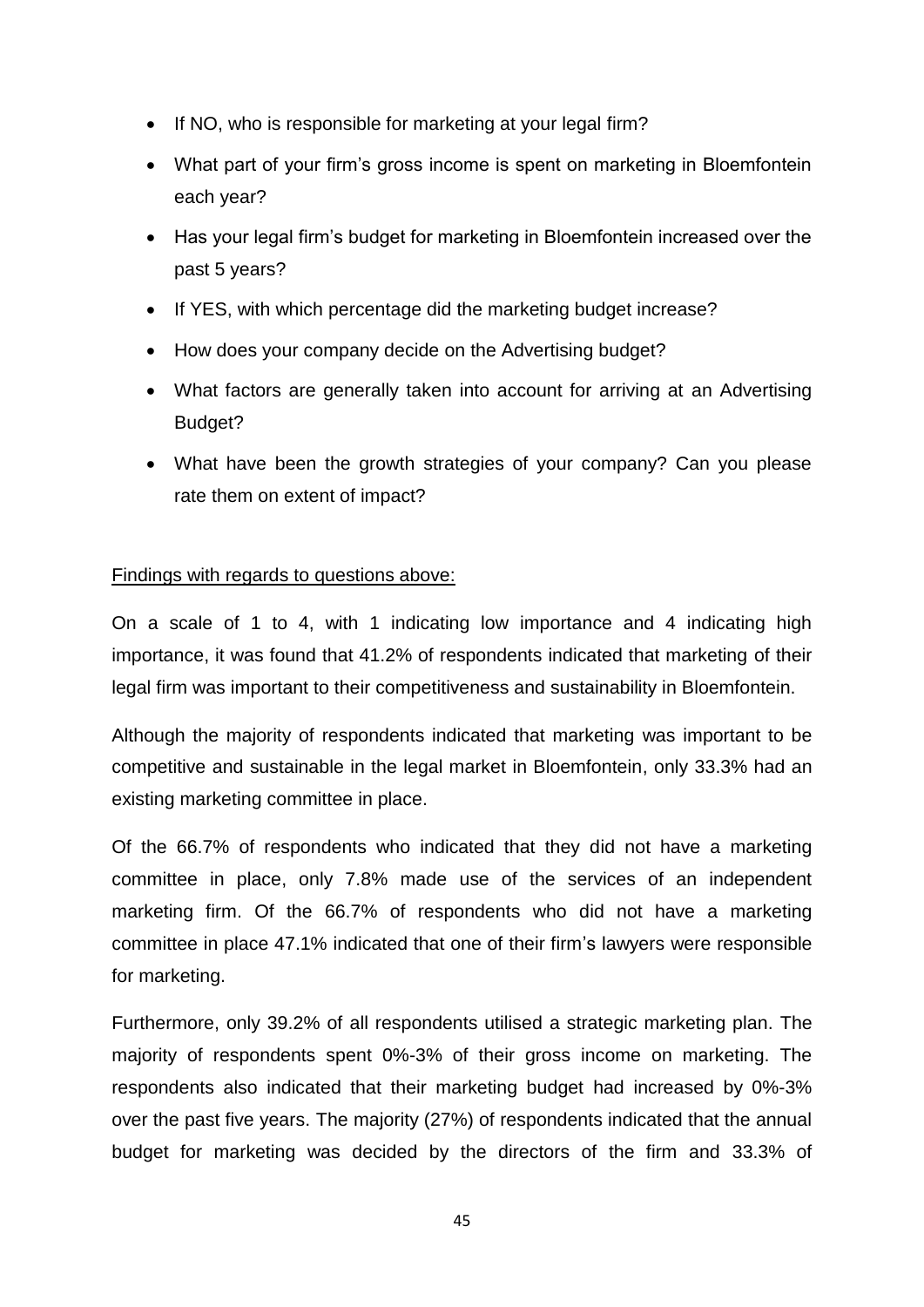respondents indicated that the main factor taken into account when deciding the advertising budget were costs of marketing.

The respondents indicated that the growth strategies which had the largest impact on their firm were based on bringing out products that suit the specific needs of clients and building a strong corporate firm through company performance, good public relations and corporate advertising.

From the above findings it is clear that although most respondents saw marketing as an important aspect of their firm's ability to be competitive and sustainable in the Bloemfontein legal market, most of the respondents did not have a marketing committee in place; an unqualified person, in most instances a lawyer, was responsible for marketing; there were no strategic marketing plan in place; and a relatively small amount of the gross income of the firm was spent on marketing practices.

# 4.5 **Questions relating to restrictions and limitations on marketing practices of law firms in Bloemfontein**

The following questions were asked relating to restrictions and limitations on marketing practices of law firms in Bloemfontein:

- Are you aware of any restrictions regarding marketing practices of legal firms in Bloemfontein?
- If any, in which form do these marketing restrictions present itself?
- Other (specify).

## Findings with regards to the questions above:

As many as 82.4% of respondents indicated that they were aware of restrictions regarding marketing practices and also indicated that these restrictions were based on legal as well as moral foundations. Of the respondents 51% indicated that they were aware of legal restrictions and 49% indicated that they were aware of moral restrictions.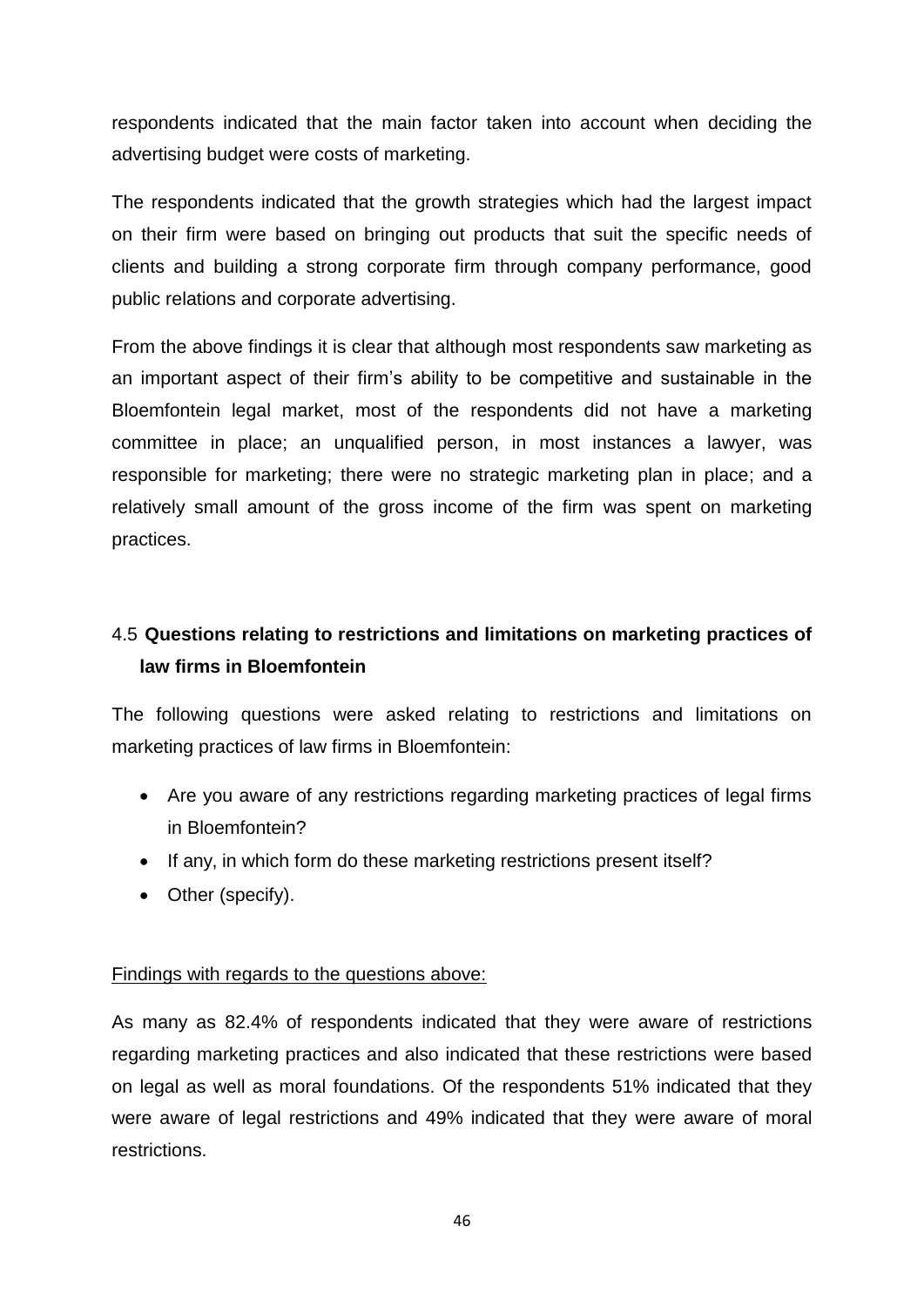## 4.6 **Questions relating to marketing tools applied by legal firms in Bloemfontein**

The following questions were asked relating to tools applied by legal firms in Bloemfontein:

- Which of the different methods of promotional mix strategies had been adopted by your company? Can you please rate them?
- To what extent have the various marketing strategies adopted by the company impacted the attaining of new clients?
- Can you express in terms of increase in volume of business, percentage of growth and/or average of new clients due to marketing your legal firm in Bloemfontein?
- Has there been a shift from the use of traditional marketing tools that include word-of-mouth and newspaper advertisements to the use of more modern and digital tools that include social media, Twitter and Skype to market your legal firm in Bloemfontein over the past 5 years?

## Findings with regards to the questions above:

The respondents when asked to rate the most effective mix of promotional strategies indicated that the mix should contain word-of-mouth (61.3%), personal marketing (52%) and social media (32%).

What can be inferred from the data is that the majority of respondents were unable to clearly indicate what the effect of the chosen marketing strategy or tool was on the attainment of new clients, percentage of growth in income and growth of business volume.

The respondents also indicated that there had been a shift from traditional marketing strategies to a more modern, electronic approach to marketing.

It is clear from the above findings that legal firms in Bloemfontein still utilise traditional tools for marketing that include personal marketing and word-of-mouth. Although the respondents indicated that they were aware of the change in marketing practices, they still did not apply these modern tools of marketing. Furthermore, the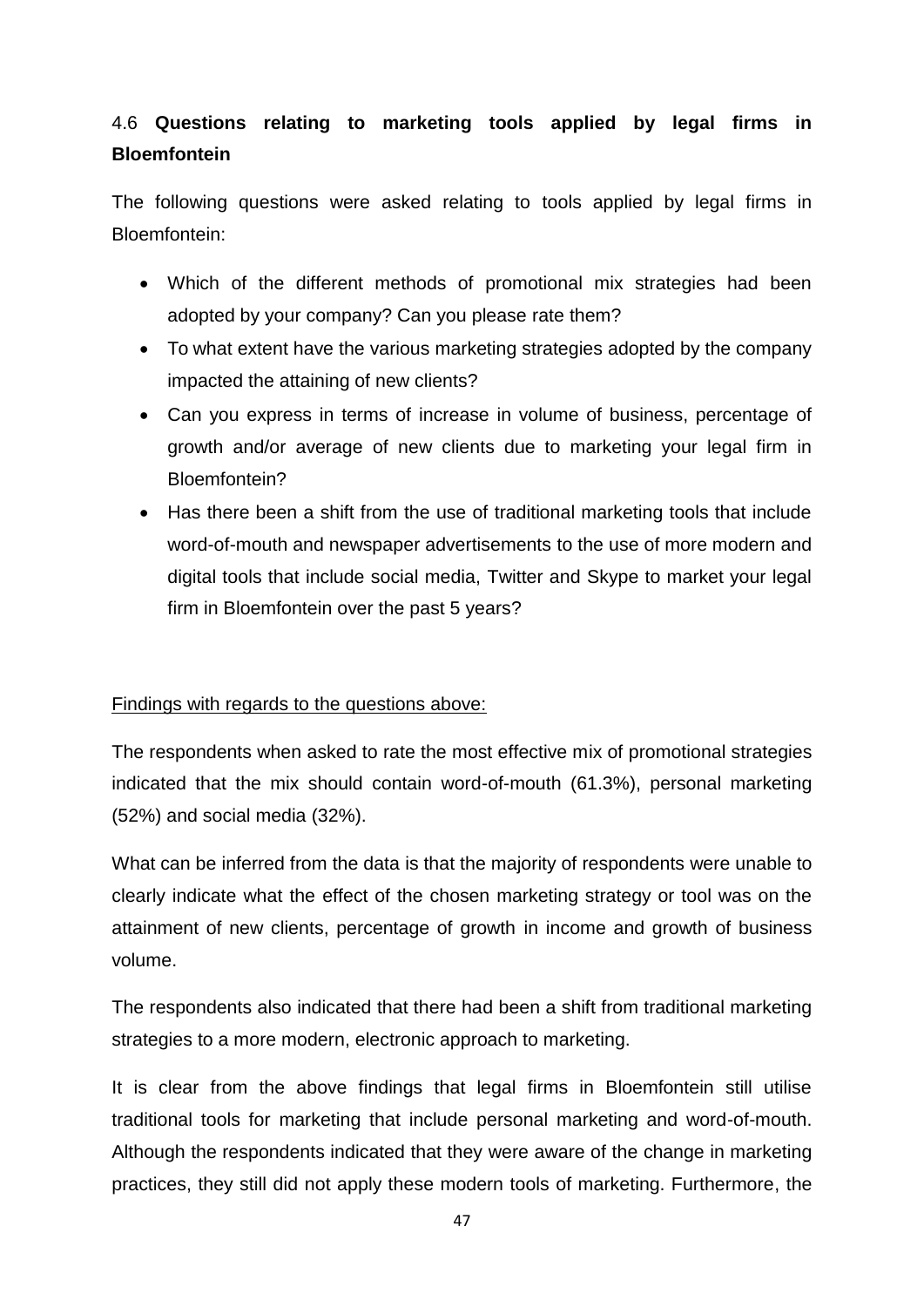effect of marketing practices (traditional or modern) had not yet been measured effectively.

## 4.7 **T-Test**

A T-Test was performed during the data analysis to determine whether or not there are significant differences between the firms who utilise a strategic marketing plan and those who do not.

A T-test is used to determine if the group means of interval variables differ from one another and it is only used when there are two groups present. During the data analysis it was tested whether or not the number of lawyers in the firm differs between those firms utilising a strategic marketing plan and those firms who do not utilise a strategic marketing plan. It was also tested whether or not the length of time the company has been operating differs between those firms who utilise a strategic marketing plan and those who do not utilise a strategic marketing plan.

For conclusions on whether the variables are different or not, we look at the p-value and compare it to a value of 0.1 (10%). If the 2 averages differ, the p-value will be less than 0.1 and vice versa.

The analysis shows that the p-value for the length of operating time is 0.163 which is greater than 0.1.This means that the length of time the company has been operating is the same (or does not differ) for those firms with a strategic marketing plan and those without one.

The data analysis also shows that the p-value for the number of lawyers in the firm is 0.010 which is less than 0.1. This means that the number of lawyers in the firm differs between those firms with a strategic marketing plan and those without one.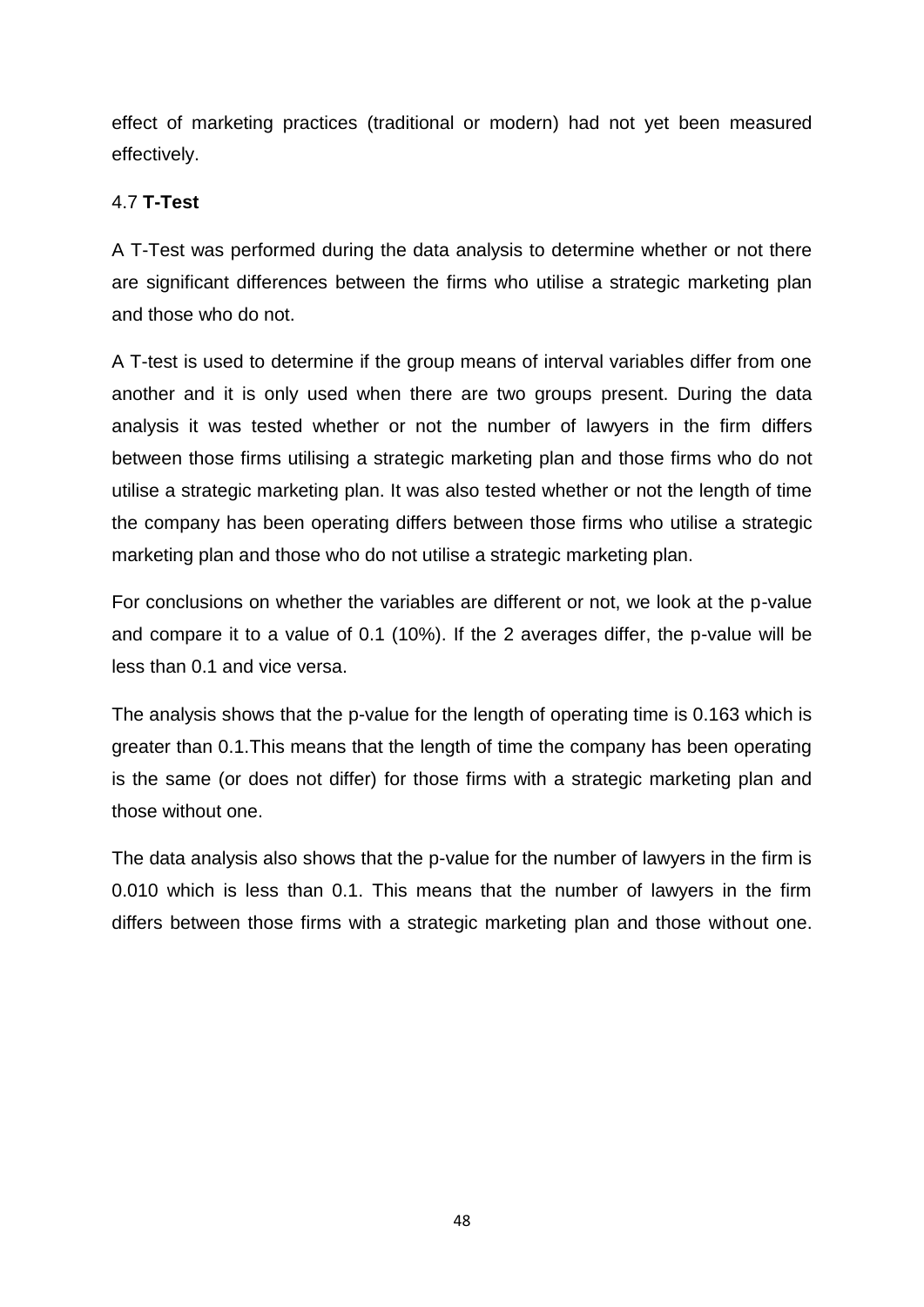Table 4.3 below portrays the results of the test.

| <b>Variables</b> | t-statistic | P-value |
|------------------|-------------|---------|
| Q1.3             | 1.417       | 0.163   |
| Q1.1             | 2.818       | 0.010   |

Table 4.3 T-Test for Equality of Means

## 4.8 **ANOVA**

The ANOVA test is also called the test for variance. This test is used to analyse if the group means of interval variables differ from one another. Three (3) groups or more need to be present for this test to be effective.

The data obtained in question 1.10 "What part of your firm's gross income is spent on marketing in Bloemfontein each year?" formed the basis of the ANOVA test.

The test was utilised to establish whether or not the number of lawyers in the firm differs among the levels of gross income spent on marketing.

It was also tested whether or not the length of time the company has been operating differs among the levels of gross income spent on marketing.

Table 4.4 below indicates the results of the test.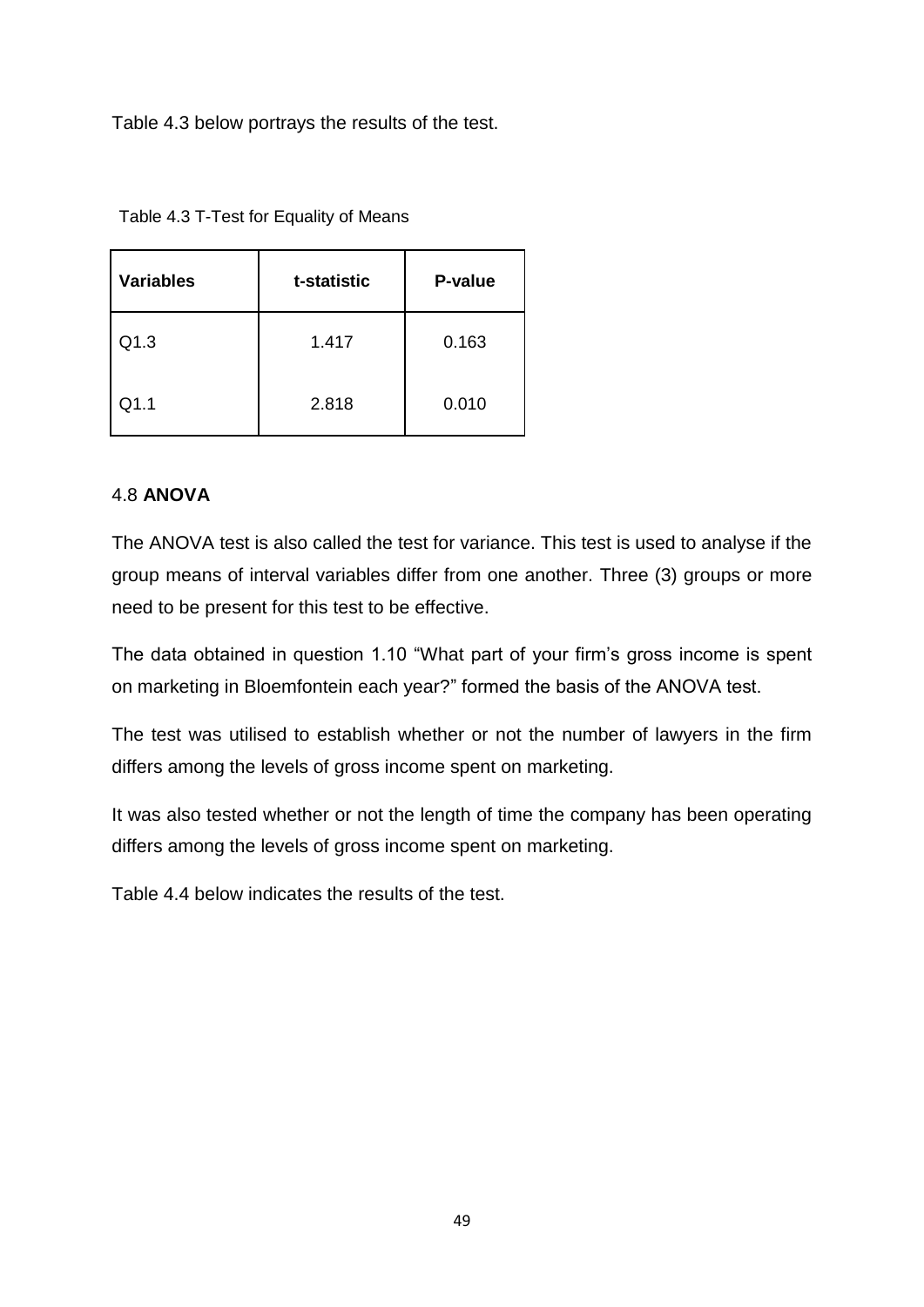Table 4.4 ANOVA

| <b>Variables</b> | <b>F</b> statistic | P-value |
|------------------|--------------------|---------|
| Q1.1             | 5.595              | 0.035   |
| Q1.3             | 2.404              | 0.093   |

The test reveals that the p-value for the number of lawyers in the firm is 0.035 which is less than 0.1. This means that the number of lawyers in the firm differs among the levels of gross income spent on marketing.

The test further reveals that the p-value for the length of time in existence is 0.093 which is less than 0.1. This means that the length of time the company has been operating differs among the levels of gross income spent on marketing. Those firms longer in existence spent more on marketing than those that are in business for a shorter time.

## 4.9 **Post Hoc Test: Tukey-test**

Given that it was found that there are significant differences for Q1.1, a test (the Tukey-test) needed to be done to establish which of the gross income levels have different number of lawyers. This test involves testing for significant differences between 2 gross income levels at a time.

The table below clearly indicate the findings of the test.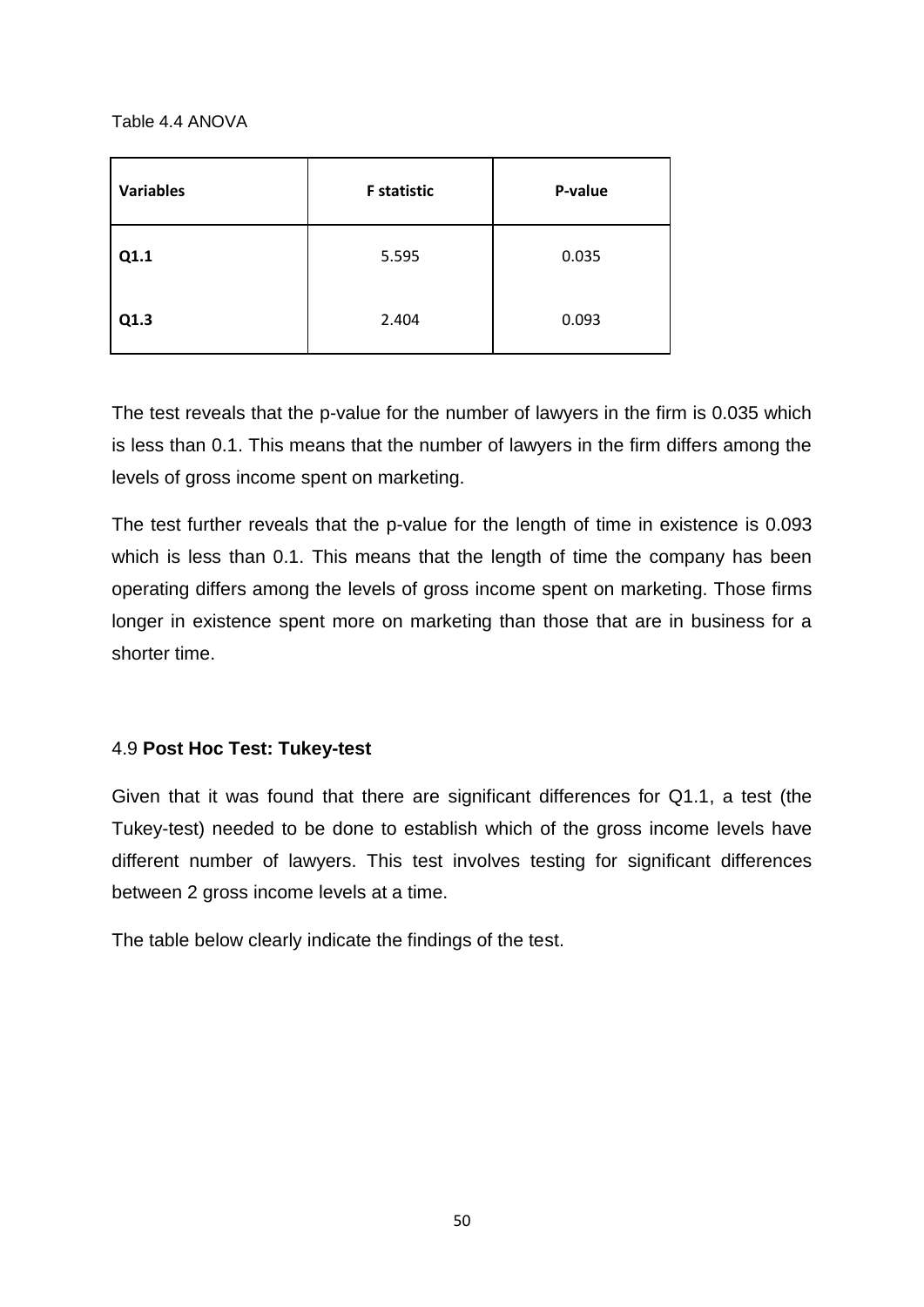Table 4.5 Tukey-test

| Variable | <b>Gross income levels</b> |       | P-value |
|----------|----------------------------|-------|---------|
| Q1.1     | $0\% - 3\%$                | $7%+$ | 0.000   |
|          | 4% - 6%                    | $7%+$ | 0.001   |
| Q1.3     | $0\% - 3\%$                | $7%+$ | 0.083   |

The test reveals that for the number of lawyers in a firm, the differences in gross income levels spent on marketing was between those firms who spent 0% - 3% and those who spent 7%, and as well as between those firms who spend 4% - 6% and those firms who spent 7% and more on marketing.

With regards to time in existence (Q1.3), the difference in gross income levels spent on marketing was between those firms who spend 0% - 3% and those firms who spent 7% & more on marketing

#### 4.10 **Conclusion**

From the data analysis it can be concluded that the majority of respondents were of the opinion that marketing is an important factor to achieve sustainability in the Bloemfontein legal market. Although the majority were of that opinion, only a small number (39%) of respondents utilise a strategic marketing plan. Furthermore, marketing committees are in operation in only 33% of firms that are of the opinion that marketing is an important aspect of sustainability in Bloemfontein. The other respondents indicated that a lawyer within the firm is responsible for marketing.

The data indicate that 82.4% of respondents were aware of marketing restrictions on legal firms in Bloemfontein - legal as well as moral restrictions.

Direct marketing and electronic media were indicated as the most effective tools utilised during marketing of the respective legal firms. A mix of word-of-mouth, personal marketing and social media was indicated to be the most effective when marketing a legal firm in Bloemfontein.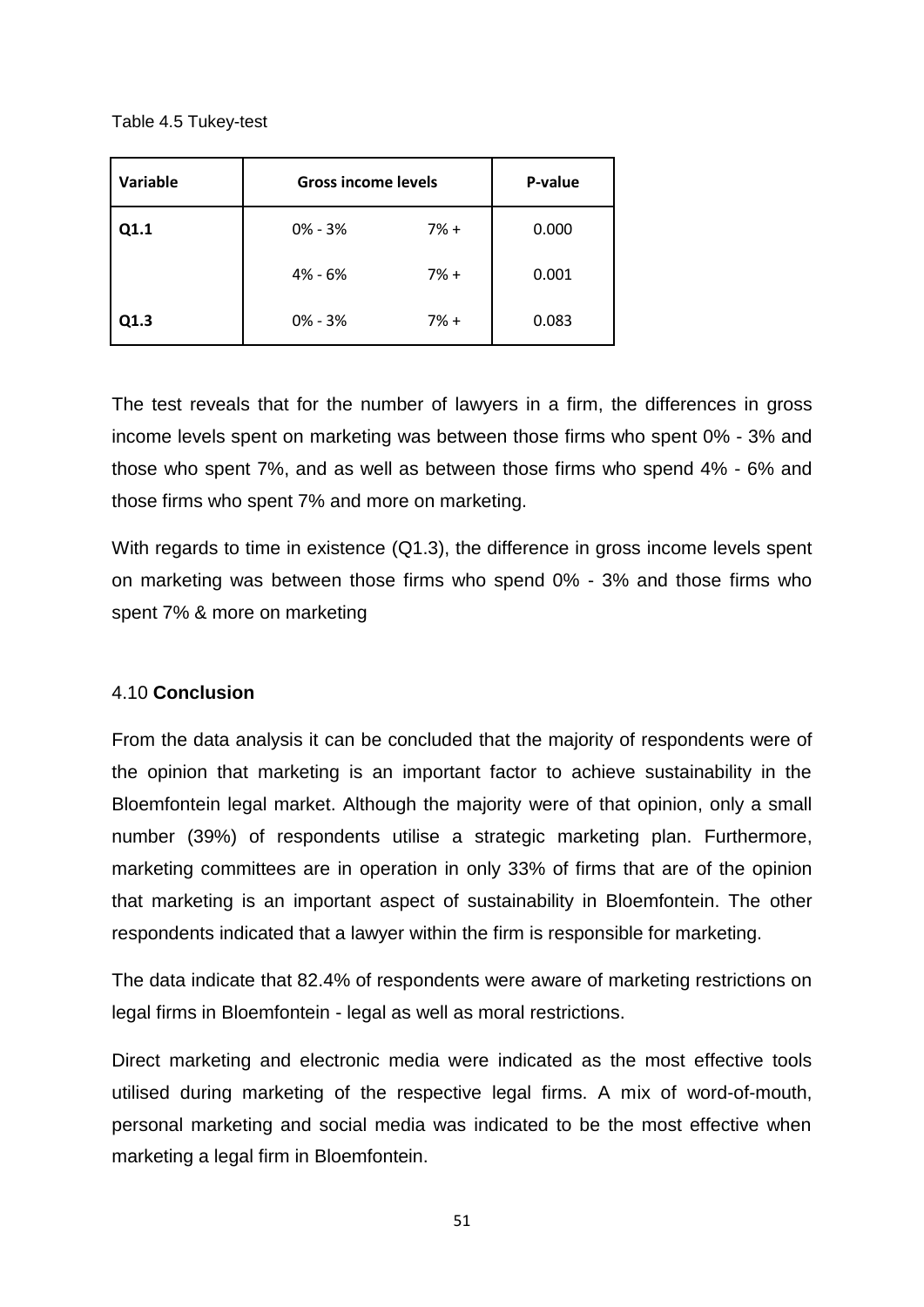The analysis also indicates that there exists a lack of measurement of the effect that marketing and marketing tools have on the firm.

It is clear that although electronic media as advertising tool is gaining ground, the findings regarding direct contact, word-of-mouth and personal marketing indicate that marketing within Bloemfontein is still firmly based on traditional tools for marketing a legal firm in Bloemfontein.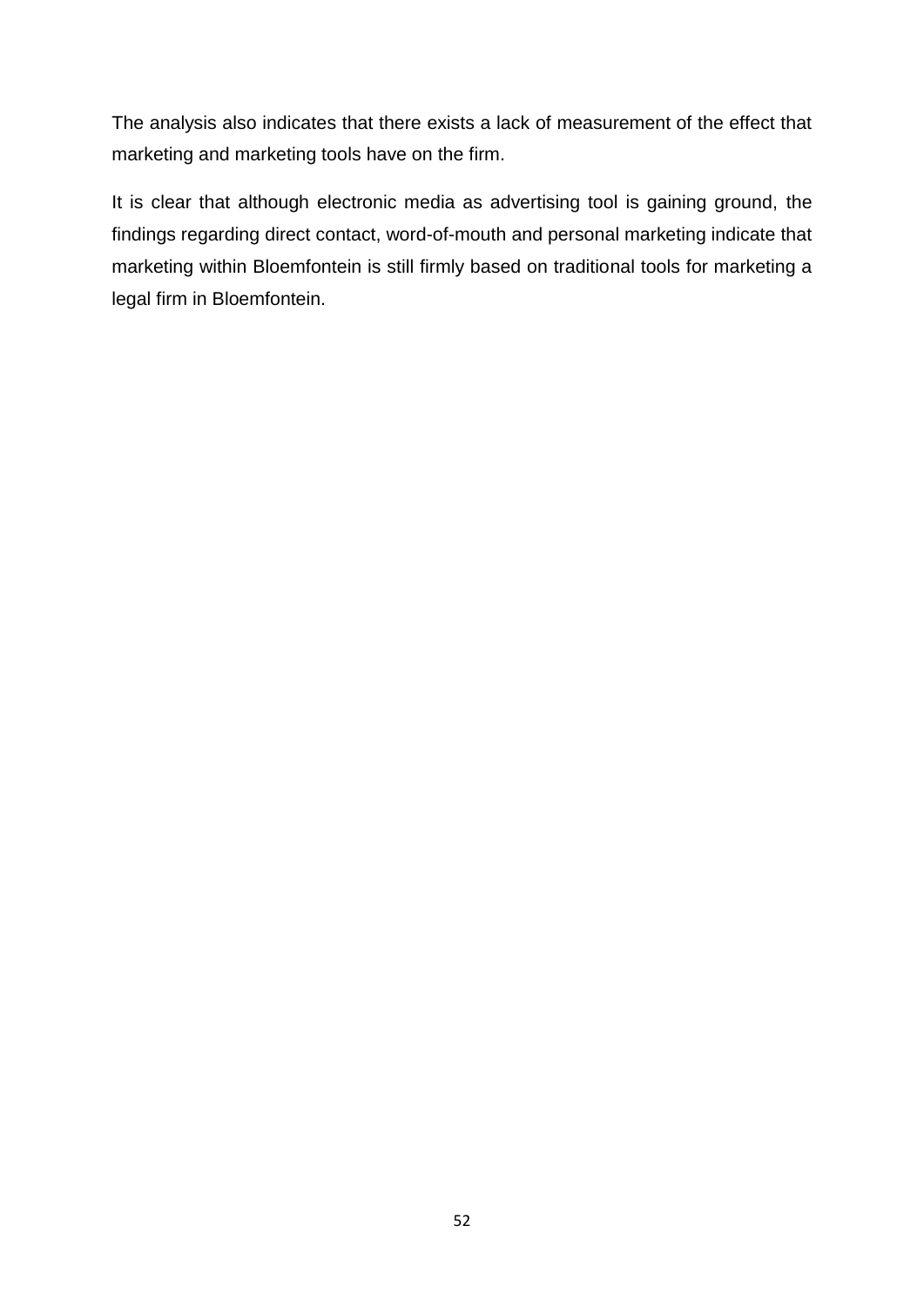## **Chapter 5**

#### **Summary, Recommendations and Conclusion**

#### **5.1 Introduction**

Chapter 4 dealt with the findings of the research undertaken while chapter 5 will make recommendations to legal firms in Bloemfontein regarding marketing of their firms with reference to the findings of the research.

#### **5.2 Summary**

During the theoretical research regarding the importance of marketing practices for legal firms, it was concluded that marketing has become an essential part of all businesses including legal firms. It was found that marketing is an important aspect due to its contribution to the reputation and product awareness of the firm and also its contribution to the competitive sustainability of the firm within the legal market. It was also concluded that for marketing of a legal firm to be effective, it must be based on a strategic marketing plan.

The theoretical research undertaken regarding restrictions and limitations on marketing practices of legal firms reveal that certain legal as well as moral restrictions need to be taken into account when contemplating marketing of a legal firm. Yet, it was found that moral restrictions have far less influence on marketing practices than in the past and that legal restrictions represent the main factor to take into account.

The theory indicates that the most effective marketing tools to utilise with reference to the marketing of a legal firm are the same tools that than any other business could utilise during marketing. Internet marketing, word-of-mouth, article marketing and social media are all tools that can be utilised. The main difference when utilising the marketing tools is the restrictions that is placed on the content, which may be incorporated within the marketing tool utilised.

The findings during the field research undertaken indicate that most legal firms in Bloemfontein are also of the opinion that marketing of their firm is of the utmost importance to achieve competitive sustainability within the Bloemfontein legal market. Although most are of the opinion that marketing is an important factor in

53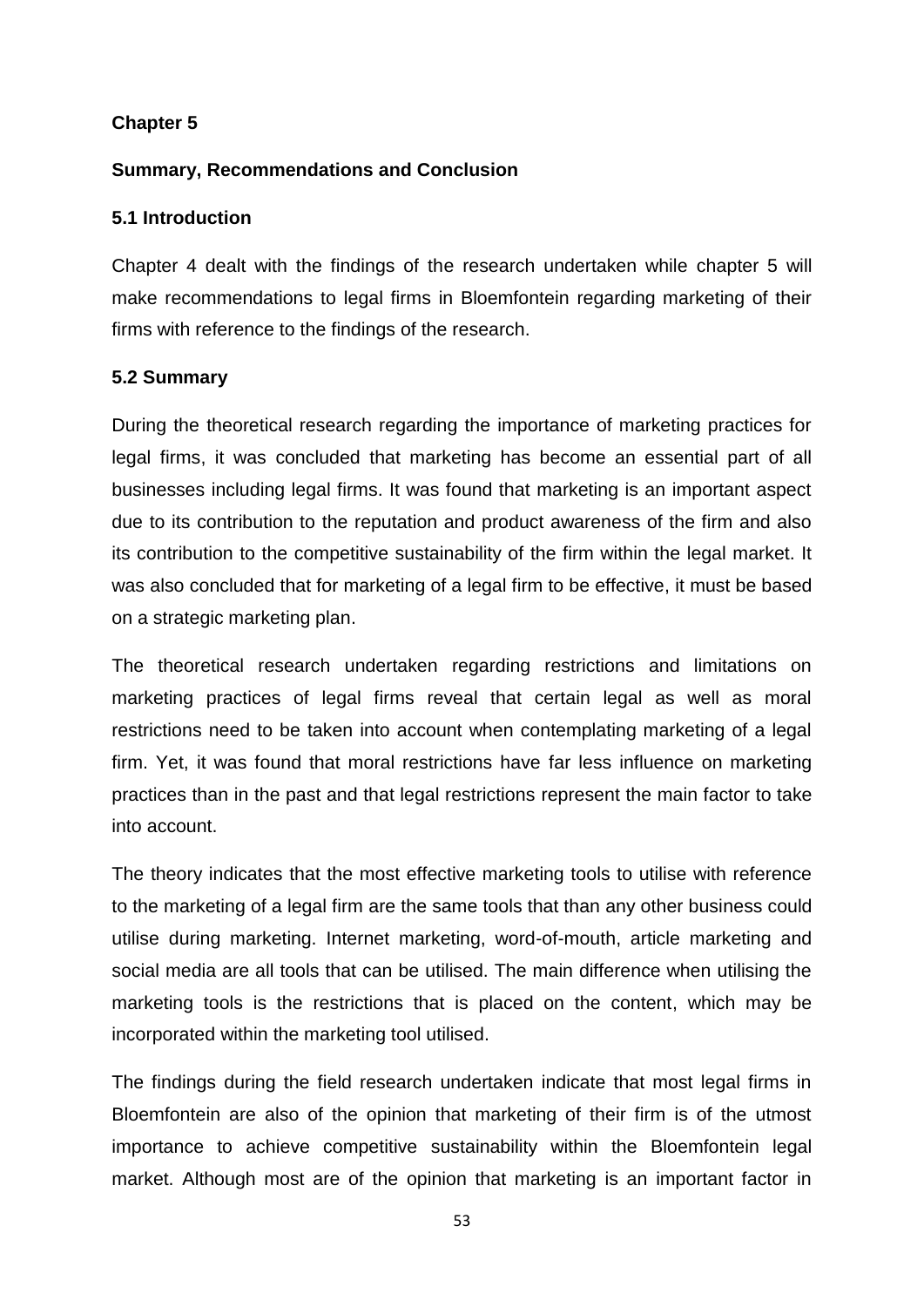achieving competitive sustainability, only a small number of the firms utilise a strategic marketing plan and most firms do not make use of a specialist for marketing purposes.

The findings indicate that most firms in Bloemfontein are aware of legal as well as moral restrictions with regards to marketing of legal firms.

The findings indicate that although legal firms in Bloemfontein are aware of the movement to utilise modern marketing tools, traditional marketing tools that include direct marketing and word-of-mouth are still utilised by the majority of legal firms in Bloemfontein.

## **5.3 Recommendations**

With regards to the research undertaken (theoretical as well as empirical quantitative research) the following recommendations for legal firms in Bloemfontein can be made:

#### **5.3.1 Implement a strategic marketing plan**

The development and implementation of a strategic marketing plan is of the utmost importance in identifying a competitive and sustainable advantage in the Bloemfontein legal environment. The first step for any firm contemplating marketing of their firm is to establish a strategic marketing plan.

The importance, development and implementation of a strategic marketing plan are discussed in chapter 2. The process of development of such a strategic marketing plan is also discussed throughout chapter 2.

## **5.3.2 Utilise a marketing committee or specialised marketing company**

Legal marketing, due to its restrictions and limitations (which most firms are aware of) has become a specialised field within marketing. It is of the utmost importance to make use of a marketing committee within the firm that must consist of personnel that have extensive experience in the field of legal marketing and who are aware of the restrictions and limitations of legal marketing within Bloemfontein, or else the firm must make use of a specialised marketing firm to market the firm optimally. Cost of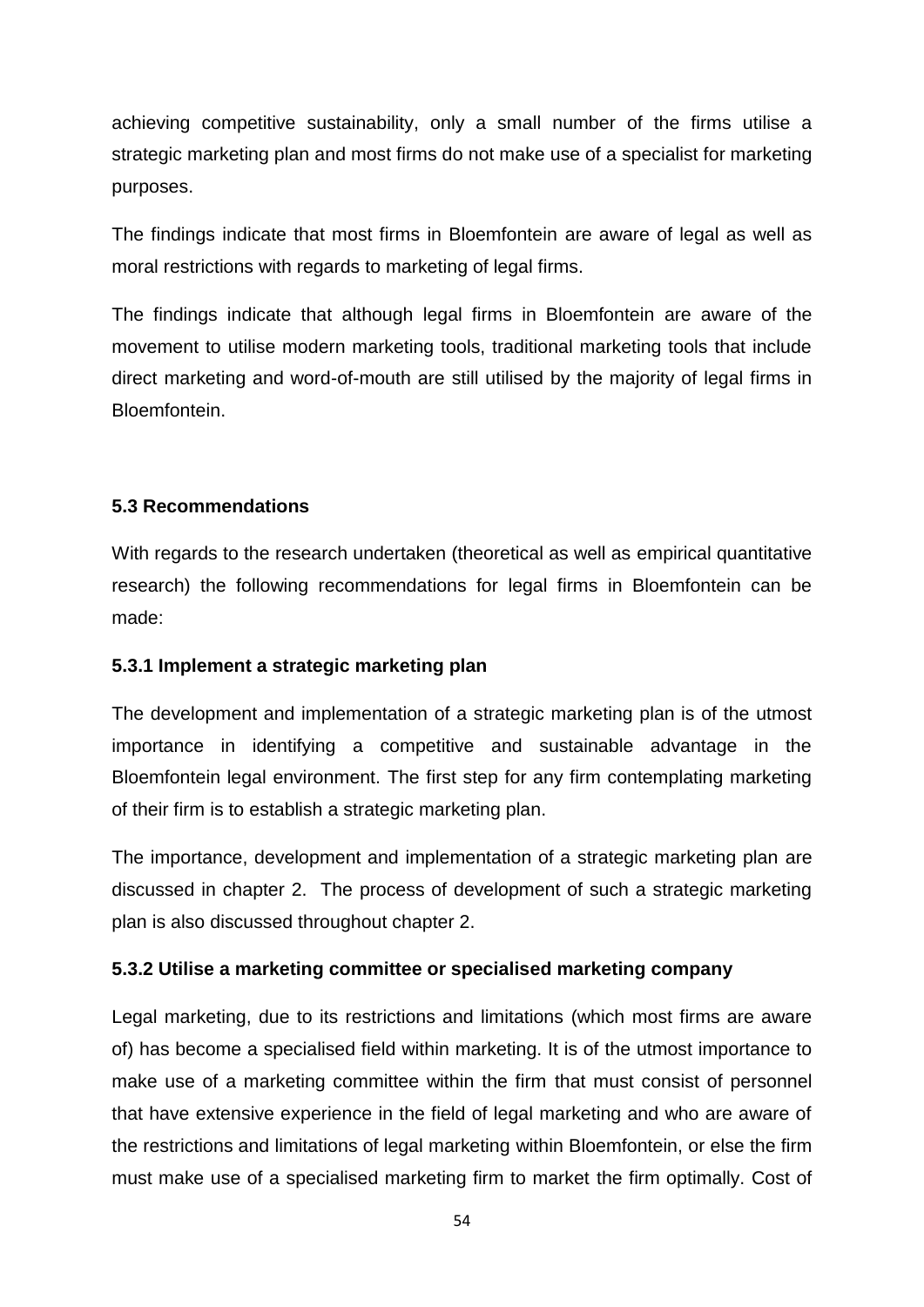marketing was the main factor in deciding the budget that will be allocated to legal marketing; thus, when a marketing committee or a specialised marketing company is responsible for marketing the law firm, it will enable the management of the firm to be presented with a marketing budget beforehand either on an annual, quarterly or monthly basis - making decisions regarding the allocation of a budget for marketing easier.

#### **5.3.3 Make use of a mix of traditional as well as modern marketing tools**

It follows from the theoretical research findings that marketing tools for legal firms consist mostly of the same tools that other businesses utilise during marketing and are based on modern marketing tools. However, from the quantitative research findings it follows that traditional tools for marketing (which include word-of-mouth and personal marketing) are still the main tools for marketing of a legal firm in Bloemfontein. On the other hand, it was also found that legal firms in Bloemfontein are of the opinion that legal marketing are moving away from utilising traditional marketing tools to utilising more modern marketing tools.

Based on the findings above it is clear that a mix of marketing tools must be used in marketing a legal firm in Bloemfontein - consisting of traditional and modern marketing tools.

#### **5.3.4 Measure the effect of marketing tools utilised**

When deciding on which marketing tools to utilise during marketing of a legal firm in Bloemfontein and to enable the management of a firm to decide (fully informed) on the allocation of a marketing budget, the impact of marketing and the contribution of each marketing tool must be measured. The marketing committee or the specialised marketing company must be able to measure the impact on the specific firm; otherwise marketing will be a futile exercise.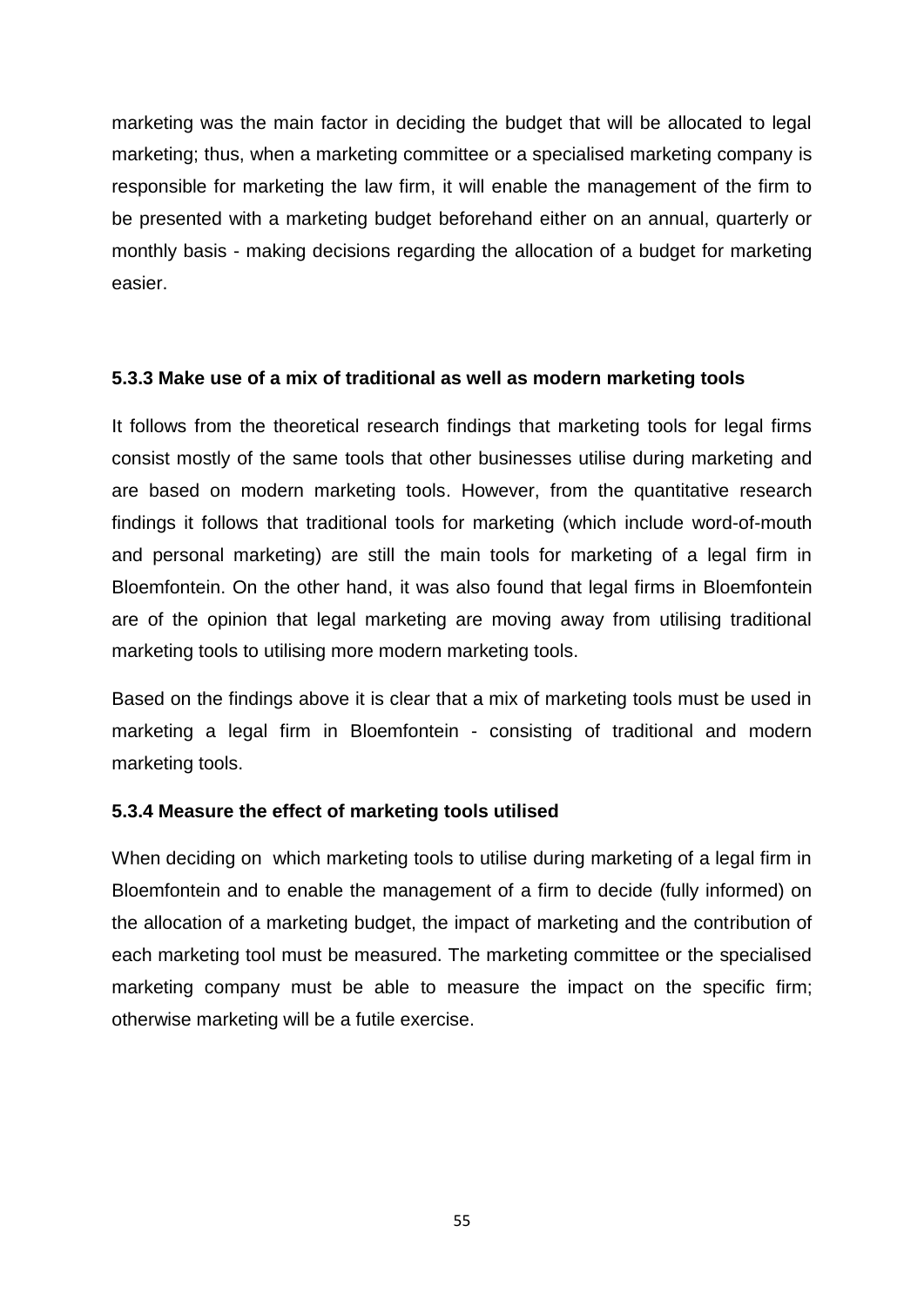## **5.4 Conclusion**

The research undertaken indicated that legal firms engage in marketing practices, that the majority of legal firms are aware of the changing legal environment and the importance of marketing practices within the competitive legal environment.

It was also found that legal firms do not apply strategic marketing practices and also do not make use of a strategic marketing plan. This findings clearly indicate that legal firms need to address these specific aspects.

Implementing the above strategic marketing measures and utilising a strategic marketing plan within a legal firm will definitely have an enormous impact on the visibility of the firm in Bloemfontein and will lead to the attainment of new clients and an increase in revenue.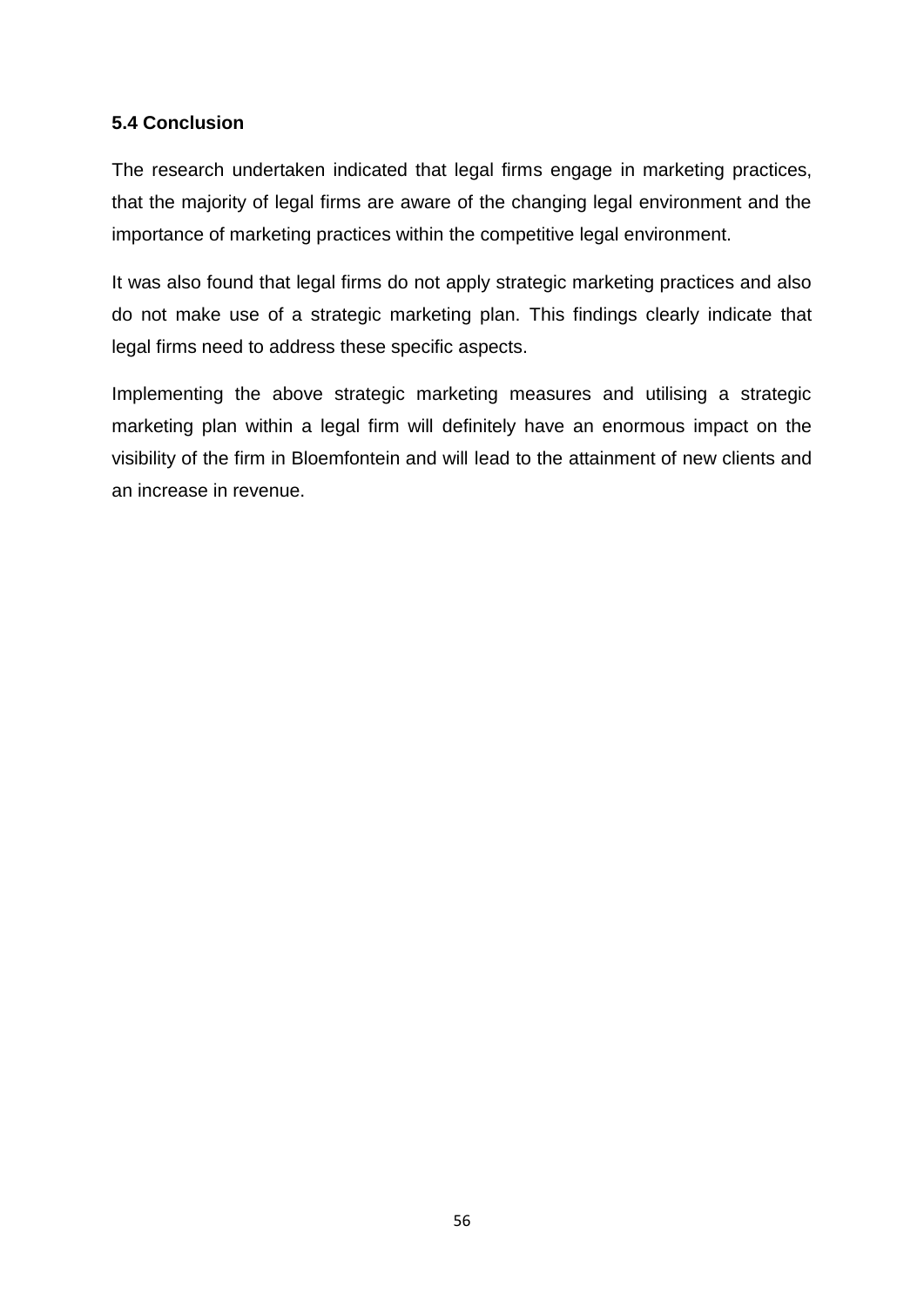#### **LIST OF REFERENCES**

Ayodele, O. (2012) **"**Strategies to effective marketing for law firms"

Babbie, E.R. (2010). *Study Guide for Babbie's The Basics of Social Research* (5th edn). Independence: Cengage Learning*.*

Beauchamp, T. and Childress, J. (1983), "*Principles of Biomedical Ethics*" 2nd edition, Oxford, Oxford University Press.

Berson and Susan, A. Recession Proof Your Practice. *ABA Journal*, January 2009, Vol. 95, Issue 1, 46-49.

Bird, R.C. Pathways of Legal Strategy. *Stanford journal of Law, Business and Finance*, (2008) Vol 14, Issue 1, 1-41.

Breytenbach, A. North, E.J. (2003). The Role of Marketing and Advertising in the Legal Profession. *SAJEMS,* NS VOL 3.

Cohen H. (2011)."*The Top Content Marketing Metrics To Track"* (Online) Retrieved on 24/09/2014 at http://heidicohen.com/wp-content/uploads/Content-marketingmetrics-Heidi-Cohen-1.png

Daugherty, T. et al. (2008). Exploring Consumer motivations for Creating Usergenerated Content. *Journal of Interactive Advertising*, Spring 8,(2), 1-24.

Davis, A. (2010) "*Strategy Implementation*" Tutorial letter MNG302B/103/2/2010 UNISA.

Du Plessis, P.J. et al. (2005) *Applied Strategic Marketing*, 4<sup>th</sup> edition, Heineman South Africa, Sundown, Sandton.

Du Plessis, T.C. (2010). "Theoretical Guidelines for Social Media Marketing Communication". Communicare. Vol 29, (1), 1-20.

Dumirescu, L et al, (2011). "Disclosing the Promising Power of Social Media- An important digital marketing Tool" Studies in business and Economics, Vol 6. Issue 1, 37-45

57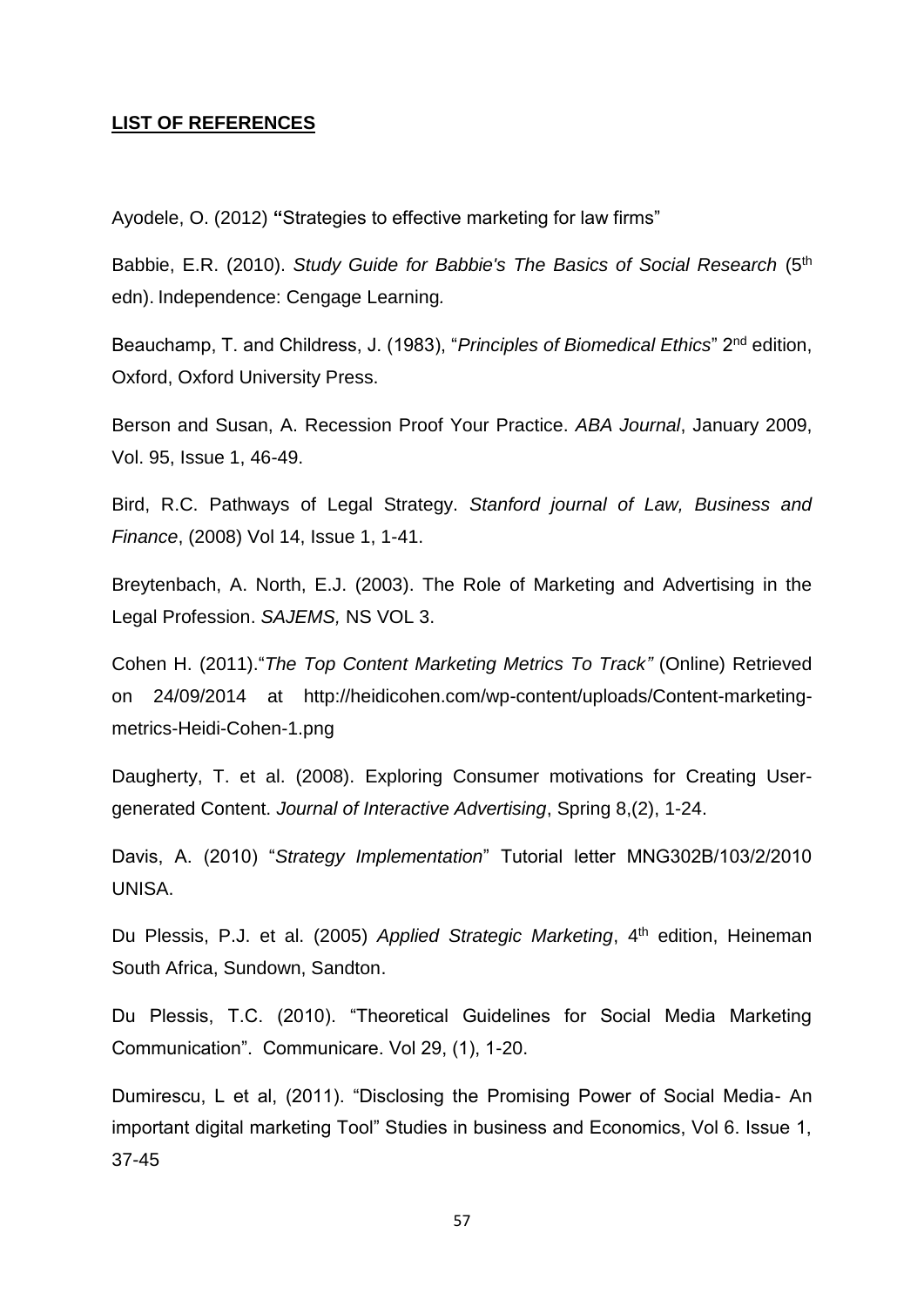Evans, D. (2008). "Social Media Marketing: An Hour a Day." London, Wiley

Exforsys inc. (6) (2009). "Importance of Marketing"

Gimbol and Nancy, L. Establishing a Culture for Marketing and Business Development in a mid-sized Law Firm. *Law Practice Today*, Nov 2012, 4

Goodrich R. "*SWOT Analysis: Examples, Templates & Definition"* (online) Retrieved on 24/09/2014 at http://www.businessnewsdaily.com/4245-swot-analysis.html

Greenfield, FGI and Belser. (2013). "To Law Firm Marketers"

Harris, L.C. and Piercy, N.F. (1998), Barriers to Marketing Development in Barristers 'Profession. *The Service Industry Journal*, vol.18, No 4, 19-37.

Hennel, T. (2003) "*The Importance of Marketing Your Law Firm*"

Horowitz, S. (2012) Sponsorship and Branding: Practitioners articles How Jersey Sponsorship can be an Effective Marketing Tool. *Journal of Brand Strategy*, Vol 1, Issue 2. 180-184

[http://www.innovation.public.lu/en/ir-enterprise/techniques-gestion-innovation/outils](http://www.innovation.public.lu/en/ir-enterprise/techniques-gestion-innovation/outils-gestion-strateqiue/080905-5-forces-porter-eng-2)[gestion-strateqiue/080905-5-forces-porter-eng-2,](http://www.innovation.public.lu/en/ir-enterprise/techniques-gestion-innovation/outils-gestion-strateqiue/080905-5-forces-porter-eng-2) Retrieved on 15/09/2014

<http://www.investopedia.com/terms/b/balancedscorecard.asp,Retrieved> on 15/09/2014

[http://www.investopedia.com/terms/c/competitive-intelligence.asp,](http://www.investopedia.com/terms/c/competitive-intelligence.asp) Retrieved on 15/09/2014

[http://www.investopedia.com/terms/m/metrics.asp,](http://www.investopedia.com/terms/m/metrics.asp) Retrieved on 15/09/2014

[http://www.lssa.org.za/?q=con,224,Sponsorship,](http://www.lssa.org.za/?q=con,224,Sponsorship) Retrieved on 15/09/2014

[http://www.lssa.org.za/?q=con,265,](http://www.lssa.org.za/?q=con,265) Retrieved on 15/09/2014

[http://www.psclipper.com/dynamicdata/data/bsccascade2.png,](http://www.psclipper.com/dynamicdata/data/bsccascade2.png) Retrieved on 15/09/2014

[http://www.smartdraw.com/specials/images/examples/swot-example-product](http://www.smartdraw.com/specials/images/examples/swot-example-product-marketing-analysis.png)[marketing-analysis.png,](http://www.smartdraw.com/specials/images/examples/swot-example-product-marketing-analysis.png) Retrieved on 15/09/2014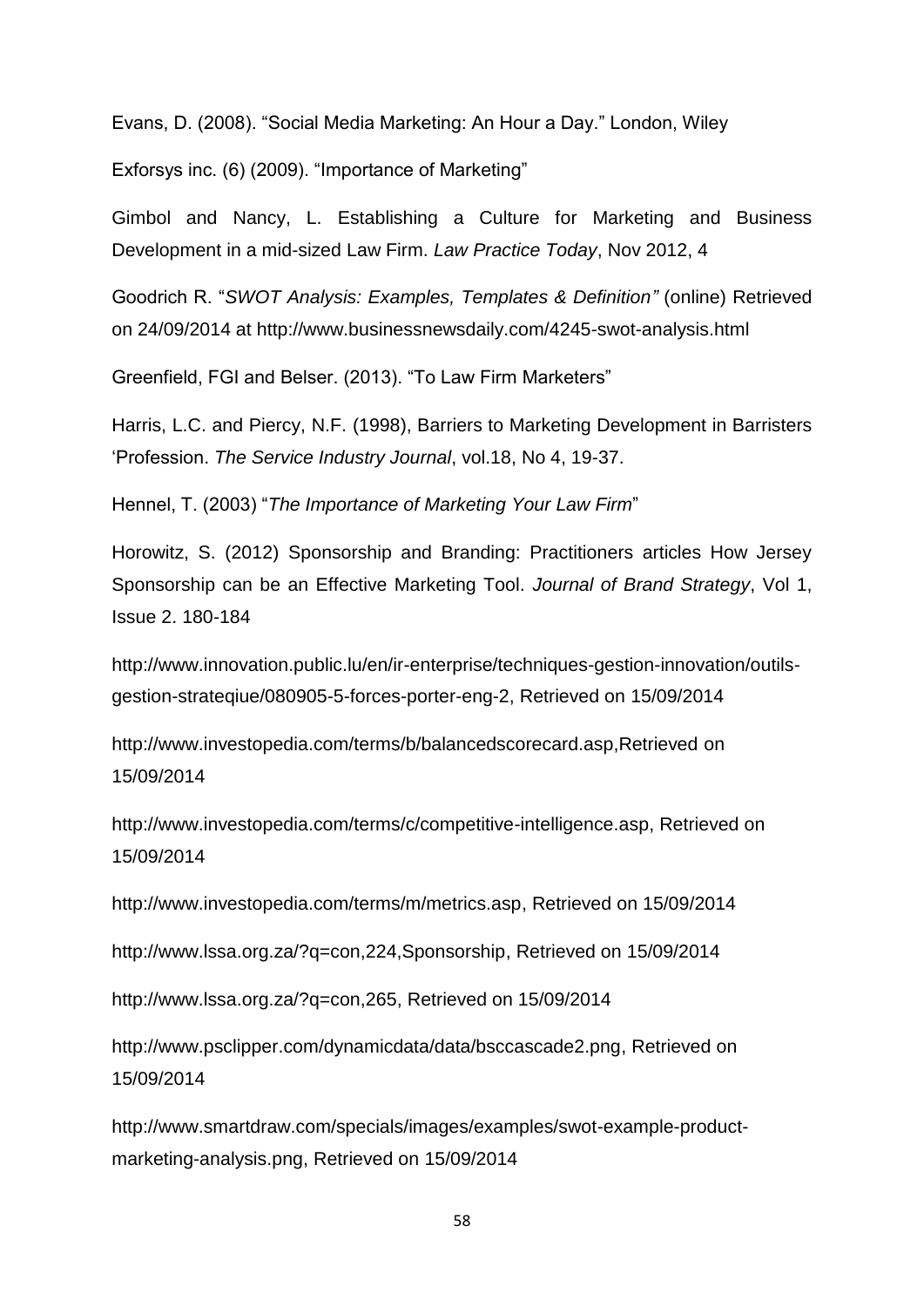http:/[/www.theguardian.com,](http://www.theguardian.com/) Retrieved on 15/09/2014

[https://www.smartdraw.com,](https://www.smartdraw.com/) Retrieved on 15/09/2014

Irina E. "*Business"* (online) Retrieved on 24/09/2014 at [http://www.cgma.org/Resources/Tools/essential-tools/Pages/porters-five-forcesaspx,](http://www.cgma.org/Resources/Tools/essential-tools/Pages/porters-five-forcesaspx) Retrieved on 15/09/2014

Jooste, CJ et al. (2012) Applied Strategic Marketing, 4<sup>th</sup> edition, Pearson education South Africa, Cape Town.

Kaplan, R.S. and Norton, D.P. (1996) *The Balanced Scorecard: Translating strategy into action*. Harvard Business School Press.

Kotler, P. (1997) "*Marketing Management. Analysis, Planning, Implementation and*  Control", 9<sup>th</sup> ed., Prentice Hall, New Jersey.

Lo. S.C. (2012) Consumer Decisions: The Effect of Word of Mouth. *The International Journal of Organizational Innovation*, Vol 4. Num 3. 188-196.

Lombard, R. (2009). Word-of-Mouth Marketing as a Referral Marketing Tool- An Exploratory Study of the Travel Agency Industry of South Africa, *Journal of Contemporary Managemen,*. Vol 6. 22-38.

Maddock, C. A. (2000) "Law Firm Branding: Is It Working?, 15/09/2014

Marsh, M. (2010) "*Marketing for Law Firms"* The Advocate, May Issue, 15/09/2014

McMillan, J. H., & Schumacher, S. (2001). *Research in education: A conceptual*  introduction 5<sup>th</sup> edition. New York: Longman.

Michail A. "*Rethinking the use of Strategy in Marketing"*. (Online) Retrieved on 24/09/2014 at [http://strategopoly.files.wordpress.com/2013/02/figure\\_2-copy.jpg,](http://strategopoly.files.wordpress.com/2013/02/figure_2-copy.jpg)

Miller, F.L. et al (2013). Building the Technology of Marketing Students: The Emerging Technologies in Marketing Initiative. *Marketing Education Review*, vol 23. Issue 2, 121-136

Pratt I. "*The Macro-Environmental Analysis"*. (Online) Retrieved on 24/09/2014 at [http://www.whatmakesagoodleader.com](http://www.whatmakesagoodleader.com/)